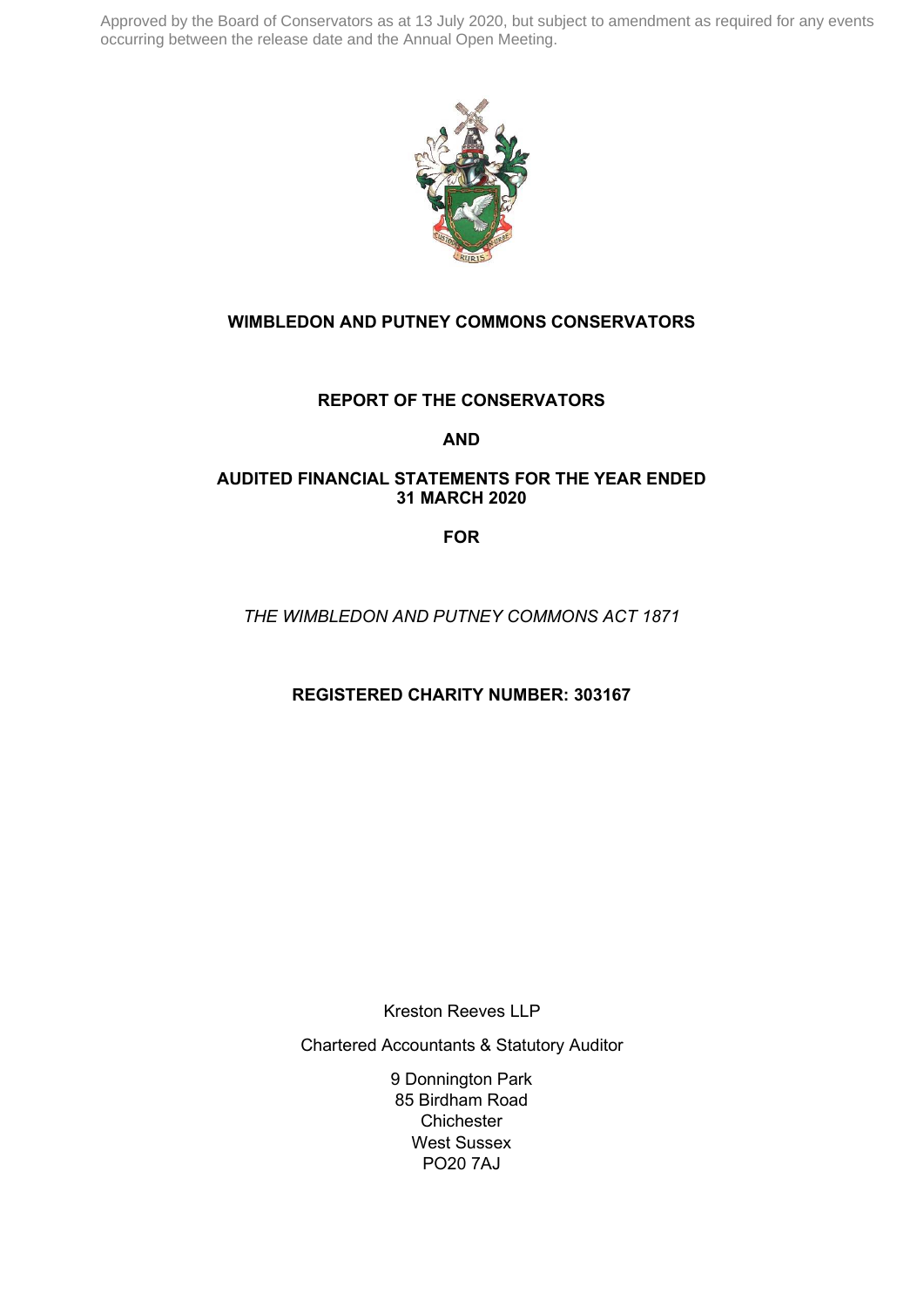### **Wimbledon and Putney Commons Conservators**

### **Reference and Administrative Details for the Year Ended 31 March 2020**

| <b>Conservators</b>              | Mrs D Neil Mills (Chairman) - Elected April 2018<br>Mrs S Gillbe - Re-elected April 2018<br>Mr D Hince - Elected April 2018<br>Mr P Hirsch - Elected April 2018<br>Mrs S-J Holden - Elected April 2018<br>Mr M Rappolt - Appointed by Ministry of Defence<br>May 2017<br>Dr R Taylor Appointed by DEFRA April 2013<br>Mr N Ware - Appointed by Home Office March 2018 |
|----------------------------------|-----------------------------------------------------------------------------------------------------------------------------------------------------------------------------------------------------------------------------------------------------------------------------------------------------------------------------------------------------------------------|
| <b>Chief Executive</b>           | Mr S Lee                                                                                                                                                                                                                                                                                                                                                              |
| <b>Principal address</b>         | Ranger's Office<br>Manor Cottage<br>Wimbledon Common<br>London<br><b>SW19 5NR</b>                                                                                                                                                                                                                                                                                     |
| <b>Registered charity number</b> | 303167                                                                                                                                                                                                                                                                                                                                                                |
| <b>Independent auditors</b>      | <b>Kreston Reeves LLP</b><br><b>Chartered Accountants and Statutory Auditor</b><br>9 Donnington Park<br>85 Birdham Road<br>Chichester<br><b>West Sussex</b><br><b>PO20 7AJ</b>                                                                                                                                                                                        |
| <b>Solicitors</b>                | Russell-Cooke LLP,<br>2 Putney Hill<br>London SW15 6AB                                                                                                                                                                                                                                                                                                                |
| <b>Bankers</b>                   | Barclays Bank plc<br>8 Alexandra Road<br>Wimbledon<br>London<br><b>SW197JZ</b>                                                                                                                                                                                                                                                                                        |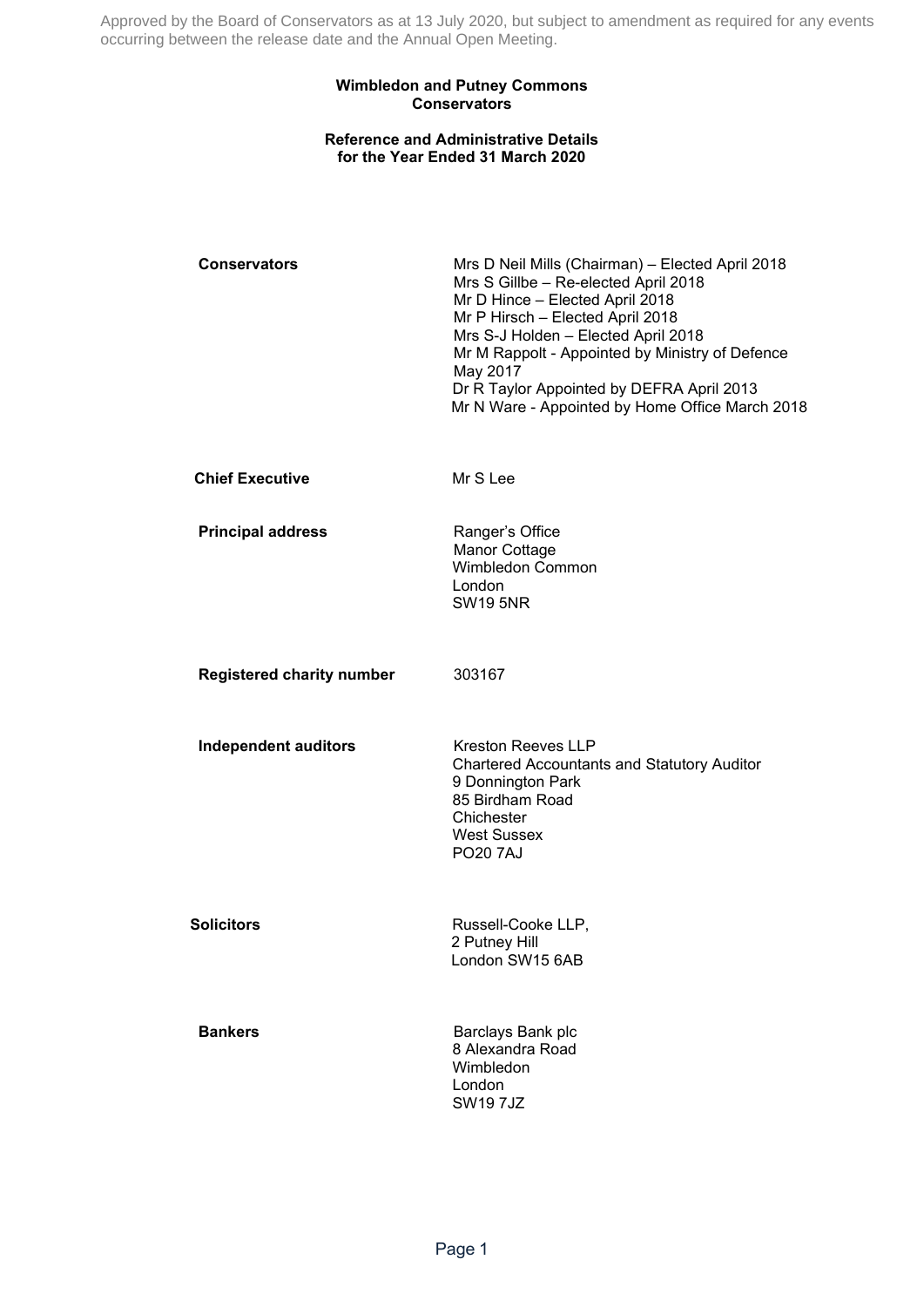# **Wimbledon and Putney Commons Conservators Report and Financial Statements for the Year Ended 31 March 2020**

# **Contents**

|                                                                                | Page      |
|--------------------------------------------------------------------------------|-----------|
| Reference and administrative details of the charity, its trustees and advisers | 1         |
| <b>Conservators' report</b>                                                    | $3 - 28$  |
| Independent auditors' report                                                   | $29 - 31$ |
| <b>Statement of financial activities</b>                                       | 32        |
| <b>Balance sheet</b>                                                           | 33        |
| <b>Statement of cash flows</b>                                                 | 34        |
| Notes to the financial statements                                              | $35 - 57$ |

### *The following abbreviations are used in this document*

| WPCC or charity       | The Wimbledon and Putney Commons Conservators                  |
|-----------------------|----------------------------------------------------------------|
| 1871 Act              | Wimbledon and Putney Commons Act 1871                          |
| Board                 | The Board of Conservators of WPCC                              |
| <b>NLHF</b>           | National Lottery Heritage Fund                                 |
| <b>GAAP</b>           | United Kingdom generally accepted accounting principles        |
| <b>Inquiry Report</b> | The Charity Commission Inquiry Report published on 2 July 2020 |
| <b>LGPS</b>           | Local Government Pension Scheme                                |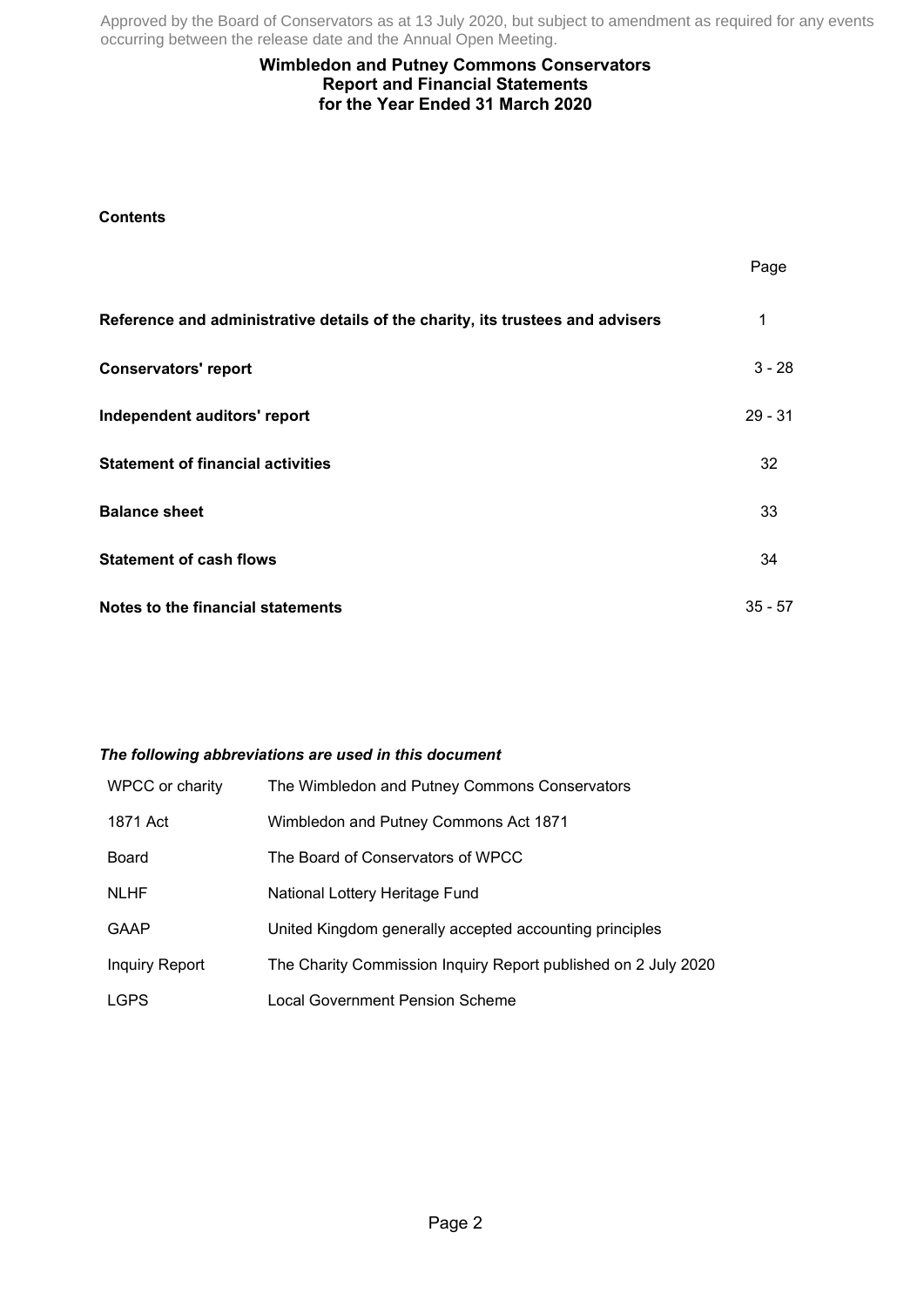# **Wimbledon and Putney Commons Conservators Report of the Conservators for the Year Ended 31 March 2020**

# **CHAIRMAN'S STATEMENT**

The human and economic catastrophe that evolved over a few short weeks in response to the COVID-19 pandemic dominates all reflections of the past year. Yet at the same time the crisis has served to reinforce both the fundamental importance of Wimbledon and Putney Commons to the community and the resilience of the organisation.

Although the Commons have always played a key role in the pursuit of outdoor exercise, one of the very few reasons for which the people of this country were permitted to leave the safety of their homes even during national lockdown, the impact of the crisis has also emphasised the critical role of this vast open space in meeting the mental and social needs of the community. In this alien environment in which we are still living, with limited physical and social contact, the collective desire to seek reprieve or perhaps the glimpse of a familiar face is palpable and the Commons remain at the heart of the community to meet these important needs.

The COVID-19 crisis has also tested the strength and resilience of the organisation. The immediate impact of the virus was largely operational in managing the health risks inherent in the deadly pathogen as well as the vast increase in visitor numbers, at times more than double the normal levels. Some of the measures that we implemented to limit transmission of the virus and support the national effort to save lives would have been unimaginable under normal circumstances. The independence afforded to us by our founding legislation, the 1871 Act, ensured that even during times of crisis, we were able to deploy resources in the manner that we believed was most appropriate and exercise our discretion in establishing operating practices and policies to suit our particular circumstances.

Upholding law and order during these difficult times remains of paramount importance and the staff have demonstrated exceptional commitment, competence and selflessness throughout in managing the estate despite the enormous pressure that is upon them. The enforcement of the newly introduced restrictions as well as the regular byelaws under these challenging circumstances was difficult at times and we are grateful to everyone for their understanding and compliance.

Longer term, the damage that the virus has inflicted is so pervasive that many aspects of most organisations will be impacted and WPCC is no exception. In financial terms, whilst we are fortunate in that almost 70 percent of our funding is provided by a Special Levy, the additional income from user fees and voluntary contributions has suffered and is expected to remain depressed due to ongoing health concerns of participants, continuing government restrictions and economic contraction. Contributions made in-kind by long-standing partners such as the golf and cricket clubs to help maintain the estate remain critical though we recognise the risks that confront these organisations as well. Even the Levy itself, indexed by inflation, would suffer in a protracted deflationary environment.

The impact of the virus on the longer-term strategic initiatives remains uncertain. Most longer-term strategic initiatives have been suspended and even once the nation returns to some semblance of normality, our strategic priorities and operational parameters in which we operate may well have shifted.

Reflecting back to the world we once knew pre-pandemic, although significant progress has been made in both strategic and operational areas across the organisation, there are three initiatives of particular importance both in terms of achievement over the past year as well as contribution to the long-term stability of the organisation that I would like to highlight: the masterplan; constitutional reform; and community engagement.

• The Masterplan for the Commons will provide a long-term vision for both the natural and built landscapes as well as the way in which this open space functions to better meet the wide-ranging purposes that it serves. The project, funded by the NLHF, and capably led by the chief executive, has already established a foundation upon which further research will be progressed; it has also demonstrated the strength of the bond between the community and the Commons, reinforcing the value of public consultation and engagement in developing the vision.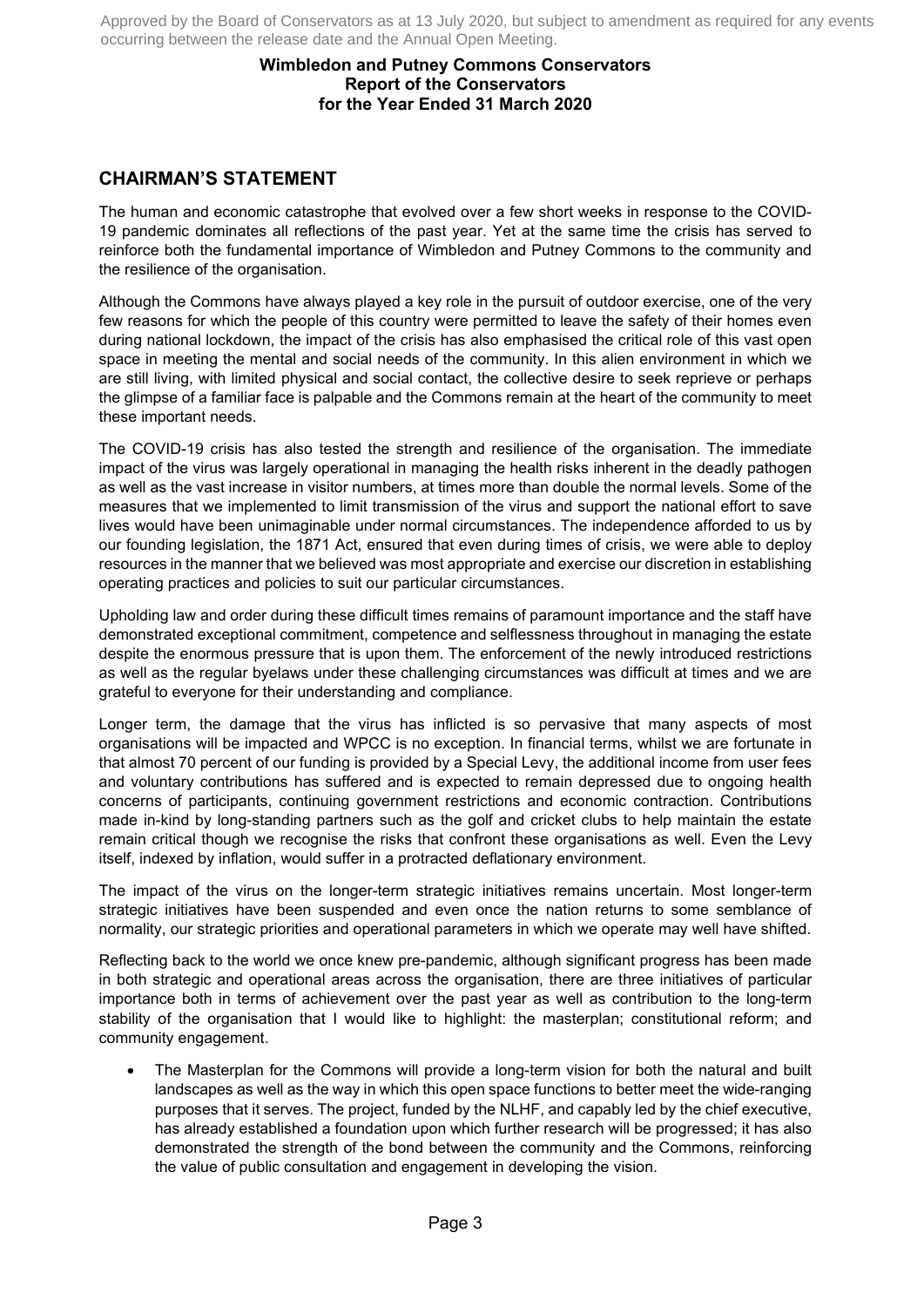# **Wimbledon and Putney Commons Conservators Report of the Conservators for the Year Ended 31 March 2020**

- Delivery of the masterplan will require sustainable financial capacity, operational clarity and effective governance, and the constitutional amendment process, if successful, will provide this resilience. Significant progress has been made to identify the key provisions requiring amendment and the procedure through which any changes could be effected; through meaningful consultation, the level of public support for such change will be tested. Constitutional reform is not about introducing a more permissive regime or diluting the fundamental purposes of the charity, but about enhancing the organisation to achieve its fundamental purpose of preserving, protecting and enhancing the Commons for the purposes of exercise and recreation.
- Whilst strong community support for the Commons has always been a defining characteristic of this unique open space, the launch of the Friends of Wimbledon and Putney Commons in September 2019 brought together all those who share a passion for the Commons for the purposes of fund raising and collective celebration. The group provides a structure for organising future fundraising campaigns and celebrations, including the  $150<sup>th</sup>$  anniversary of the date on which the 1871 Act received Royal Assent, on the 16 August 2021, and we remain hopeful that plans will prove robust despite the challenges inherent in the current operating environment. The year ahead also marks the triennial elections and through this process, the opportunity for further engagement of Levy-payers with the Commons.

In closing, I would like to thank my fellow Conservators for their support and commitment to enable the achievements of the past year to be delivered. The individual perspectives and diverse range of skills, interests and experience that they bring to the Board allow for thorough and considered deliberation and effective decision-making and I am grateful for their dedication to the role.

On behalf of the Conservators, I would like to thank the external members of our committees: Mrs Francesca Quint and Mr George Laurence QC who serve on the Constitution Working Group and Mrs Sarah Wilton who serves on the Audit and Risk Committee. All have provided WPCC with invaluable guidance and insights and have shown unstinting commitment and dedication.

I would also like the thank our impressive regiment of volunteers, who through their quiet contribution support the organisation motivated by nothing more than a love of nature and a sense of satisfaction. Their collective contribution is periodically measured in terms of numbers of hours but the value they bring to the organisation is impossible to quantify.

We are also enormously grateful to those who have supported us financially, either in aid of a specific project or more generally, including membership of the Friends. The generosity of all our donors is humbling and we value each and every contribution.

Finally, we thank the chief executive and all the staff for their passion, commitment, dedication and expertise. The trophy cabinet is at capacity and yet there is no sense that the award-winning performance is driven by a desire to accumulate accolades but simply by a pride of workmanship and satisfaction in achieving the highest standards of public open space.

The critical role served by open spaces such as Wimbledon and Putney Commons during these difficult times has been widely recognised and it is an honour to be part of an organisation upon whom the responsibility for providing such an essential service is bestowed. Keeping this unique resource accessible to all is therefore of vital importance and in doing so, our staff continue to put the interests of others ahead of their own and we are sincerely grateful for all that they do.

Thank you.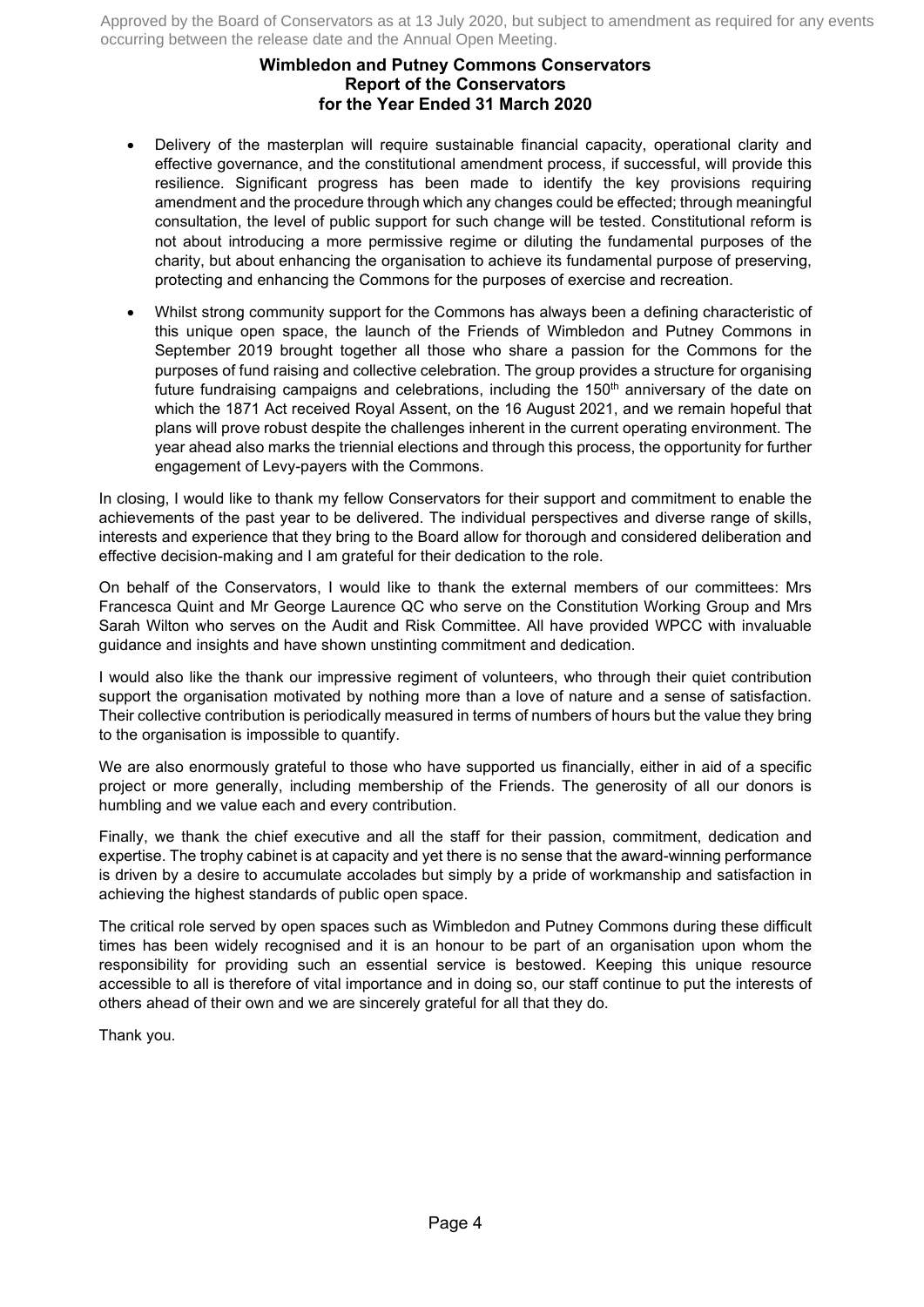# **Wimbledon and Putney Commons Conservators Report of the Conservators for the Year Ended 31 March 2020**

# **CHIEF EXECUTIVE'S FOREWORD**

The commitment, dedication and affection shown by all those connected to the Commons, including our partners, staff and volunteers demonstrates the passion people have for their Commons. Substantial progress was made across a number of the Board's priority initiatives during 2019/20, however the impact of COVID-19 over-shadowed much of what had been achieved and the long-term implications for WPCC, like many other charities is uncertain.

At the end of what was already another very busy year, COVID-19 only reinforced what a life-line the Commons is for those seeking outdoor recreation and exercise. The new term of 'social distancing' introduced many challenges not only for our visitors, but also in continuing to provide the essential service of protecting and preserving this unique open space, our staff continued to put the interests of others ahead of their own, ensuring that the Commons remained open and available to visitors throughout the pandemic.

With one of the wettest winters on record and the wettest recorded February of all time, whole areas of the Commons were under water, and with COVID-19 already emerging a decision was taken to reduce substantially the area available for the Rosslyn Park HSBC National Schools 7s event. Ultimately with Government passing The Health Protection (Coronavirus, Restrictions) (England) Regulations 2020 to manage the pandemic, and with the priority on safety and well-being of the participants and spectators, the event was cancelled.

The decision by the Government on Friday 20 March 2020 requiring cafes, pubs, bars and restaurants to close, was followed by an address from the Prime Minister on Monday 23 March 2020 that moved the United Kingdom into lockdown. The immediate operational implications arising from legislation were for all facilities on the Commons to close, including the public car parks and toilets as we could not meet the social distancing requirements that are so important if we are as a nation are to limit the transmission of this virus.

However, the Commons remain open for the use of the public within the guidelines on social distancing required by the Government.

The world as we knew it has changed and many of the initiatives which the Board had been progressing have currently been suspended as our focus in the short-term has to be on ensuring the financial sustainability of the charity whilst still maintaining those core services essential to ensure visitor safety and retaining the unique natural aspect of the Commons.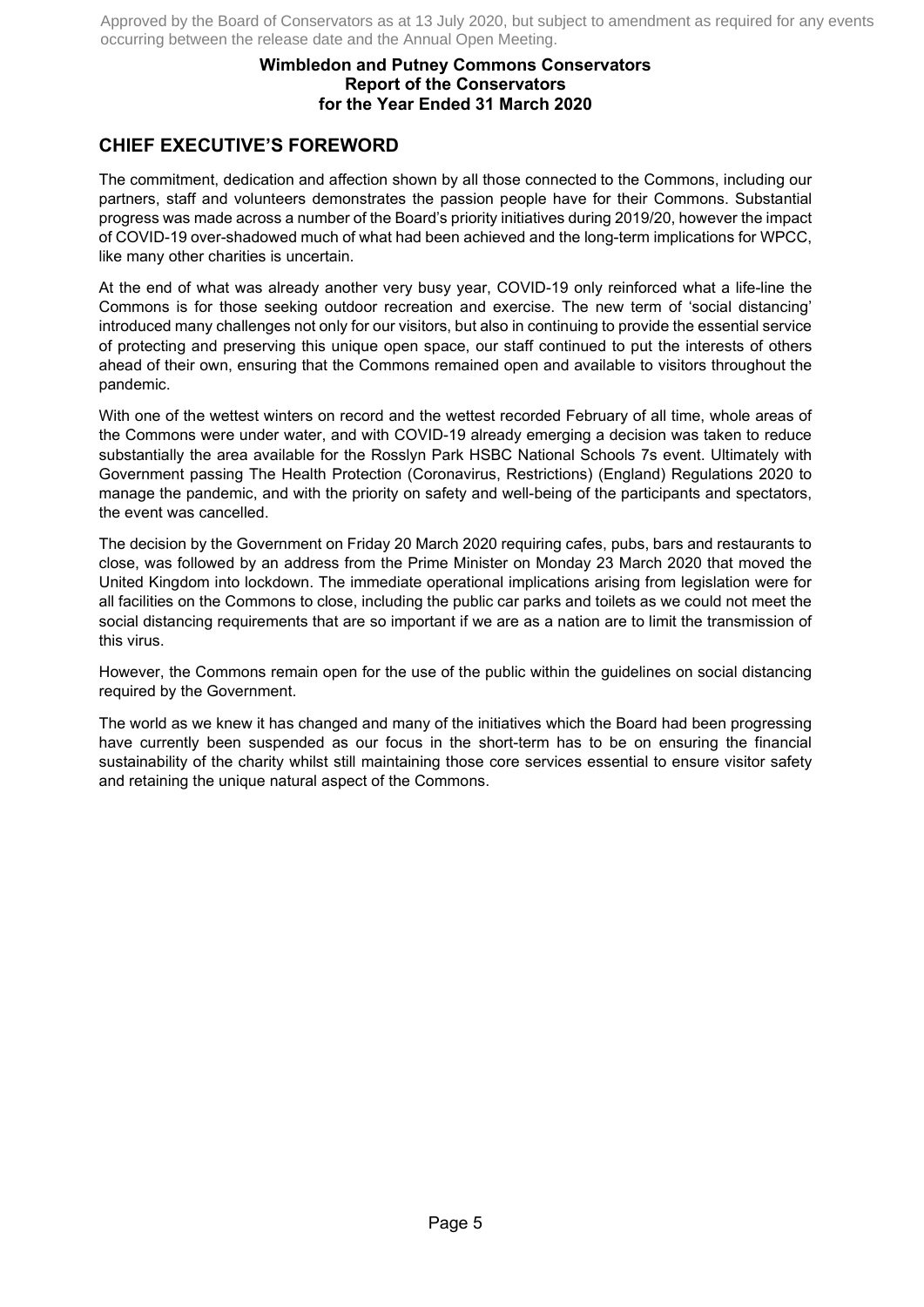# **Wimbledon and Putney Commons Conservators Report of the Conservators for the Year Ended 31 March 2020**

# *WHAT WE ACHIEVED DURING THE PAST YEAR*

# **Strategic Context**

In June 2017, the Board approved the first ever Strategy ('the Strategy'), following a recommendation from the 2014 Governance Review. The Strategy sets out both the broad vision and specific initiatives for managing the Commons over the ten-year period from 1 April 2018 to 31 March 2028.

# **Our Vision**

# *"Wimbledon and Putney Commons will be recognised as an exceptional and welcoming natural place for visitors where wildlife thrives"*

The Strategy demonstrates the way in which the Board will play its part in making this area of south-west London a great place to live, work and visit, contributing towards a world class city. (A copy of the Strategy can be viewed at https://bit.ly/3fPF0rT.) The Strategy identifies two overarching long-term Strategic Objectives, which remain relevant for the purposes of this Conservators' report and are set out in Figure 1 below.

# *Safeguard*

*and improve for the public benefit the natural environment and wildlife conservation together with the use of Wimbledon and Putney Commons in a manner appropriate to its rich heritage.*

# *Engage*

*with the Commons' communities to promote and foster for the public benefit a wide knowledge and understanding of the historical, ecological and recreational significance of the Commons.*

*We will achieve these through exemplary organisation and management, delivering services, projects, and attracting more resources to the benefit of the Commons.* 

# Figure 1 – WPCC Strategic Objectives

Within the Strategy, five Strategic Themes emerged:



Figure 2 – Strategic Themes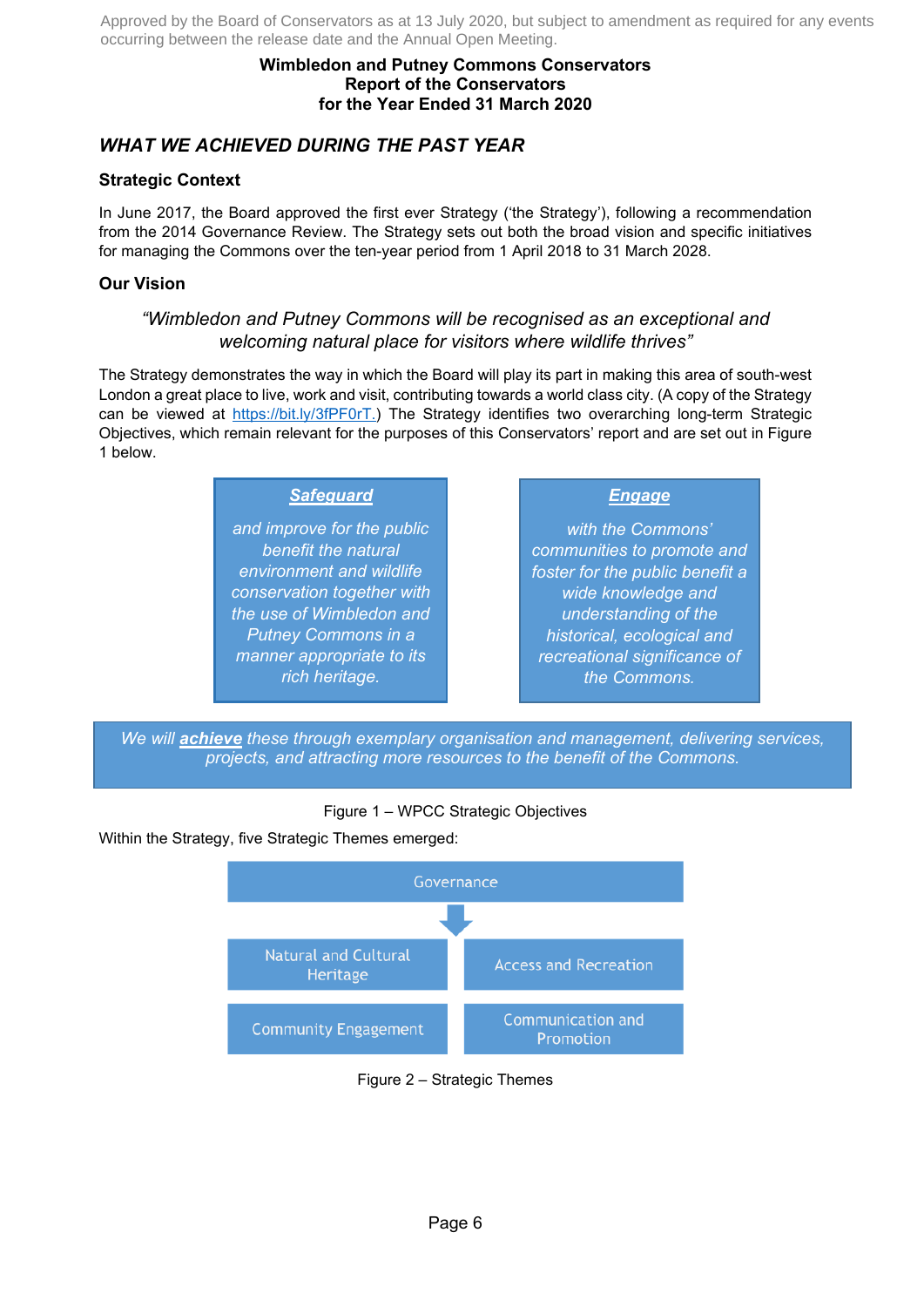# **Wimbledon and Putney Commons Conservators Report of the Conservators for the Year Ended 31 March 2020**

# **Achievements and Performance 2019/20**

It is within this strategic framework that individual initiatives are progressed through the development of a three-year rolling Business Plan. In April 2019, the Board agreed the plan for the period 2019 through 2022 in which 20 initiatives were agreed; progress on each of these initiatives over the past financial year is set out under each of the five Strategic Themes. Although considerable progress has been made over the past year on all 20 initiatives, the impact of COVID-19 on WPCC's ability to continue to implement a number of the initiatives set out below is difficult to fully assess while the situation in the United Kingdom and around the world is so uncertain at present.

Whilst WPCC is fortunate in having a guaranteed income stream through the Special Levy (adjusted annually by inflation), the additional income derived from the use of its facilities by third parties remains uncertain while the restrictions imposed by the Government remain in force. It is not yet possible to determine the loss of income that might arise as a result of the restrictions but it is likely to be significant.

The Board agreed at its April 2020 meeting to suspend work on the proposed constitutional reforms and development of the proposed Masterplan for the Commons, funded through a grant from the NLHF, is unlikely to be completed before the end of the calendar year. The NLHF have kindly consented to this delay.

### *Governance*

### *Statutory Inquiry*

Bringing the Charity Commission's Statutory Inquiry, which was opened on 18 August 2016, to a close has been WPCC's highest priority and to that end the Conservators have worked with the Charity Commission to support the inquiry throughout. The Conservators therefore welcomed the publication of the Charity Commission's Statement of Results of the Inquiry ('the Inquiry Report') on 2 July 2020.

The inquiry, which was established to investigate the charity's governance arrangements with particular focus on the Putney Lower Common Easement, represents a challenging period in the charity's long and distinguished history. The publication of the report closes an important chapter in these events, enabling the charity to move on and strengthen its focus on the critical work in the delivery of its charitable objectives.

The complexity of the matters under investigation is reflected in both the timescales required to complete the inquiry and the Commission's conclusions:

- The Commission did not make any findings about the decision to grant the easement or the terms of that grant.
- The inquiry found that the decision of trustees in February 2017 not to recover any funds which may have been lost was reasonable and properly taken.
- The inquiry did not find any one individual responsible for any incorrect decision, act or omission.
- The inquiry found the inability of the trustees in post between 2015 and 2018 to manage the dispute resulting from the granting of the easement has been costly to the charity and is evidence of mismanagement.
- The Commission found that the administration, management and governance of the charity has now significantly improved, in particular since the elections of 2018, and the current trustees have demonstrated their ability to act collectively in the best interests of the charity.

In support of the inquiry's underlying objectives, the Conservators recognised the opportunity to provide further resilience in governance related processes and over the course of the past two years have therefore put in place measures to deliver additional clarity, structure and rigour in a number of areas including the Access Framework, Code of Conduct and Enquiries and Complaints Procedure, as detailed later in the report. In addition, the Conservators recognised the value in clarifying certain election procedures, a matter addressed by the Charity Commission as part of the inquiry. As a result, the Conservators are in the process of finalising new Election Guidelines, taking into consideration comments made in the Inquiry Report. Following final approval, the guidelines will be published and put in place in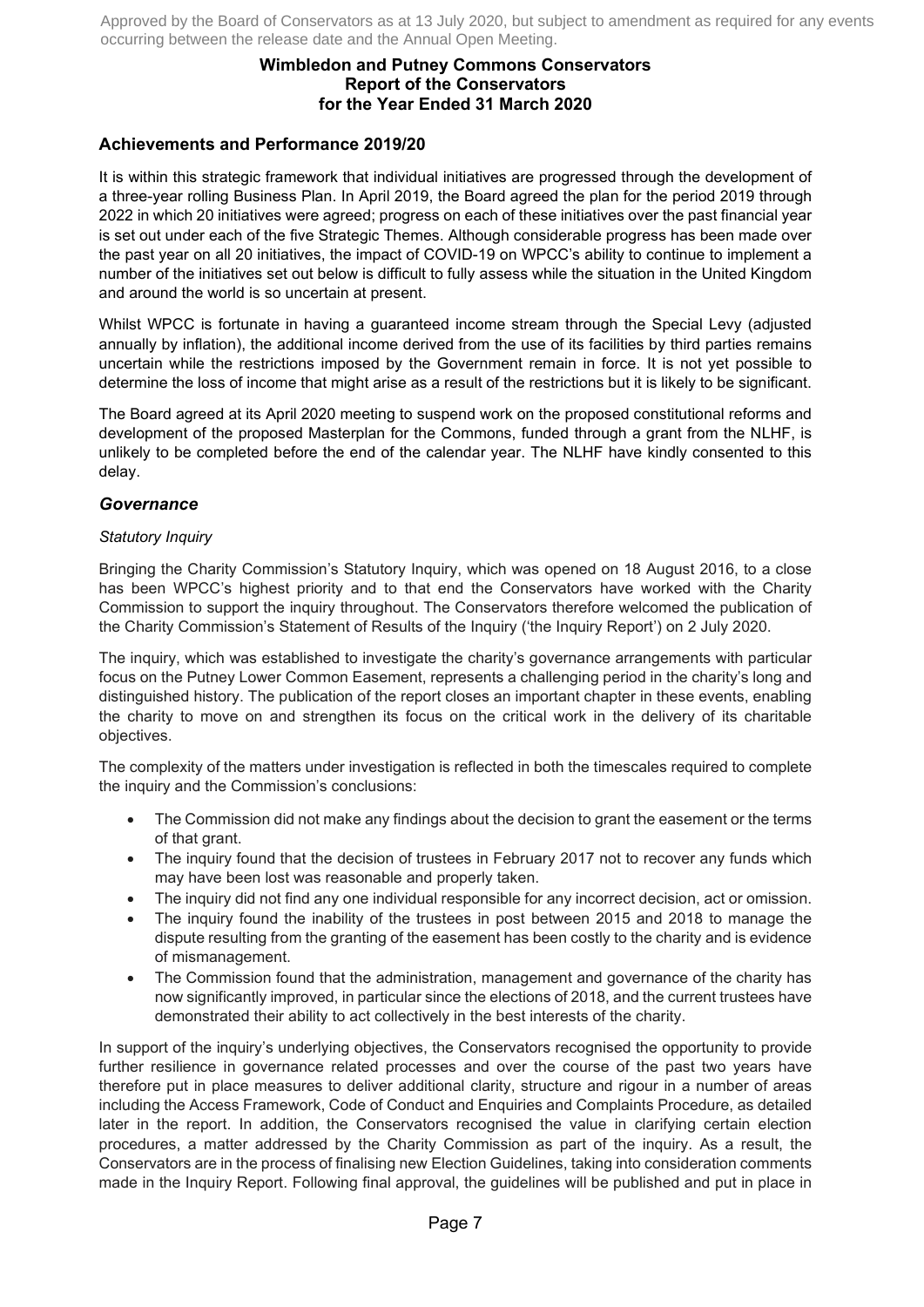# **Wimbledon and Putney Commons Conservators Report of the Conservators for the Year Ended 31 March 2020**

advance of the 2021 triennial elections. The Inquiry Report also identified the scope to further clarify certain provisions in WPCC's governing document, the 1871 Act. As described below, Conservators initiated a review of the constitution in 2018 to identify potential changes to the constitution to enable the charity to better achieve its charitable objectives, including further strengthening of governance arrangements.

### *Potential Constitutional Reform*

Planning for the long-term investment in the Commons has been one of the Board's primary considerations and significant resources have been directed towards the work associated with updating the charity's constitutional framework. A key driver in shaping the direction of this initiative is the development of a fully costed Masterplan for the Commons, recognising that its implementation will require sustainable financial capacity, operational clarity and effective governance. With funding secured from the NLHF, the 'Commons for the Next Generation, Green Space for All' project to develop the new Masterplan was officially launched on 1 November 2019 (see Community and Engagement section below).

The exploratory work concerning the potential constitutional amendments has been carried out by the charity's Constitution Working Group, the terms of reference for which provide clarity of scope and purpose:

"The purpose of the Group is to consider amendments necessary to WPCC's constitutional framework that will enhance WPCC's ability to achieve its fundamental purpose of preserving, protecting and enhancing the Commons for the purposes of exercise and recreation as established by the Wimbledon and Putney Commons Act 1871."

"Constitutional reform is not about introducing a more permissive regime or diluting the fundamental purposes of the charity, but about introducing a workable set of rules to enable the organisation to fulfil its core objectives."

The exploratory work helped identify the key areas requiring change and the procedures through which such change could potentially be effected. The Conservators therefore resolved at their Board meeting of 2 December 2019 to commence a phased consultation to understand the views of stakeholders regarding potential amendments to WPCC's constitutional framework in the following three areas:

- 1. Potential amendment of WPCC's Special Levy, recognising that:
	- i. a founding principle of the 1871 Act is that the Levy is intended to serve as the principal source of funding to maintain the Commons; and
	- ii. the Levy is currently insufficient to meet the long-term maintenance and investment requirements for the Commons;
- 2. Regularisation and clarification of land and building matters enabling WPCC to resolve a number of operational matters associated with managing the Commons, recognising that there is neither a desire nor intention of diluting or diminishing the very high level of protection that is afforded by the 1871 Act to one of the most unique and precious resources in the country but simply a need to ensure that the Act provides a sound legal basis for future investment in all aspects of the Commons;
- 3. Modernisation of WPCC's governance arrangements and election procedures recognising the practical challenges of working under legislation dating back to the founding legislation of 1871.

The primary means of effecting changes to WPCC's constitution will be through secondary legislation.

In accordance with Charity Commission guidance, WPCC is required to carry out an appropriate consultation exercise to take into account the views of the charity's stakeholders about the proposals to potentially reform the constitutional framework. The Board agreed that the consultation would be carried out on a phased basis, moving from preliminaries to concepts and principles before starting to formulate specific policies. Through a competitive procurement process, a firm specialising in public consultations was appointed to independently manage the phased consultation process. The first phase of consultation was due to commence in April 2020, but all work on this initiative has been suspended as a result of the impact of COVID-19; it is likely that the processes will not reconvene until the Spring of 2021.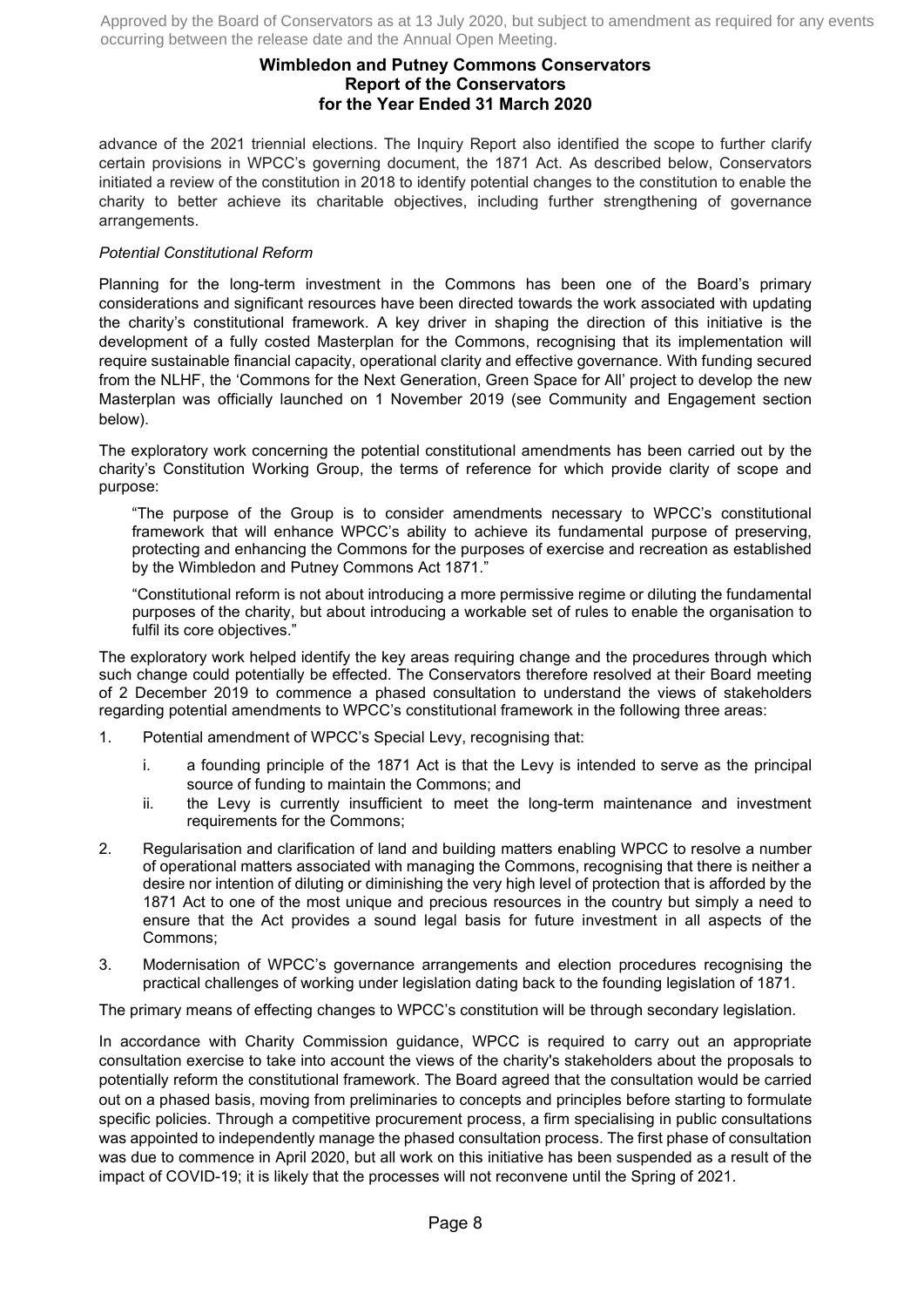# **Wimbledon and Putney Commons Conservators Report of the Conservators for the Year Ended 31 March 2020**

### *Remuneration Review*

Working with a specialist HR consultancy, a review of the staff remuneration has commenced. The overall aim of the remuneration review is to ensure that WPCC's remuneration framework recognises the contribution and commitment made by each and every member of staff and provides the appropriate opportunities for ongoing achievement, in a fair and non-discriminatory manner. This work is being led on behalf of the Board by the Finance and Investment Committee with assistance from an external consultant. Given the significant operational impact of the COVID-19 pandemic on the Commons, this initiative will not be further progressed until conditions are appropriate to do so.

### *Investment in IT*

WPCC's IT consultants prepared a new roadmap for the organisation setting out a vision that WPCC should have 24/7 unhindered access to all systems allowing for agile working from any location enabling full resilience with immediate recovery and enhanced data protection. This would be achieved by keeping the infrastructure and associated assets fully up-to-date utilising the latest technology.

The key to achieving the vision was an upgrade of WPCC's internet connectivity to full fibre, which required BT to install new cabling and ducting from Parkside to the Ranger's Office, a distance of over 1,000 metres in length and hence a major undertaking. The new fibre infrastructure was installed in late 2019 and has enabled a new higher speed firewall and new centralised server to be installed. All computers have been upgraded or replaced to enable migration to Windows 10 which was completed in March 2020. These works have improved effectiveness and resilience for Disaster Recovery processes.

### *Access Framework*

As mentioned above, one of the Board's earliest priorities was the preparation of an Access Framework to ensure that all requests for access to the Commons are considered in a comprehensive, consistent and structured manner that respects WPCC's duties, powers and prohibitions. Although the framework was agreed 'in-principle' in September 2018, the subsequent review process identified the need for further clarification of technical legal issues relating to easements and wayleaves from the Charity Commission. Following the receipt of feedback from the Charity Commission on these matters, the Board approved the Access Framework at its Board meeting on 6 April 2020 and the document has now been published on the WPCC website at https://bit.ly/3cEIV8Y. This represents a very significant piece of work for the Board and provides a detailed a foundation upon which future access requests will be managed.

#### *Regulatory Issues*

The Board is firmly committed to the principles of openness and transparency and has over the course of its tenure taken a number of decisions to proactively publish information that it believes is of interest and relevance to the public in relation to its decision making in both governance and operational matters. In further support of this objective, WPCC has implemented an Enquires and Complaints Process in order to establish clear timescales and processes for the handling of enquiries and complaints.

Although WPCC is not considered a public body for the purposes of the Freedom of Information Act 2000 (FOIA), WPCC is considered a public body for the purposes of the Environmental Information Regulations 2004 (EIR) and fully accepts the compliance requirements inherent in that designation. At the same time, data protection legislation has understandably increased the complexity of publishing and releasing information that may be deemed to contain personal information and external legal advice is often required to consider such information requests with the associated cost implications. In accordance with EIR legislation, guidance and processes for the handling of all information requests made under EIR have been implemented and published on WPCC's website.

Over the course of the year, WPCC has received a number of information requests made under EIR from a Levy-Payer in relation to two historic matters: the enforced sale of Mill House in 2006 and the reciprocal agreements between WPCC and the Royal Wimbledon Golf Club (RWGC) agreed in 1979, which provided WPCC with the ability to build a maintenance centre in order to fulfil its duty to maintain the Commons. A third request was received relating to the current constitutional reform process.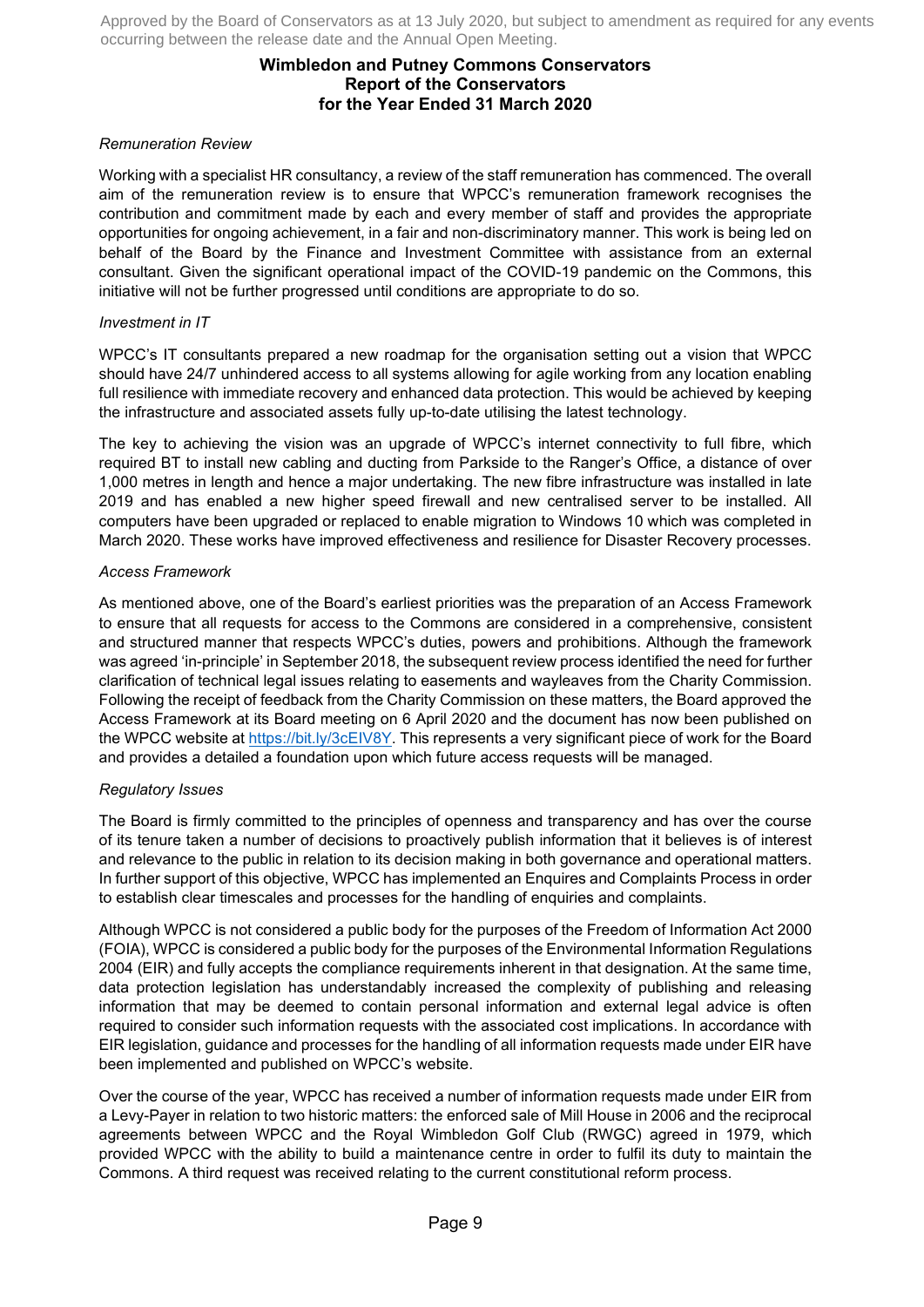# **Wimbledon and Putney Commons Conservators Report of the Conservators for the Year Ended 31 March 2020**

In respect of the enforced sale of Mill House, the Information Commissioner's Office (ICO) issued a Decision Notice on 14 October 2019 largely supporting WPCC's decision in dealing with the information request, a copy of which may be downloaded at https://bit.ly/2zAUxex. In response, the Levy-Payer submitted a First-Tier Tribunal appeal of the ICO's decision and in support of the ICO's defence, WPCC has joined the ICO as an interested party. In respect of the RWGC matter, the ICO issued a Decision Notice on 12 May 2020 supporting WPCC's position. A copy of the Decision Notice can be found at https://bit.ly/3bO9Spr. The Levy-Payer has also submitted an appeal in respect of the RWGC decision. In late May 2020 two further requests were received from Levy-Payers relating to the agreements with RWGC.

WPCC is not aware of any further developments in relation to the request for information relating to WPCC's constitutional reform process, to which WPCC provided a detailed response.

As explained above, WPCC fully understands the value of openness and transparency and supports the principle of access to information, but it is important to note that the subject requests have consumed a significant amount of WPCC's resources, particularly the time of both officers and Conservators. WPCC is hopeful that the development of the Access Framework will provide members of the public with a better understanding of the legislative framework and process that governs agreements with third parties such as those subject to the above information requests thereby reducing or obviating the need for formal information requests in the future.

# *Natural and Cultural Heritage*

### *London in Bloom*

WPCC was delighted in September 2019 that its work with partners was identified as being integral to it being awarded the prestigious 'London in Bloom Common of the Year 2019' for Wimbledon Common for the second consecutive year. This was in addition to gold awards to each of Putney Lower Common and Wimbledon Common, a reflection of the expertise, dedication and relentless effort of staff and volunteers.

#### *Monitoring Report*

For the sixth consecutive year, the Wildlife and Conservation Forum, through the efforts of our dedicated volunteers and staff, have produced an annual Ecological and Environmental Monitoring Report for 2019. A copy of the report can be found at https://bit.ly/2MLDVEh.

#### *Land Management Plan*

As part of the work on the preparation of a Land Management Plan for the Commons, a consultation was undertaken during the summer and autumn of 2019 to elicit the views of the public on what they feel are the most important and least important attributes of the Commons. Some 500 responses were received and are currently being analysed. The first chapter of the Land Management Plan has also now been prepared and has been submitted to the Wildlife and Conservation Forum for review.

#### *Management Works*

### *Heathlands*

Managed under the guidance of a Countryside Stewardship agreement with Natural England, from 1 April 2019 to the 31 March 2020, heathland work on Wimbledon Common and Putney Heath included gorse cutting, heather cutting, the mechanical control of bracken, control of non-native species, maintenance of fire breaks, scrub control and the removal of larger trees on Putney Heath. While all operations requiring machinery were carried out by the Commons' own maintenance team, the ongoing task of cutting back invasive saplings on the heathland was carried out by various groups of the Commons' volunteers. Including groups from local schools and the Commons' regular Saturday morning volunteers, over the past year, an incredible 568 voluntary hours were provided by local people to help protect this valuable part of the Commons.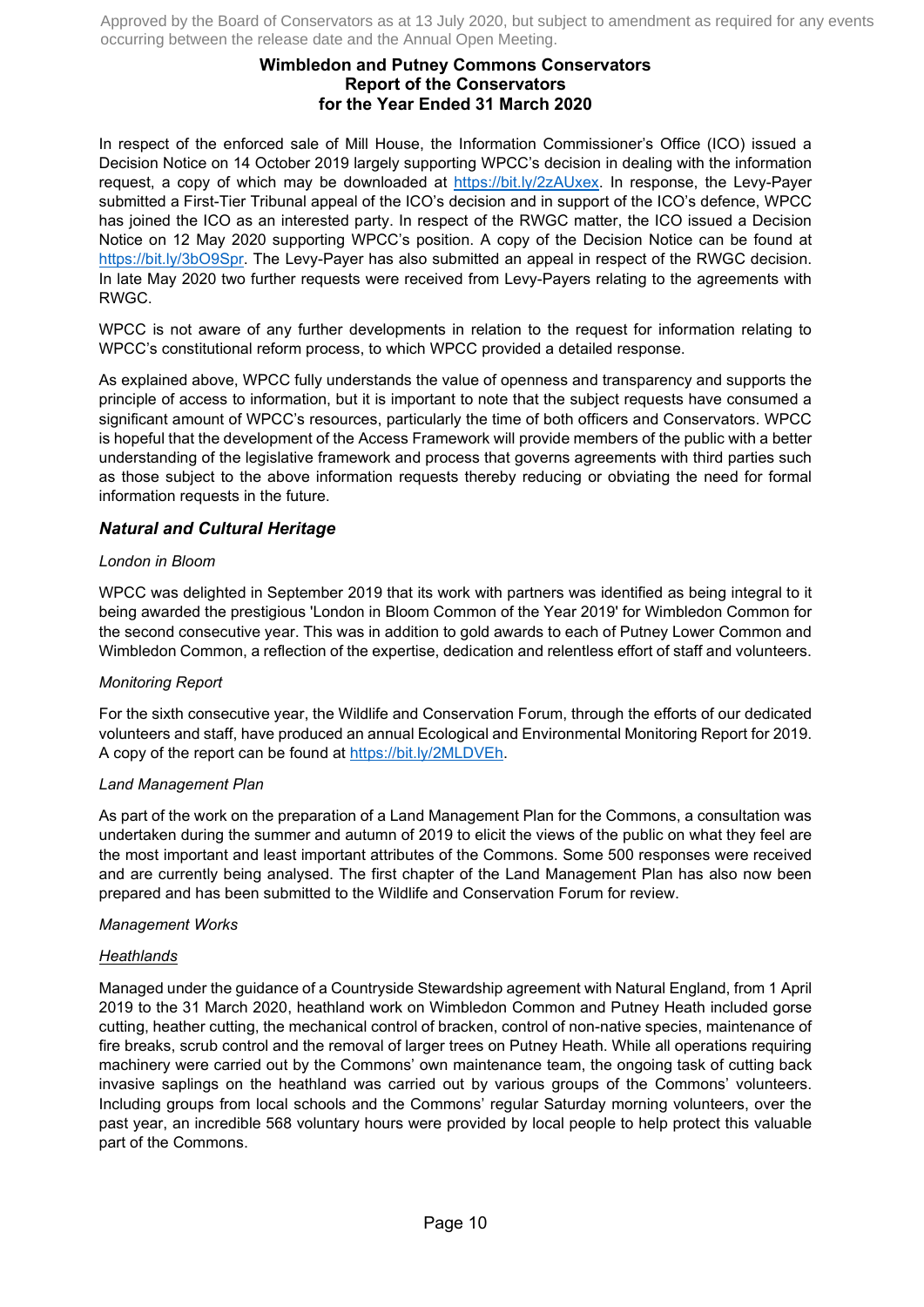# **Wimbledon and Putney Commons Conservators Report of the Conservators for the Year Ended 31 March 2020**

In accordance with the Commons Countryside Stewardship agreement, there is a requirement to carry out tree thinning work around a number of areas on the heathland, which will either help to increase the total area of open heathland on the Commons or provide a more natural edge to the surrounding woodland. To meet these requirements, towards the end of 2019, we carried out our largest piece of heathland work during the year where an area of approximately 5,961 square metres of scrub woodland was thinned in order to connect previously fragmented areas of this valuable habitat.

### *Woodlands*

Covering an area of 291 hectares (649 acres), woodland is the largest habitat type found across the whole area of Wimbledon and Putney Commons. To help protect the Commons' woodland, WPCC is currently involved in a five-year woodland management plan that has been agreed by the Forestry Commission and Natural England. From 1 April 2019 to 31 March 2020, woodland management activities included hazel coppicing, cutting back holly regeneration, pond work, chemical treatment of Japanese knotweed, removal of Himalayan balsam, control of non-native invasive species, tree safety work, ensuring the provision of deadwood habitats and providing public information about various woodland and Commons' issues.

While all tree safety operations and chemical work was carried out by the Commons' maintenance team, during the past year, volunteers from the Commons' mid-week volunteer Estate Team have been greatly involved in the ongoing management of the Commons' woodland where they have carried out a mixture of tasks including hazel coppicing, ditch work and cutting back holly regeneration in the woodland to the south west of Wimbledon Common. In accordance with the Commons' Forestry Commission Countryside Stewardship agreement, all of the materials that were cut back during the group's woodland activities were kept on site and allowed to undergo a natural process of decay which is of vital importance to the Commons wide variety of flora and fauna.

# *Aquatic*

Work has continued with the South East Rivers Trust to progress the enhancement of habitats along Beverley Brook. A number of monitoring and litter clearance sessions have taken place.

A revised Memorandum of Understanding is currently being finalised with the London Wildlife Trust for the management of Farm Bog. This will enable a new management plan for this important and rare habitat to be prepared.

### *Access and Recreation*

### *Enhancement of the Shared-Use Pedestrian and Cycling Path*

WPCC was unsuccessful in a bid to Transport for London under their Quietways Scheme for enhancement of shared-use pedestrian and cycling routes across the Commons. However, in October 2019 the Chief Operations Manager submitted a funding bid to South Western Railways for a grant to upgrade the unmade shared-use access path along Beverley Brook. In March 2020, WPCC received confirmation that it had been awarded a grant of £60,000, representing 75% of the costs to create a new surfaced path along the recently improved stretch of the Beverley Brook. It is proposed that the remaining £20,000 will be met from funds raised from the Friends of Wimbledon and Putney Commons during 2019/20.

### *Richardson Evans Memorial Playing Fields Pavilion*

Following the award of the NLHF grant (see Community Engagement below), the Board agreed to extend the brief to better understand the potential expenditure involved in renovating the Richardson Evans Memorial Playing Fields pavilion. Following a competitive tendering exercise, consulting firm IF\_DO was appointed to prepare a RIBA Stage 1 Feasibility Study on the pavilion. The initial work in assessing the current situation against comparator facilities has enabled IF DO to start to draw together strategic opportunities for the future of this important community hub. As a result of COVID-19, it has not been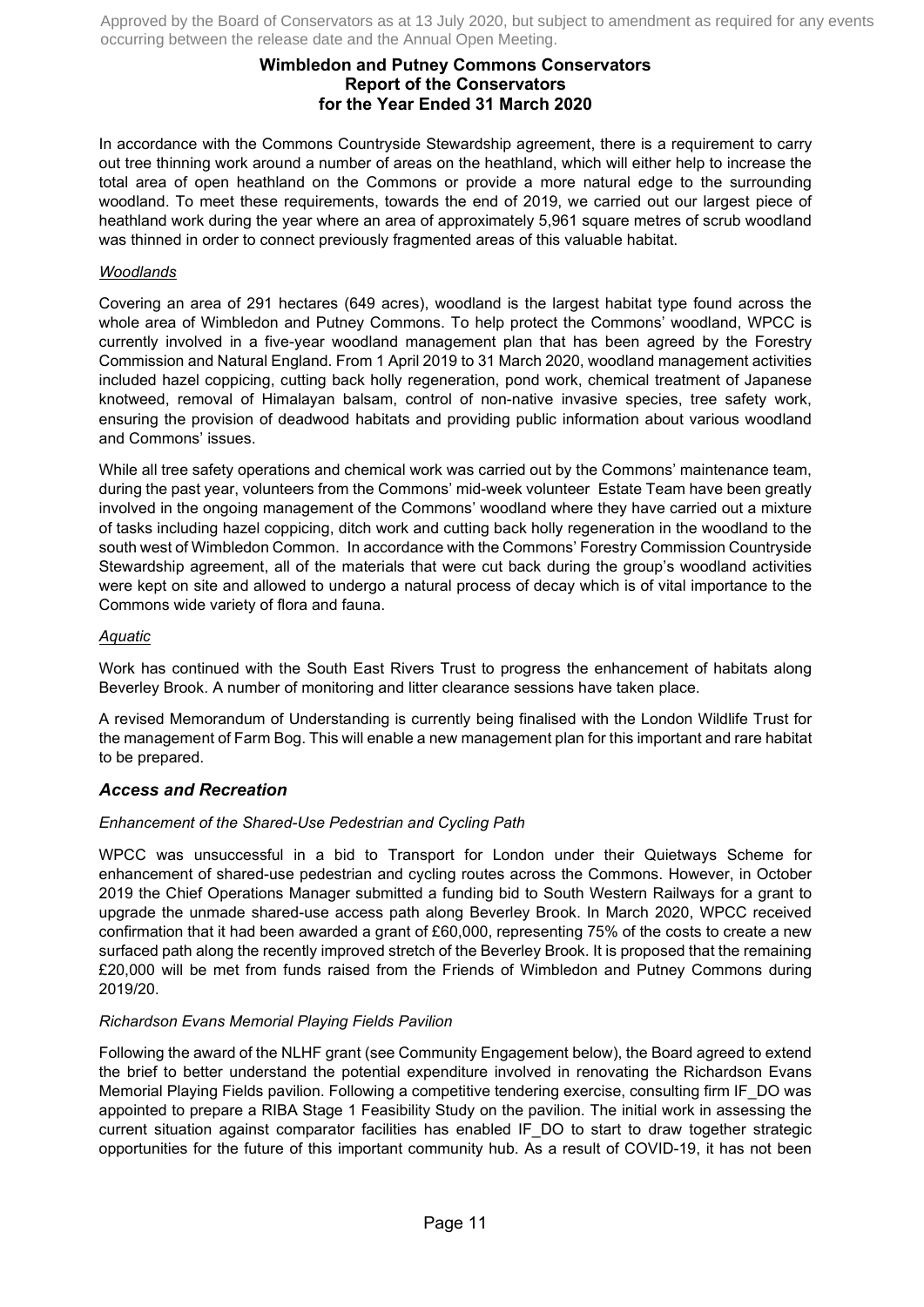# **Wimbledon and Putney Commons Conservators Report of the Conservators for the Year Ended 31 March 2020**

possible to progress the Options Appraisal stage, enabling the RIBA Stage 1 Feasibility Study on the pavilion to be completed but this will be completed when circumstances allow.

### *Maintenance Centre and Richardson Evans Memorial Playing Fields Welfare Facilities*

Following a competitive tendering exercise, a contract was awarded to replace the existing asbestos roof on the maintenance centre with a new insulated roof. The Maintenance Team was relocated to a base in the Information Centre whilst the works were undertaken. The opportunity was also taken to upgrade the welfare facilities at the Maintenance Centre, which were in an unacceptable state. The asbestos flooring in the mess room, which was in a very poor state, was replaced and a new kitchen and bathroom facilities were installed.

At the Richardson Evans Memorial Playing Fields workshop, a new internal wall was constructed to help stop the ingress of water and provide improved security. The welfare facilities for the staff have also been refurbished with a new dedicated office, kitchen and storage facilities, which were long overdue. The London Cornish RFU was awarded a grant of £5,000 to undertake improvements to the drainage of the club's first pitch on the playing field which was taken out of play in 2018 as a result of its poor condition.

# *Community Engagement*

# *Friends of Wimbledon and Putney Commons*

In April 2019, the Board agreed the basis for establishing the Friends of Wimbledon and Putney Commons as a Conservator-led, integral part of WPCC. The Friends bring together all of those who are connected by a passion for the Commons for the purposes of collective celebration and fund raising. Over the summer period, considerable work was undertaken to upgrade the WPCC website to facilitate an on-line membership and payment facility. Three categories of members were established:

- Individual Friend (adults over eighteen) £30 per year
- Household friend (two adults plus two children) £40 per year
- Benefactor (two adults plus two children) £250 per year

In September 2019, the Friends of Wimbledon and Putney Commons was launched and on the evening of Friday 20 September 2019, the first Friends of Wimbledon and Putney Commons event was held on Wimbledon Common in front of a gathering of 125 Friends with the Right Honourable Justine Greening MP and Stephen Hammond MP in attendance.

This special evening celebrated the historic links between the Commons and the London Scottish Regiment through words, music, food and wine, commencing with a piper led walk from the windmill through the woods to a recital on the banks of Queensmere. Following the recital, the Friends processed to the London Scottish Golf Club for a reception and a short historic presentation.

Unfortunately, events planned for the balance of the 2020 calendar year have been suspended due to COVID-19 but energies are now focussed on planning a series of events during 2021 to celebrate the 150<sup>th</sup> anniversary of the date on which the Wimbledon and Putney Commons Act received Royal Assent on 16 August 1871.

### *Events*

WPCC holds two major events each year that are specifically aimed at children and their families: the Easter Egg Hunt and the Halloween Pumpkin Hunt. Both events are simple yet popular, priced to ensure that they are accessible to all (£2 entry fee), and successfully attract families that otherwise may not visit the Commons. The events provide both entertainment and educational opportunities to learn about the Commons. Despite the poor weather conditions during this year's Halloween event, some 1,000 children took part in the events in addition to those who visited the Information Centre to participate in the Colouring Competitions.

The BioBlitz Weekend of Nature has become an annual core event attracting people of all ages. The event is key in terms of encouraging those of the younger generation with a keen interest in nature as well as introducing the Commons' wildlife to those who may not have previously understood its importance. In continuing the annual tradition on the evening of Friday 21 June 2019 the event commenced with a walk along the Beverley Brook, giving staff an opportunity to explain the conservation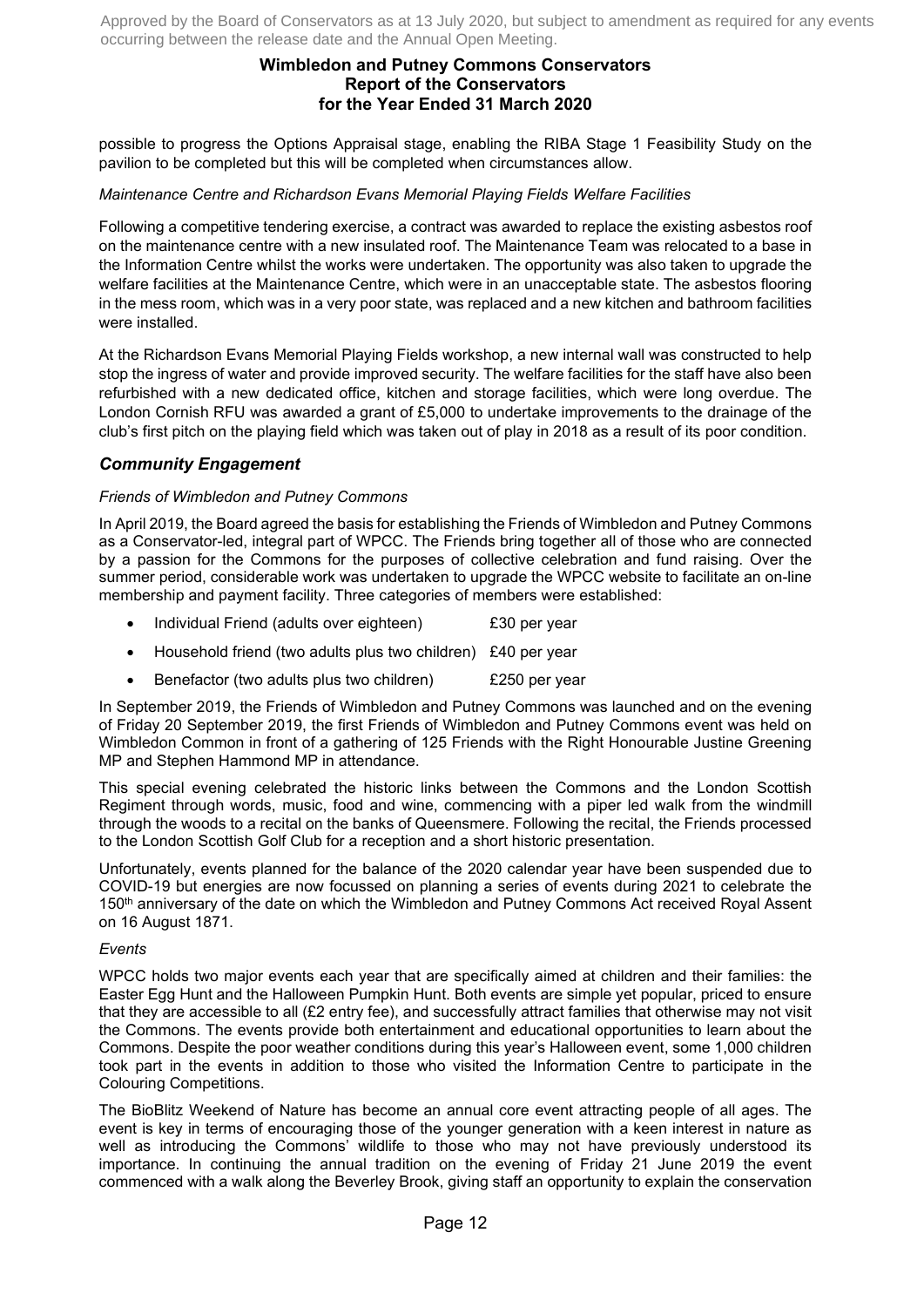# **Wimbledon and Putney Commons Conservators Report of the Conservators for the Year Ended 31 March 2020**

work carried out earlier in the year and to demonstrate the difference that the work had already made to the Brook's biodiversity. Saturday saw the first of the nature walks, the Butterfly and Dragonfly Walk, which was followed by the hugely popular Bat Walk and Moth Evening. Sunday started very early with the opening of small mammal traps, set the previous evening. The Summer Bird walk followed, and then contents of the overnight moth trap were examined, before setting off on the General Nature Walk. The Lunchtime Talk was provided by the SW15 Hedgehogs Group talking about the continuing work that they undertake to help promote the protection of hedgehogs around the local area. It is estimated that approximately 150 people took part in these programmed events over the course of the weekend. In addition, the event provided an opportunity to visit the Base Camp at the Ranger's Office where there was information about the Commons' wildlife, the Quekett Microscopical's display allowing visitors to inspect wildlife at a micro level and the ever popular selection of snakes and reptiles for people to handle, organised by Reptile Events.

Several other nature walks were held during the year for butterfly and dragonflies in addition to six bird walks. These walks were all well-attended with some 20 or so people joining each one. This year also saw the second Birdsong Identification Workshop, which is proving to be a much-anticipated event that sells out within days of being advertised.

Once again, the annual Commons Open Day, held under glorious weather on Sunday 8 September 2019, exceeded all expectations. With over 70 stalls and attractions, it was estimated that some 10,000 visitors attended with the event becoming a firm fixture in the Wimbledon and Putney social calendars. Organised by two members of staff, but with the whole team contributing, the popularity and success of this event is an enormous credit to WPCC's staff.

The annual Windmill Christmas Carol event was held under crisp but clear skies on Saturday 14 December 2019. The occasion continues to go from strength to strength with some 400 visitors enjoying mince pies, hot chocolate, mulled cider and a sing-along to carols played by the Wandle Concert Band.

The calendar year began with WPCC's Winter Talk on Thursday 13 February 2020, which featured a guest speaker from the British Trust for Ornithology discussing the way in which the Garden Birdwatch citizen science scheme assists the trust in monitoring the UK's birdlife. The event also provided an opportunity for Dr Ros Taylor, DEFRA appointed Conservator, to set out WPCC's own plans for launching a citizen science recording scheme on the Commons.

The annual programme of events is increasingly important in terms of providing opportunities for members of the local and wider communities to engage with the Commons for the purposes of education, entertainment and social interaction. The impact of the suspension of these activities in March 2020 due to the pandemic is therefore potentially quite significant and the importance of re-introducing these activities (even on a modified basis) as soon as it is considered safe to do so is recognised.

### *Volunteer Programme*

The development of the volunteer programme has continued and for the year ended 31 March 2020, the volunteers' contribution totalled 3,908 hours, representing almost two additional full-time members of staff. The 'Saturday scrub bashers' have undertaken 376 hours of volunteering, restoring large areas of the heathland. The new estates team, which meets mid-week, has undertaken 189 hours of work. The litter volunteering scheme has delivered over 1,185 hours of volunteering. Other volunteer groups have delivered 1,338 hours of volunteering. Students taking part in the Duke of Edinburgh Awards scheme have undertaken 285 hours volunteering, whilst a work experience placement within the Maintenance Team delivered 56 hours of work. One volunteer supporting the Walking for Health Scheme has delivered 50 hours of volunteering, whilst another volunteer undertook 85 hours work analysing the results of the commercial dog walking survey. Volunteering is now firmly embedded into the work of the charity.

As a result of COVID-19, all volunteering activities have been suspended, including the Walking for Health Scheme. With directly employed staff, WPCC is able to maintain core services and keep the Commons open to the public, promoting the Government's guidance on visitors maintaining social distancing.

#### *Mounted Keepers*

Another important role of the Commons' staff is in providing public reassurance and dealing with incidents, particularly those of an anti-social nature. This work is undertaken predominantly by the team of six Mounted Keepers, who undertake daily patrols of the Commons. During the period April 2019 to March 2020, our Mounted Keepers dealt with 1,067 specific incidents.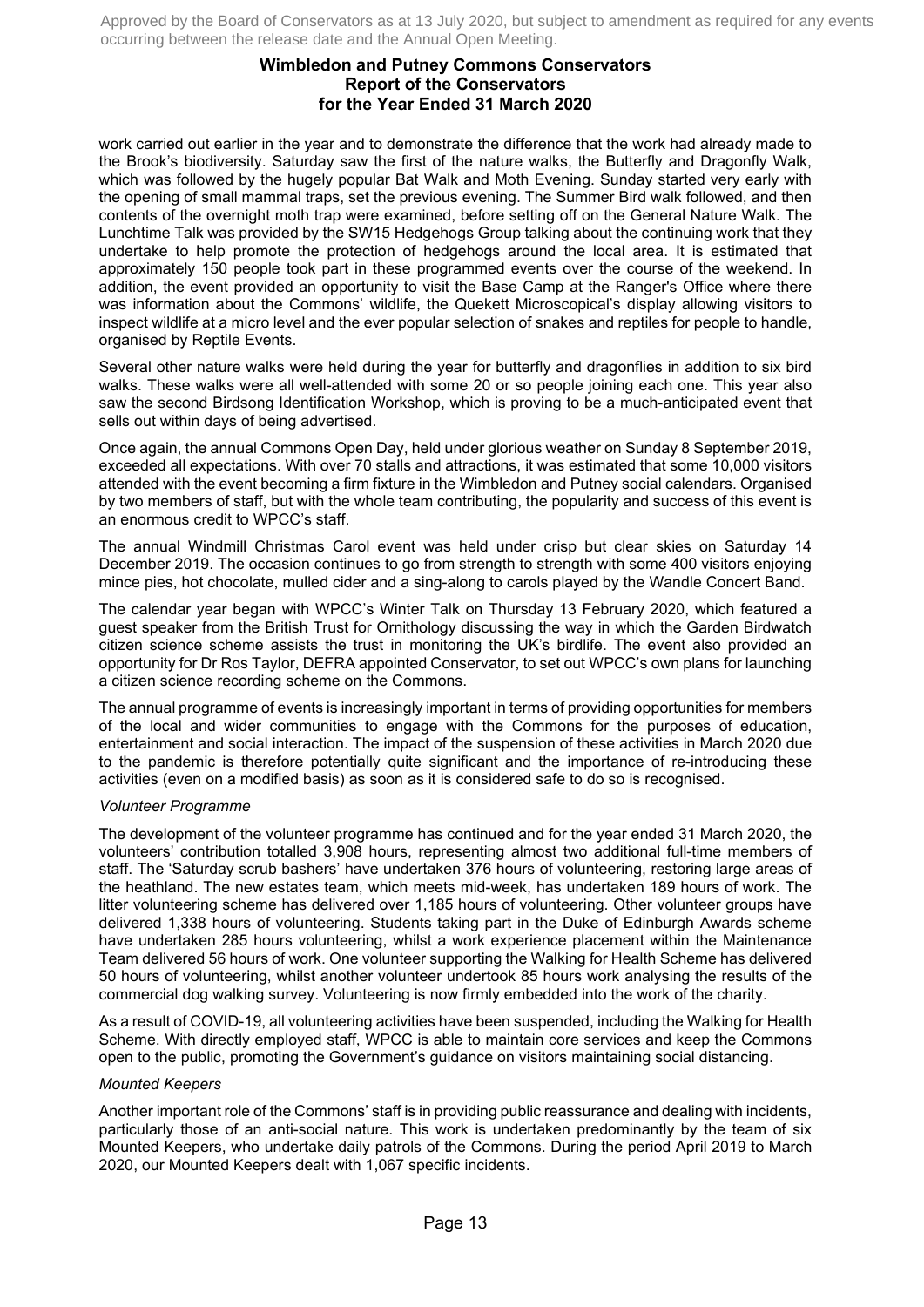# **Wimbledon and Putney Commons Conservators Report of the Conservators for the Year Ended 31 March 2020**

In order to mitigate against the risk of having insufficient resources to care for the horses in the event of staff shortages due to illness or self-isolation, and because all the Keepers' resources needed to be directed towards implementing the COVID-19 guidance, the horses were put out to pasture and patrols are therefore currently being carried out either on foot or in vehicles. Patrolling on horses is one of the distinguishing characteristics of Wimbledon and Putney Commons, particularly as this practice has largely been discontinued in other open spaces, and we look forward to a return of the horses when circumstances permit.

# *Communication and Promotion*

### *Masterplan for the Commons*

In May 2019, the NLHF advised that WPCC was unsuccessful with the bid it submitted in February 2019, however, positive feedback from officers at the NLHF encouraged WPCC to submit a revised bid under the new programme. In partnership with the Wimbledon Windmill Museum Trust, this application was submitted at the end of May 2019 and on 6 September 2019, confirmation was received that a grant of £126,100 (80% of the total approved project cost of £157,200) had been awarded.

The grant will enable WPCC to:

- create a Masterplan for the Commons, articulating the way in which the landscape and built assets relate to one another, looking at interpretation, education, volunteering, visitor facilities, perimeter conditions and landscape management;
- create a Conservation Management Plan;
- create an Audience Development Strategy;
- create a Volunteer Development Plan;
- create an Education and Interpretation Plan;
- create a Business Plan;
- develop a fundraising strategy;
- improve leadership capacity and resilience;
- hold an event of appreciation for National Lottery players, stakeholders, consultees, general public and other fund-supported organisations.

The project was launched on 1 November 2019 and Barker Langham, a consulting firm with expertise in this area, was selected through a competitive tendering process in 2019 to manage the project. Considerable resources of the charity have been directed towards helping Barker Langham to prepare a Situational Analysis (incorporating a Landscape and Ecological Assessment and a Visitor Research Report) together with the development of an Options Appraisal, which will set out various options for the future development of the Masterplan of the Commons in terms of the physical asset and the utilisation and engagement with visitors. As a result of COVID-19, it has not been possible to progress the Options Appraisal and work on the project is currently suspended. The NLHF has agreed to extend the completion of this project until the end of 2020.

Barker Langham, as part of the work on the NLHF project, undertook significant visitor engagement, utilising on-site and self-selecting on-line surveys. A total of 239 responses to the on-site surveys were collected in addition to 240 self-selecting on-line surveys. The results demonstrated that the majority of visitors to the Commons live locally and that those who use the Commons do so frequently and regularly. Exercise for both people and dogs came through strongly in the respondents' reasons for visiting the Commons. The Commons were valued for their openness, nature and wildness, and for providing an 'escape' from city life.

A further survey was aimed at gathering data primarily from non-users to redress an imbalance towards feedback from users. Managed by a specialist market research firm, the survey obtained views from 700 respondents, 34% users and 66% non-users. The high-level findings found that respondents, both users and non-users, value the beauty of the natural environment when visiting an open space. There is a clear demand for improved basic facilities such as the toilets and café and making the site more family friendly.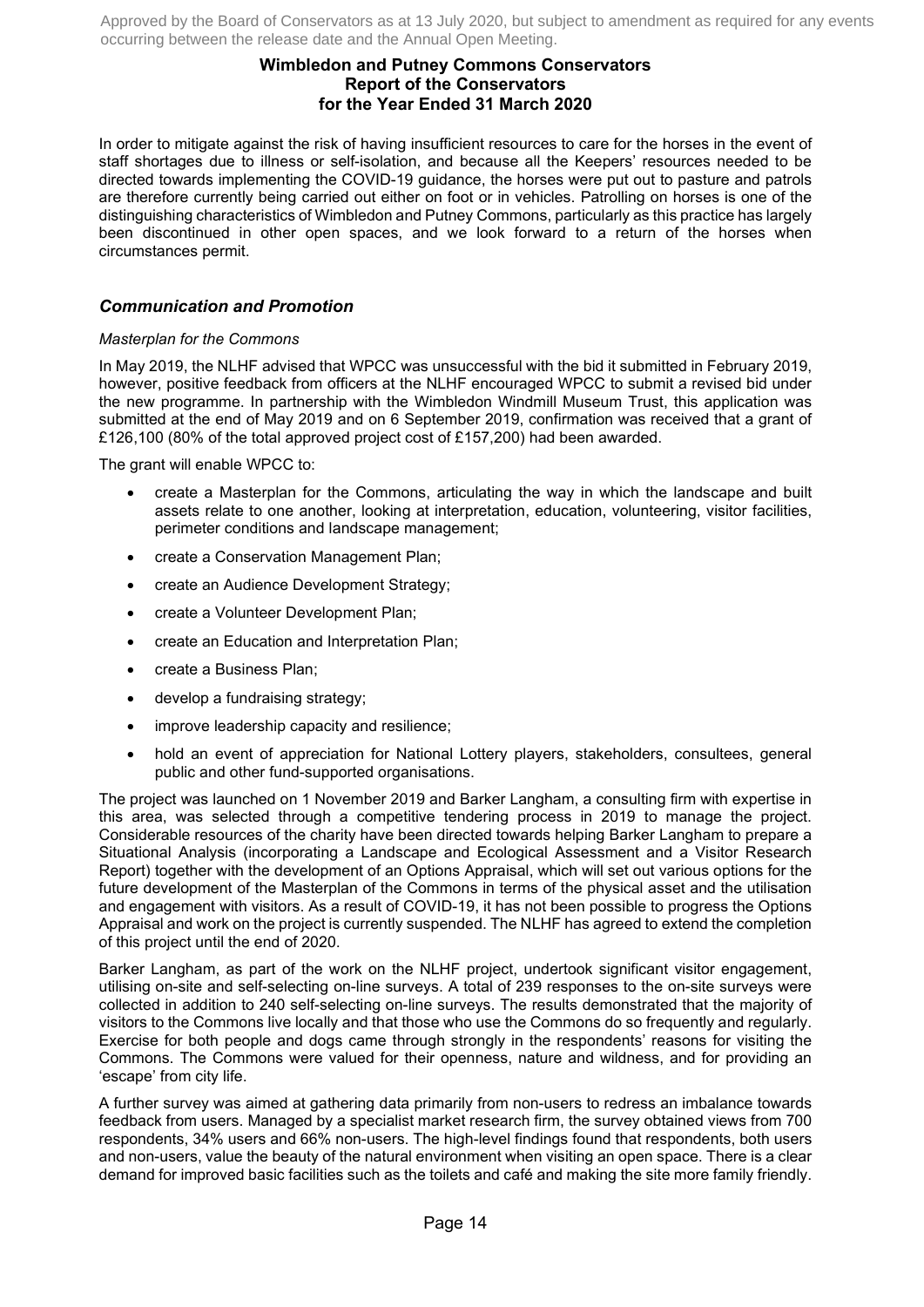# **Wimbledon and Putney Commons Conservators Report of the Conservators for the Year Ended 31 March 2020**

Awareness that WPCC is a registered charity was relatively low overall with just 39% of respondents aware of this fact. Not surprisingly, there was a stronger sense of stewardship among users and a desire to protect and preserve the Commons.

As part of the work undertaken by Barker Langham, the Board agreed to extend the brief to develop and unify the visual identity of WPCC as part of the wider project in developing the Masterplan to enable a holistic approach to all strands of work. This work is integral to the development of gateway signage and a new interpretative map of the Commons. Barker Langham has developed the vision and potential options for the development of a brand design for WPCC.

### *Sale of Wood*

As part of the charity's wider commitment to the environment, the Conservators considered at length the current policy of selling wood, much of which is presently unseasoned, for burning.

The sale of logs has generated income to support the charity for over two decades and although the Conservators recognise that the collection of wood has become a popular activity, especially for families, it is increasingly recognised that the burning of unseasoned logs contributes towards air pollution, particularly fine particulate matter, if not burned in an approved appliance. Recognising their inability to validate the way in which the wood is ultimately burned or otherwise utilised, the Conservators therefore reached a decision to stop selling unseasoned chopped wood.

# *What We Want to Achieve in 2020/21*

The immediate focus is continuing to deliver core services across the Commons despite the COVID-19 crisis. When the crisis of COVID-19 has passed, there will be a need to consolidate the position of the charity and to further the work on updating the WPCC constitutional framework in order to help secure the long-term future of the Commons. Within this context, there will be particular focus on a number of key initiatives, all of which are integral to WPCC's Business Plan.

• *Governance -* Undertaking a successful triennial election in February 2021 for the five elected Conservators in accordance with WPCC's constitution is an essential process at the heart of the charity's governance structure with the newly constituted Board assuming office in April 2021. In addition, due to the anticipated retirement of the long-standing Conservator appointed by the Secretary of State for the Environment, WPCC's process of supporting the appointment of a replacement Conservator will need to be undertaken during the year.

In May 2020, the first three-year term of the Conservator appointed by the MoD came to an end. The Chairman and Chief Executive requested that the MoD re-appoint him for a further threeyear term. The current Secretary of State, while recognising the current MoD-Appointed Conservator has acquitted himself well, has chosen not to re-appoint him for the full three-year term as he has recognised the importance of the link between WPCC and the MoD and as such has decided that the MoD-Appointed Conservator needs to have established links with the MoD. He has however thanked the current MoD-Appointed Conservator for his service and agreed that he may continue in the role until a replacement is appointed. The current MoD Appointed Conservator has therefore agreed to continue to serve the Board until such time as the newly appointed Conservator is able to take on the role, timescales for which remain uncertain given the impact of the COVID-19 pandemic on the MoD's operations.

• *Masterplan -* Completion of the 'Commons for the Next Generation, Green Space for All' project, which is funded by the NLHF, will produce a new Masterplan for the Commons, articulating the long-term vision for the Commons as it approaches the  $150<sup>th</sup>$  anniversary of the date on which the Wimbledon and Putney Commons Act received Royal Assent in 1871, through which the Commons were brought into public ownership.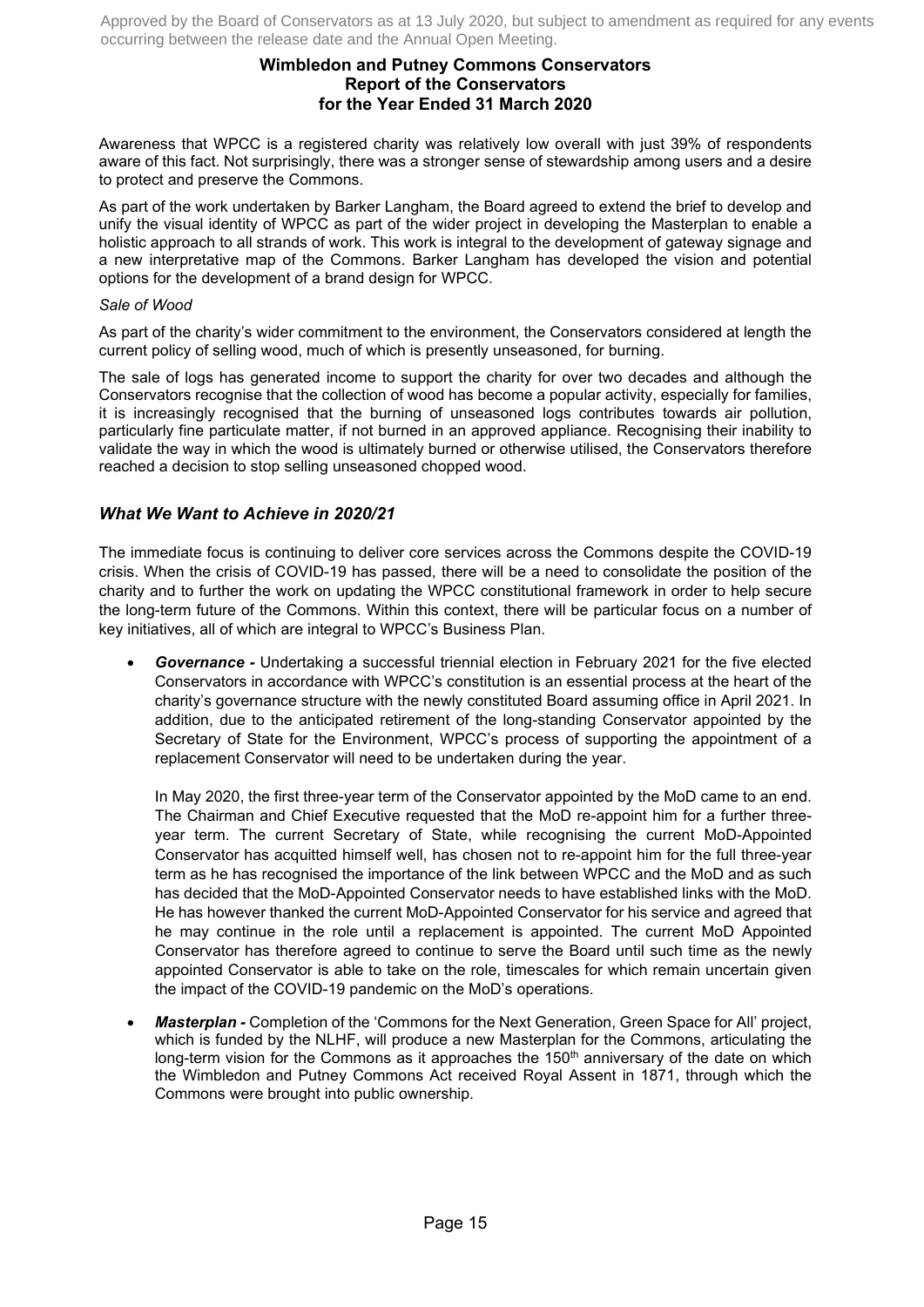# **Wimbledon and Putney Commons Conservators Report of the Conservators for the Year Ended 31 March 2020**

- *Constitutional Reform -* Delivery of the Masterplan will require sustainable financial capacity, operational clarity and effective governance, and the constitutional amendment process, if successful, will provide this resilience. A phased consultation to understand the views of stakeholders regarding potential amendments to WPCC's constitutional framework forms a critical part of the constitutional reform process though due to COVID-19, this process has been delayed until at least the spring of 2021.
- *150th Anniversary Celebration and Fundraising -* Through the Friends of Wimbledon and Putney Commons and building on the success of recent fund-raising initiatives, there is the opportunity to harness the passion and energy of the local community to support the Commons through specific projects and the upcoming celebration of the  $150<sup>th</sup>$  anniversary will hopefully help galvanise the local community in supporting this effort.
- *Land Management*  Continuation of the preparation of a Land Management Plan setting out the longer-term operational direction for the continued enhancement of the Commons with emphasis on bringing the designated Site of Special Scientific Interest (SSSI) back to favourable condition and maintaining and enhancing habitat opportunities supporting the Special Area of Conservation (SAC) status through the implementation of the heathland and woodland Countryside Stewardship Schemes, forms a key part of WPCC's Business Plan for the year and will be monitored accordingly.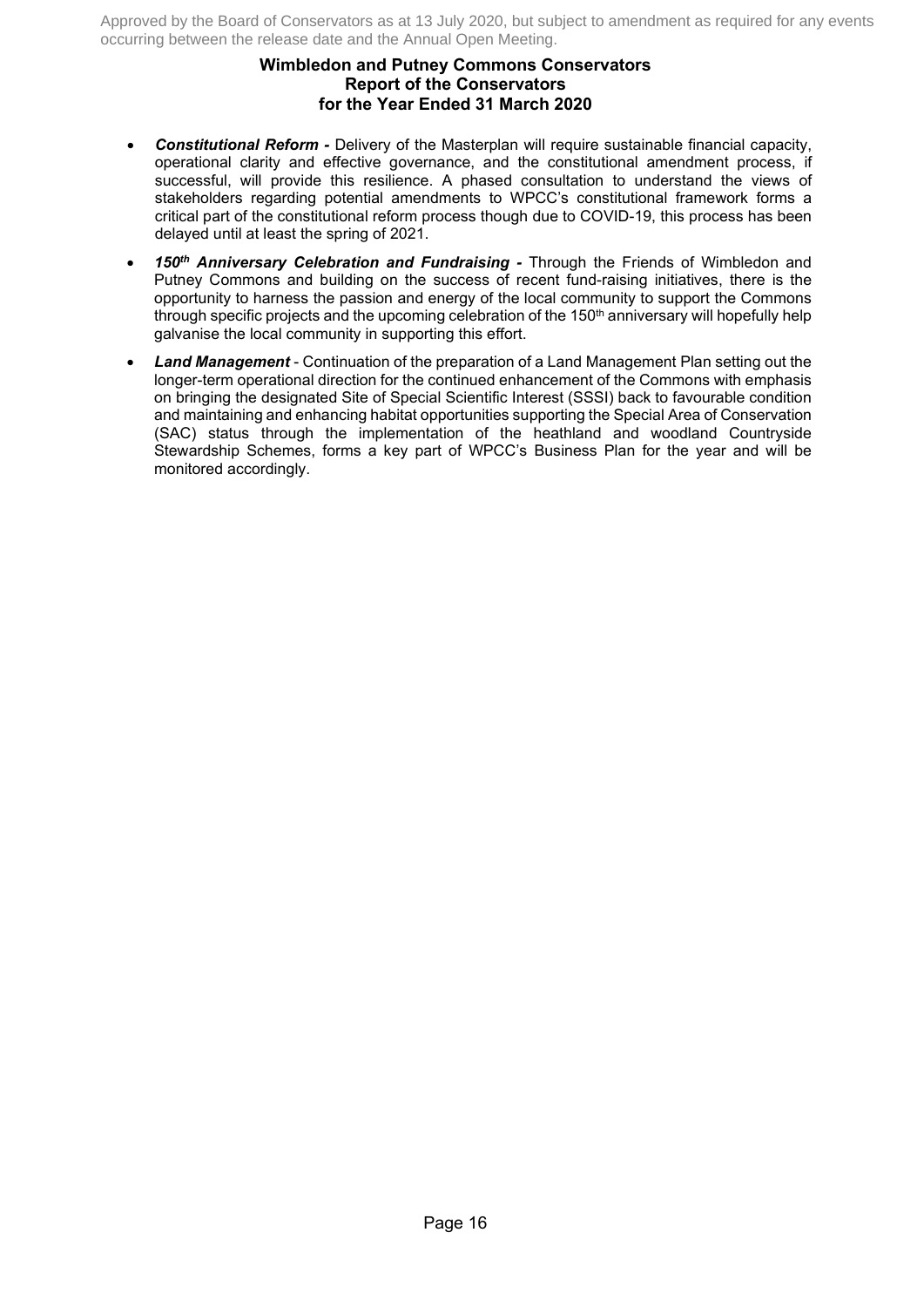# **Wimbledon and Putney Commons Conservators Report of the Conservators for the Year Ended 31 March 2020**

# *OUR FINANCIAL POSITION*

# *Financial Review*

During the 2019/20 year, the Conservators were again able to achieve a surplus at the operating level. The table below summarises the financial performance and shows that for the year ended 31 March 2020 there was an excess of unrestricted income over expenditure of £35,818 before taking account of the additional charges in respect of the defined benefit pension scheme - such additional charges do not of themselves result in a cash outflow for the charity.

|                                                                                                 |              | Year ended 31 March 2020 |             | 2019        |
|-------------------------------------------------------------------------------------------------|--------------|--------------------------|-------------|-------------|
|                                                                                                 | Unrestricted | Restricted               | Total       | Total       |
|                                                                                                 | funds        | funds                    | funds       | funds       |
| <b>Total income</b>                                                                             | 1,773,919    | 100,115                  | 1,874,034   | 1,744,454   |
| Total expenditure before additional<br>charges in respect of defined benefit<br>pension schemes | (1,738,101)  | (76, 364)                | (1,814,465) | (1,736,936) |
| Net income before additional charges in<br>respect of defined benefit pension scheme            | 35,818       | 23,751                   | 59,569      | 7,518       |
| Additional charges in respect of defined<br>benefit pension scheme                              | (348,000)    |                          | (348,000)   | (250,000)   |
| Net expenditure before investment gains                                                         | (312, 182)   | 23,751                   | (288, 431)  | (242, 482)  |
| Net gain/(loss) on<br>investments                                                               | (88, 706)    |                          | (88, 706)   | 13,075      |
| Net expenditure before other gains and<br>losses                                                | (400, 888)   | 23,751                   | (377, 137)  | (229, 407)  |
| Actuarial gains on defined benefit pension<br>scheme                                            | 528,000      |                          | 528,000     | 471,000     |
| Net movement in funds for the year                                                              | 127,112      | 23,751                   | 150,863     | 241,593     |
| Total funds brought forward                                                                     | 357,071      | 37,818                   | 394,889     | 153,296     |
| Total funds carried forward                                                                     | 484,183      | 61,569                   | 545,752     | 394,889     |
| <b>Comprising:</b><br>Negative pension reserve                                                  | (2,533,000)  |                          | (2,533,000) | (2,713,000) |
| Other reserves                                                                                  | 3,017,183    | 61,569                   | 3,078,752   | 3,107,889   |
| <b>Total funds</b>                                                                              | 484,183      | 61,569                   | 545,752     | 394,889     |

*The figures for 2019 have been restated as explained below.*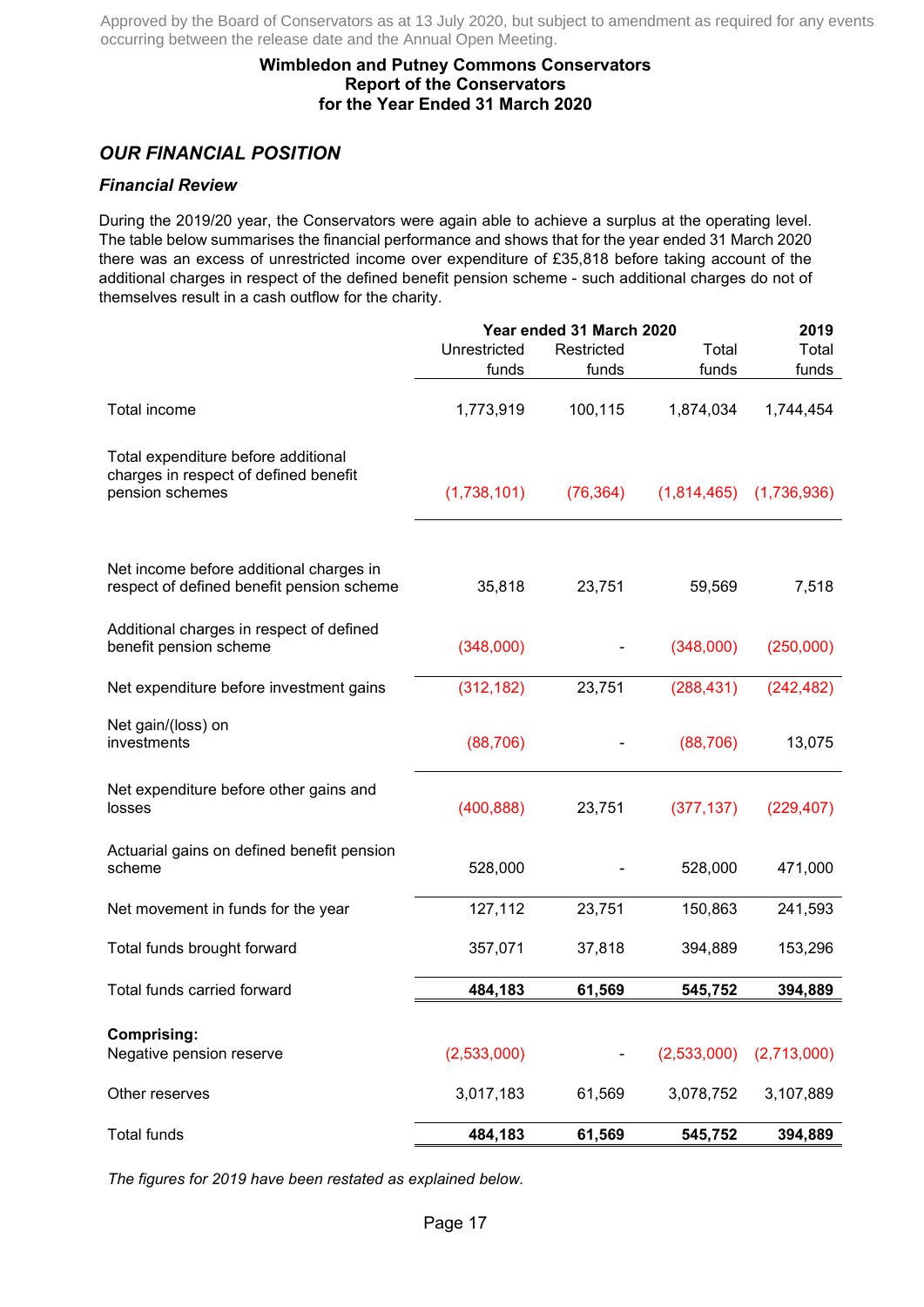# **Wimbledon and Putney Commons Conservators Report of the Conservators for the Year Ended 31 March 2020**

### *Income*

The unrestricted income for the year was £1,773,919 which was 3.3% higher than the previous year with the main increase being £38,593 in respect of the Levy from households in the Levy-Paying area. The Levy accounted for 69% (2019: 69%) of the total unrestricted income received by the charity in the year.

Apart from the Levy, the most significant changes in WPCC's income were as follows:

- Income of £19,776 from the launch of The Friends of Wimbledon and Putney Commons in September 2019;
- A reduction in income from sports facilities as a result of the COVID-19 lockdown in March 2020;
- An increase in rents and wayleaves of £11,746;
- A reduction of £6,953 in log and timber sales, which the charity has now discontinued;
- A grant of £73,233 from the NLHF in respect of the Masterplan project this was matched by expenditure of an equivalent amount.

In view of the ongoing need to optimise the use of the charity's resources and recognising the requirement to commit investment to the Commons' buildings and infrastructure, the Conservators increased the 2020/21 Levy to its maximum permitted level which will generate an additional £29,589 of income in the year ending 31 March 2021.

### *Expenditure*

Total unrestricted expenditure on charitable activities for the year amounted to £1,738,101 before taking account of the additional charges in respect of the defined benefit pension scheme, which represented an increase of 4.2% over the previous year.

The most significant changes in expenditure during the year were as follows:

- A reduction of £51,430 in the cost of keepers and commons security mainly as a result of a reduced allocation of overhead costs to this category of expenditure;
- A reduction of £58,509 in the cost of commons maintenance primarily because the costs last year included the one-off cost of £56,040 in respect of the restoration of the Inner Windmill Road and £12,500 spent on the horse-rides which was offset this year by an increased allocation of overhead costs to this category of expenditure;
- An increase of £66,234 in playing fields maintenance costs as a result of £20,000 spent on certain improvement works to the buildings at the Richardson Evans Memorial Playing Fields and in increased allocation of overhead costs to this category of expenditure;
- As an adjunct to the NLHF project, the charity is in the process of undertaking a review of the possibilities for redeveloping the pavilion at the Richardson Evans Memorial Playing Fields. Professional fees of £26,795 have been incurred for this work.

#### *Other matters*

The impact of COVID-19 on the financial markets during the first quarter of 2020 caused a reduction of the charity's investments of £89,000 during the year ended 31 March 2020.

As part of the work associated with the proposed revision of the charity's constitution, an examination of the financial statements of the charity for the previous 30 years was undertaken. This examination brought to light that a number of buildings had been constructed by the charity and rather than being capitalised as fixed assets, as required by GAAP, had been written off as expenses in the income and expenditure account or charged directly to unrestricted funds in the balance sheet. After discussions with the charity's auditors it was agreed that it was necessary to restate the financial statements for the year ended 31 March 2019 by means of a prior year adjustment in the 2020 financial statements in order to correctly apply the required accounting treatment. Full details of the prior year adjustment will be found in note 19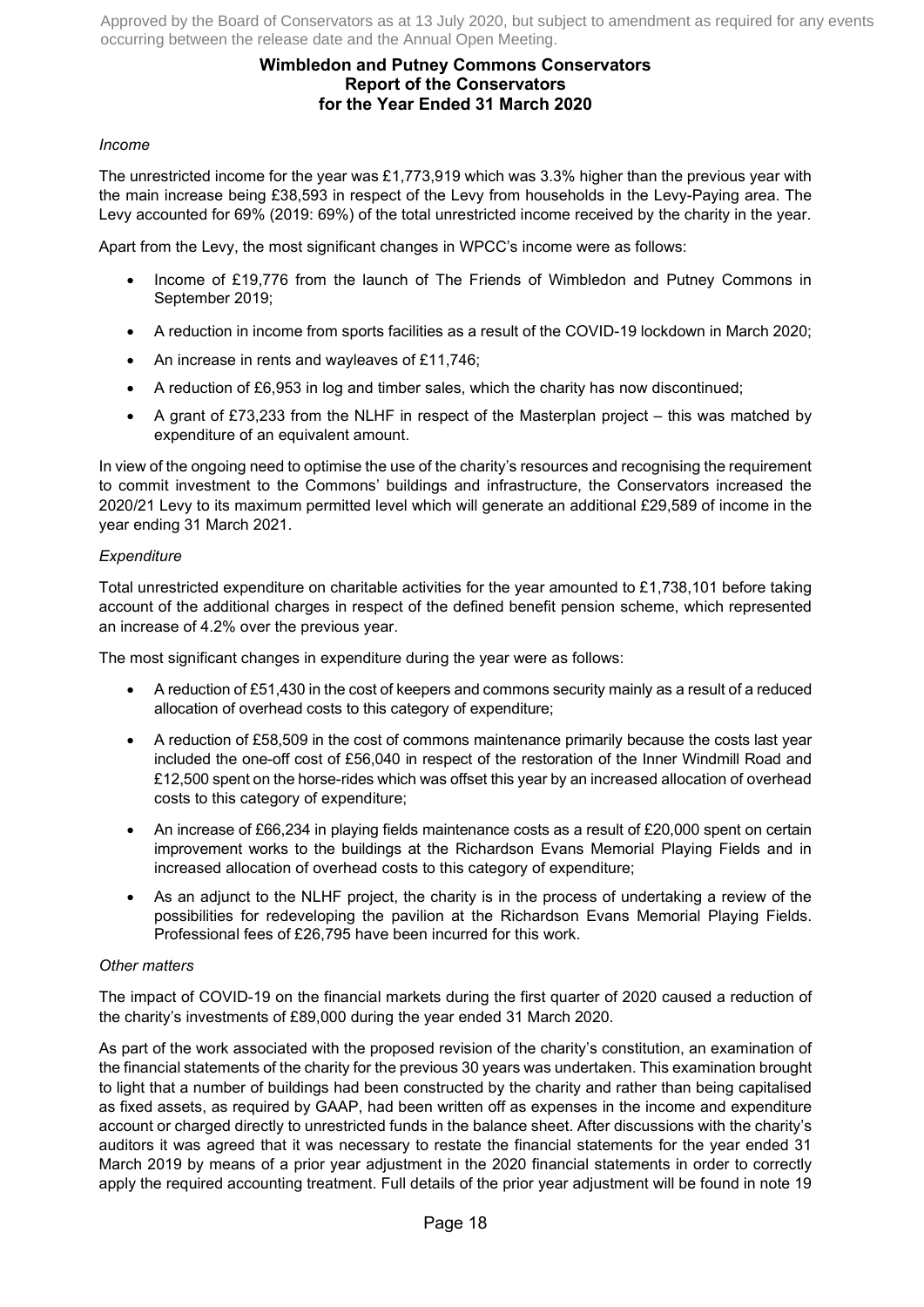# **Wimbledon and Putney Commons Conservators Report of the Conservators for the Year Ended 31 March 2020**

to the financial statements but the main impact has been to increase fixed assets by £1,315,730 at 1 April 2018, being the first day of the 2018/19 accounting period.

The overall movement in funds for the year, after taking account of the prior year adjustment referred to above, was an increase in unrestricted funds of £127,112 and an increase in restricted funds of £23,751.

At 31 March 2020 the charity's bank balances amounted to £332,129.

# *Pension Scheme*

The charity is a member of the London Borough of Merton LGPS. The latest triennial actuarial valuation (TAV) of the LGPS was published in March 2020 and sets out the actuarial position of the LGPS as at 31 March 2019 and the contributions required for the three years ending 31 March 2023. It is reassuring to note that at the valuation date the LGPS had assets sufficient to cover 103% of its accrued liabilities and WPCC's share of the LGPS was assessed at 104% of its accrued liabilities. A copy of the 2019 actuarial valuation can be inspected at https://bit.ly/2zEKepW.

The TAV is prepared to assess the funding position of the LGPS and to determine the contributions actually payable by participating employers for the ensuing three years. For accounting purposes, a different valuation methodology is used which is intended to aid comparison between different entities with defined benefit pension schemes. The element of the valuation methodology which causes the greatest difference between the two valuations is the discount rate used to compute the liability to pay pensions. The TAV at 31 March 2019 used a discount rate of 4.8% whereas the valuation at 31 March 2019 for accounting purposes used a discount rate of 2.4%. The use of a discount rate that is calculated on a different basis and as a result is much lower than that used in the TAV resulted in WPCC's share of the LGPS recording a deficit of £2,713,000 for accounting purposes whereas the TAV showed a surplus of £276,000.

As at 31 March 2020 WPCC's pension deficit within the LGPS for accounting purposes was £2,533,000, an improvement of £180,000 over the previous year.

GAAP in the United Kingdom requires the inclusion of the deficit on the LGPS in WPCC's accounts. The deficit itself is shown as a liability on the balance sheet with a corresponding amount charged to a negative pension reserve. The movements in the deficit from year to year are charged/credited within the Statement of Financial Activities and the main components for the year ended 31 March 2020 were:

- the current service cost of providing the pension which at £340,000 was £179,000 in excess of the contributions payable to the LGPS by WPCC;
- a past service cost of £99,000 which arose for the first time as a result of the Government's loss of a Court of Appeal Case relating to age discrimination which has impacted all local government pension schemes;
- a notional net interest charge on the defined benefit pension obligation which amounted to £63,000; and
- an actuarial gain of £528,000.

It should be noted that the pension liability included in the balance sheet does not represent a liability which is payable because, as described above, the contributions payable to the LGPS are based on the results of the TAV.

Further details of the LGPS will be found in the notes to the financial statements.

### *Principal Risks and Uncertainties*

Until the COVID-19 pandemic in March 2020, the principal risk to the charity remained the outcome of the Statutory Inquiry by the Charity Commission into the Putney Hospital easement. As described earlier, the Inquiry Report has now been published. One of the main issues to be dealt with by the report was whether the non-conflicted Conservators' decision in February 2017 (the Decision) not to pursue the loss arising from the easement was in the best interests of the charity. The Inquiry Report stated that the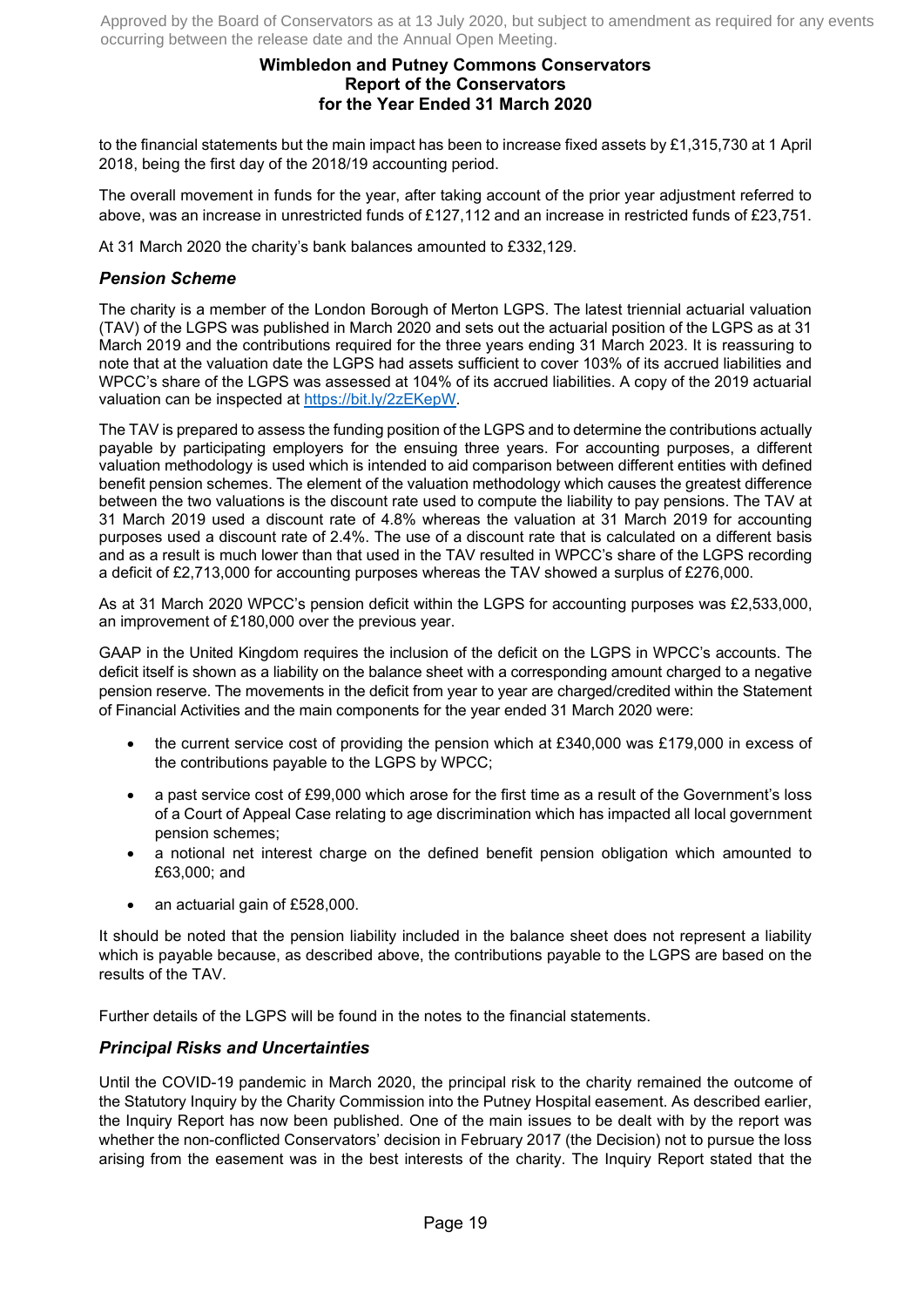# **Wimbledon and Putney Commons Conservators Report of the Conservators for the Year Ended 31 March 2020**

Decision was a reasonable one and took into account legal advice received. Therefore, the Conservators consider that the result of the Statutory Inquiry no longer represents a risk or uncertainty to the charity.

The impact of the COVID-19 pandemic on the operations of the charity has been described earlier in this report. The imposition of movement restrictions in March 2020 resulted in the cancellation of the Rosslyn Park National Schools Sevens Tournament which was due to take place at the end of the month. The financial consequences of the pandemic for the charity in the financial year 2020/21 are difficult to determine but are related to the length of time that the various facilities on the Commons will have to remain closed and the impact that a continuation of social distancing will have on the playing of sport. The charity has carried out an exercise to estimate the financial impact for the year ended 31 March 2021 if the facilities on the Commons were to remain closed and no sports could be played for the whole financial year. This indicates a reduction in net income of between £300,000 and £350,000. The charity is fortunate that it has a guaranteed source of income from the Levy and a substantial investment portfolio.

Despite various amendments that have been introduced over the years, the administrative provisions of the 1871 Act have not been materially updated since 1871 and this presents a risk that has been acknowledged by the Charity Commission. A Constitution Working Group has been established to review the current arrangements. This is not about introducing a more permissive regime or diluting the fundamental purposes of the charity but introducing a workable set of rules to enable the organisation to fulfil its core objectives in a 21<sup>st</sup> century working environment. The charity had planned to commence a public consultation process on the potential changes to the constitutional arrangements in April 2020, but the COVID-19 restrictions have meant that this process has had to be postponed for the time being.

The Commons contain a large number of buildings, many of which are over 100 years old. The age of such buildings brings the risk that unforeseen expenditure may be required to maintain the operational capability of such buildings.

Risks to the charity's buildings and other infrastructure are managed by means of routine inspections which are aimed at identifying problems before they arise. However, given the age of such buildings and infrastructure it is inevitable that unforeseen and sometimes costly expenditure will arise from time to time.

# *Fundraising*

The Wimbledon Village Stables have continued with their fundraising activities to improve the equestrian facilities on the Commons. A further £20,408 has been raised during the past year. The funds raised will be used to undertake improvements to the surface of the two training rings and the horse rides, some of which become very waterlogged during periods of inclement weather.

During the summer of 2018 the Board launched a new appeal to raise £20,000 for the creation of a Wildlife Garden in front of the Ranger's Office, near to the Information Centre. The work marks the start of the enhancement of the area to make it more appealing to visitors and to create an education area for our younger visitors to see the wildlife that is attracted to the garden, learn about the flowers and plants or try their hand at pond dipping. As of 31 March 2020, £19,108 had been raised. The exceptionally wet weather during the winter has meant that it was not possible to commence the works to construct the new garden; the works are now planned for the winter of 2020/21. The garden will also provide a living memorial to Mr Dave Wills, a local bird expert, who devoted a lot of his time studying the Commons' bird life and produced the annual Commons Bird Report for over 40 years.

As described earlier in this report, the Friends of Wimbledon and Putney Commons were established during the financial year. At 31 March 2020 there were 247 subscriptions (involving more than 400 individuals) which had generated income of £19,776 including Gift Aid.

Apart from the appeal described above in relation to the Wildlife Garden, the formation of the Friends of Wimbledon and Putney Commons and the voluntary donations scheme at the Windmill car park, the charity did not undertake any significant fundraising activities during the year and it was not subject to an undertaking to be bound by any voluntary scheme for regulating fundraising or any voluntary standard of fundraising. The charity utilised the support of a professional fundraiser to assist with the submission for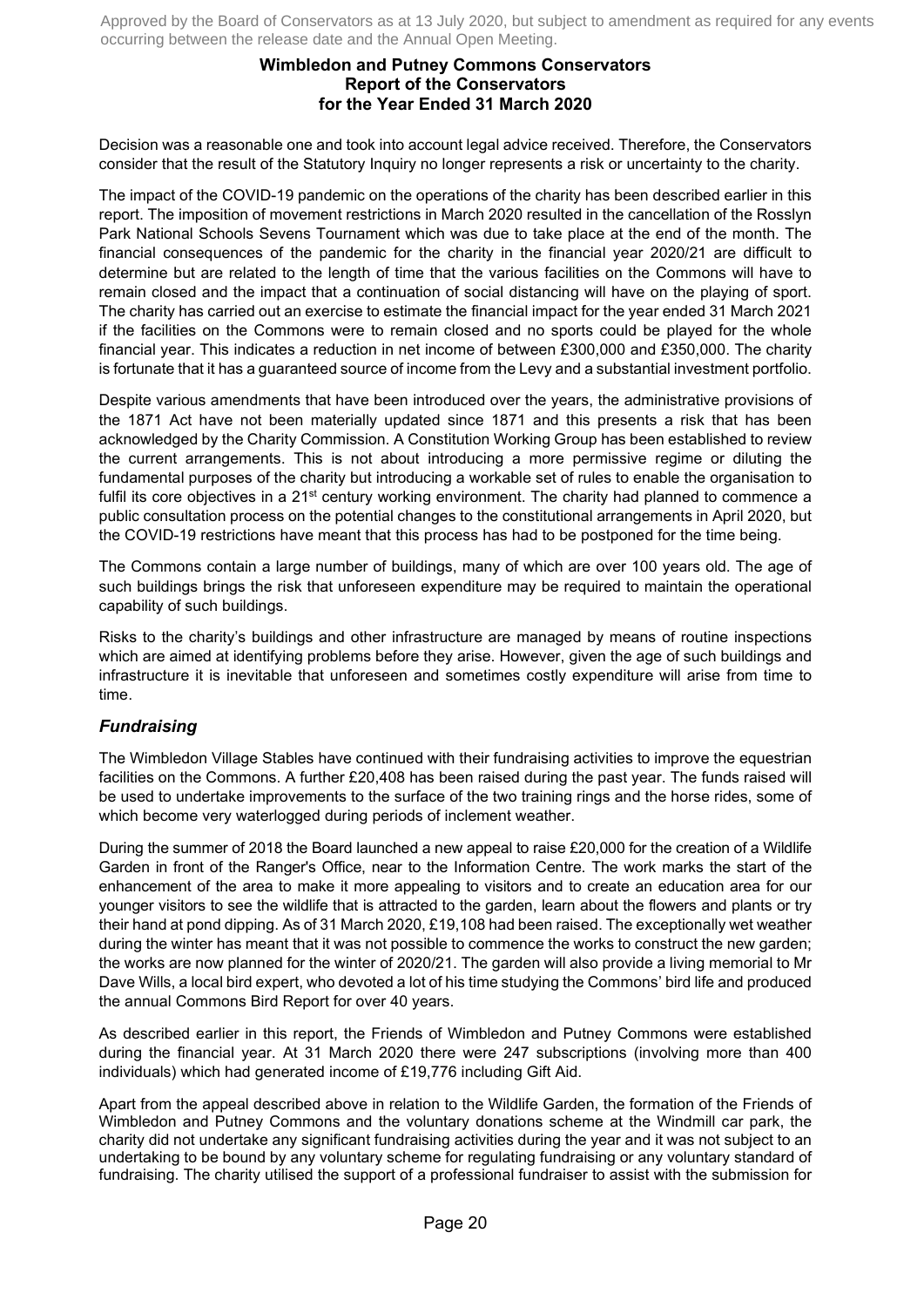# **Wimbledon and Putney Commons Conservators Report of the Conservators for the Year Ended 31 March 2020**

the NLHF grant and the same consultant also provided advice on the formation of the Friends' group. The charity received no complaints about its fundraising activities and makes every effort to ensure that any fundraising it undertakes is not unreasonably intrusive, persistent or pressurised.

### *Reserves*

At 31 March 2020, the charity had unrestricted reserves (excluding the negative pension reserve of £2,533,000) of £3,017,183 and restricted reserves of £61,569.

The charity's free reserves can be analysed as follows:

| Unrestricted reserves, excluding negative pension reserve          | 3,017,183   |
|--------------------------------------------------------------------|-------------|
| Deduct:                                                            |             |
| Estimated cost of next triennial elections in 2021                 | (55,000)    |
| Funds required to fund the net book value of tangible fixed assets | (1,499,503) |
| Free reserves, before negative pension reserve                     | 1,462,680   |

As noted earlier, the negative pension reserve represents the net liability in respect of the LGPS and is calculated in accordance with the specific requirements of the Financial Reporting Standard applicable in the UK and Republic of Ireland (FRS 102). The net liability is being funded by regular contributions to the pension scheme out of the charity's annual income at a rate determined by the scheme's actuary.

The Conservators' estimated potential requirements for reserves are set out in the table below:

| а. | Provision of working capital to cover day to day fluctuations in<br>income and expenditure and meet, in the short term, either<br>unexpected expenses or income shortfalls | £450,000 to £500,000 |
|----|----------------------------------------------------------------------------------------------------------------------------------------------------------------------------|----------------------|
| b. | Allowance for potential impact of COVID-19 if the movement<br>and distancing restrictions were to remain in place for the whole<br>of the year ending 31 March 2021        | £300,000 to £350,000 |
| C. | Renovation works to estate buildings                                                                                                                                       | £275,000 to £325,000 |
| d. | Costs associated with changes to the constitutional<br>arrangements                                                                                                        | £85,000 to £100,000  |

This gives a total requirement of between £1,110,000 and £1,275,000. As described above, WPCC's free reserves at 31 March 2020 were £1,462,680, which is more than the total requirement in the table above. Therefore, WPCC believes it has adequate resources to meet its reserves policy. It should be noted that the charity's estate is a substantial area which has on it a number of buildings which are in excess of 100 years old. Consequently, it is often the case that circumstances arise which involve unforeseen expenditure. Therefore, it is the Conservators' intention to maintain high levels of reserves to cover such unforeseen expenditure.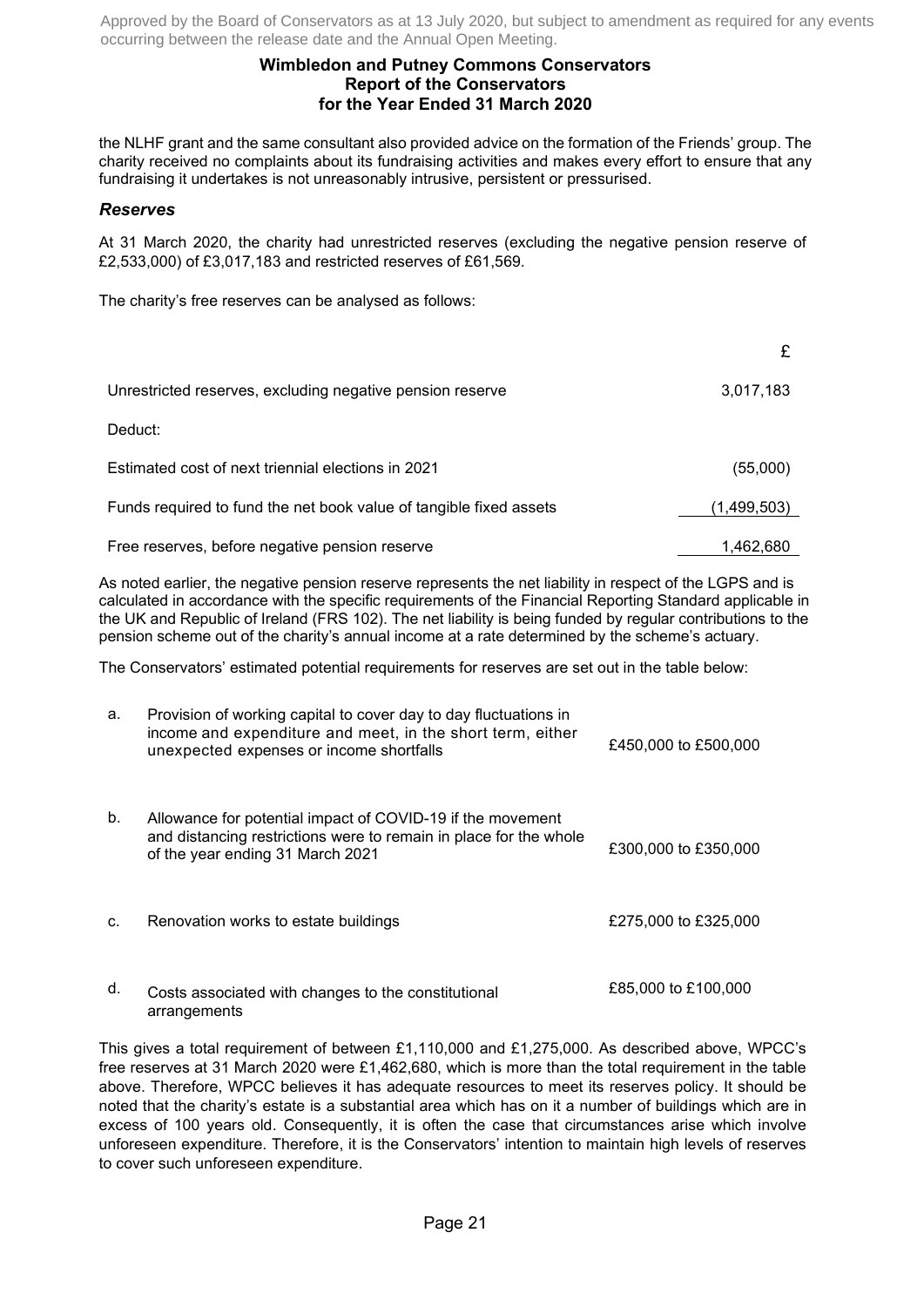# **Wimbledon and Putney Commons Conservators Report of the Conservators for the Year Ended 31 March 2020**

The level of income generated by WPCC's activities in their present form are insufficient to enable the Conservators to make any significant investment in the Commons' estate. Accordingly, the Conservators are continuing to investigate ways of broadening their income base.

### *Investment Management*

The charity carried out a review of its investment advisers during the financial year 2018/19 and decided to appoint CCLA Investment Management Limited (CCLA) as its investment adviser with a discretionary mandate. The change of investment manager and transfer of funds took place in the second quarter of 2019 with the funds being invested in the COIF Charity Investment Fund (COIF), a specialist charity fund managed by CCLA.

The mandate given to CCLA sets out the charity's investment objectives as follows:

- A balanced attitude to risk, where the objective is to protect the real values over time but investment risk can be accepted in order to achieve this;
- A long term gross total return target of CPI +5% per annum with an annual income requirement of at least £35,000 per annum; the real value of income is required to rise in line with inflation, as far as possible.

There was a significant decline in financial markets during March 2020 as a result of the onset of the COVID-19 pandemic. In the period between 1 July 2019 and 29 February 2020 the value of the COIF investment had declined by 0.2% while CPI had increased by 0.65%. During March 2020 the value of the COIF investment decreased by 8.8% compared with a decrease in the FTSE All Share Index of 15.4%. At 31 March 2020, the value of the charity's investment in COIF was £1,350,741.

The performance of COIF during the year ended 31 March 2020, which includes part of the first quarter prior to the charity investing, was a positive return of 0.6% against a fund comparator of -6.45%.

The charity realised £100,000 from its investment in COIF in February 2020. The purpose of the realisation was to provide funds for the anticipated expenditure on the proposed constitutional changes and related matters. In the event, this expenditure has had to be deferred and the funds realised will be used to support the charity's cash flow during the COVID-19 lockdown.

# *Going Concern*

The impact of the COVID-19 pandemic will be to put in jeopardy some of the charity's income sources, particularly from sport and recreation, during the period when any restrictions are placed on the charity's activities. The Conservators have considered the charity's forecasts for the next three years and have also modelled the impact of the COVID-19 movement and distance restrictions remaining in place for the whole of the year ending 31 March 2021. On the basis of these forecasts, the Conservators believe that the charity has sufficient funds to continue to operate for the foreseeable future and, accordingly, they continue to adopt the going concern basis in the preparation of the financial statements.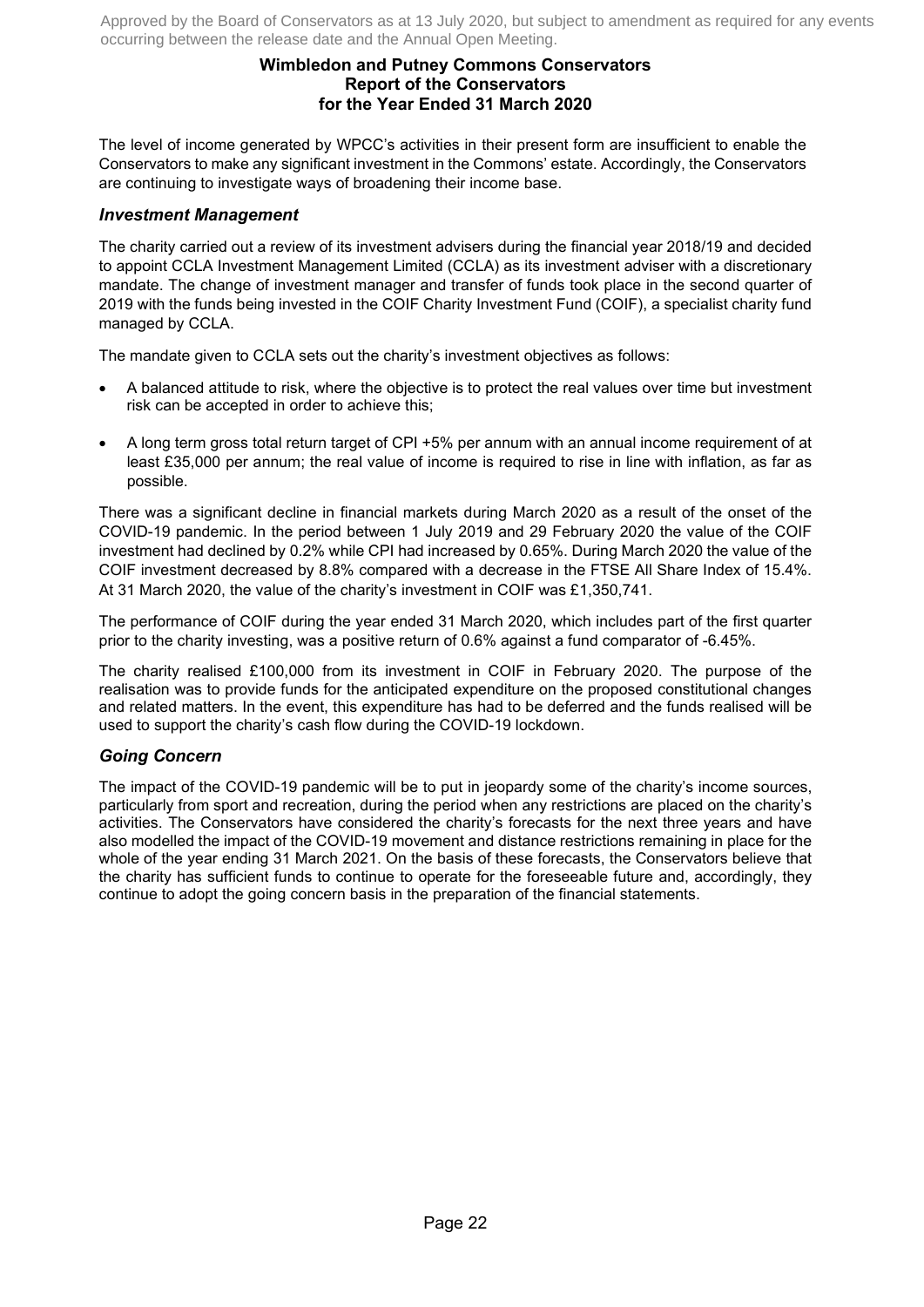# **Wimbledon and Putney Commons Conservators Report of the Conservators for the Year Ended 31 March 2020**

# **STRUCTURE, GOVERNANCE AND MANAGEMENT**

# *Objectives and Activities*

The 1871 Act, which can be viewed at https://bit.ly/2Z6NbtO, incorporated the Wimbledon and Putney Commons Conservators as a body corporate. The 1871 Act set out the Conservators' statutory functions and duties, and it conferred powers on the corporate body. Section 8 of the 1871 Act provides:-

"*There shall be a body of Conservators for carrying this Act into execution, the full number of whom shall be eight, and who are hereby incorporated by the name of the Wimbledon and Putney Commons Conservators, and by that name shall be one body corporate, with perpetual succession and a common seal, and with power to take and hold and to dispose of (by grant, demise, or otherwise) land and other property (which body corporate is in this Act referred to as the Conservators).*"

The preamble to the 1871 Act requires the Conservators to keep the Commons:

"open and unenclosed and unbuilt on, and to protect... and preserve the same for public and *local use, for purposes of exercise and recreation and other purposes".*

In addition, the Conservators have duties under the 1871 Act:

- to preserve the natural aspect and state of the Commons;
- to protect and manage trees, heather, gorse and other vegetation;
- not to sell, lease, grant or in any manner dispose of any part of the Commons, except as expressed under the 1871 Act.

On 14 April 1972 the site was registered as a charity with a founding objective:

*"to preserve the Commons as open spaces for purposes of exercise and recreation and other purposes."* 

Under the Wimbledon and Putney Commons (Special Levies) Regulations 1990, as amended by the Wimbledon and Putney Commons (Special Levies) (Amendment) Regulations 1993, WPCC has the power to raise a Levy. This is collected by the boroughs of Wandsworth, Merton and Kingston in a proportion relevant to the number of "D" Band properties in each borough within the Levy-Paying area. The boroughs pass on this Levy by way of an addition to the Council Tax on properties in the area.

Under Section 84 of the 1871 Act, the Conservators have the power to make byelaws to regulate and control the use of the land for which they are responsible.

Governance is prescribed within the separate Commissioners Clauses Act 1847, as amended by the 1871 Act, that deals with the constitution and regulation of the organisation.

The Commons comprise 461 hectares (1,140 acres) and contain a wide variety of landscapes, buildings, infrastructure and visitor facilities. Unlike land that is constituted as parkland, the glory of the Commons is that they are a relic of the former manorial lands.

As stewards of the Commons and through our independent governance structure, Conservators safeguard the natural aspect and condition so that the Commons are safe, available, welcoming and accessible for all.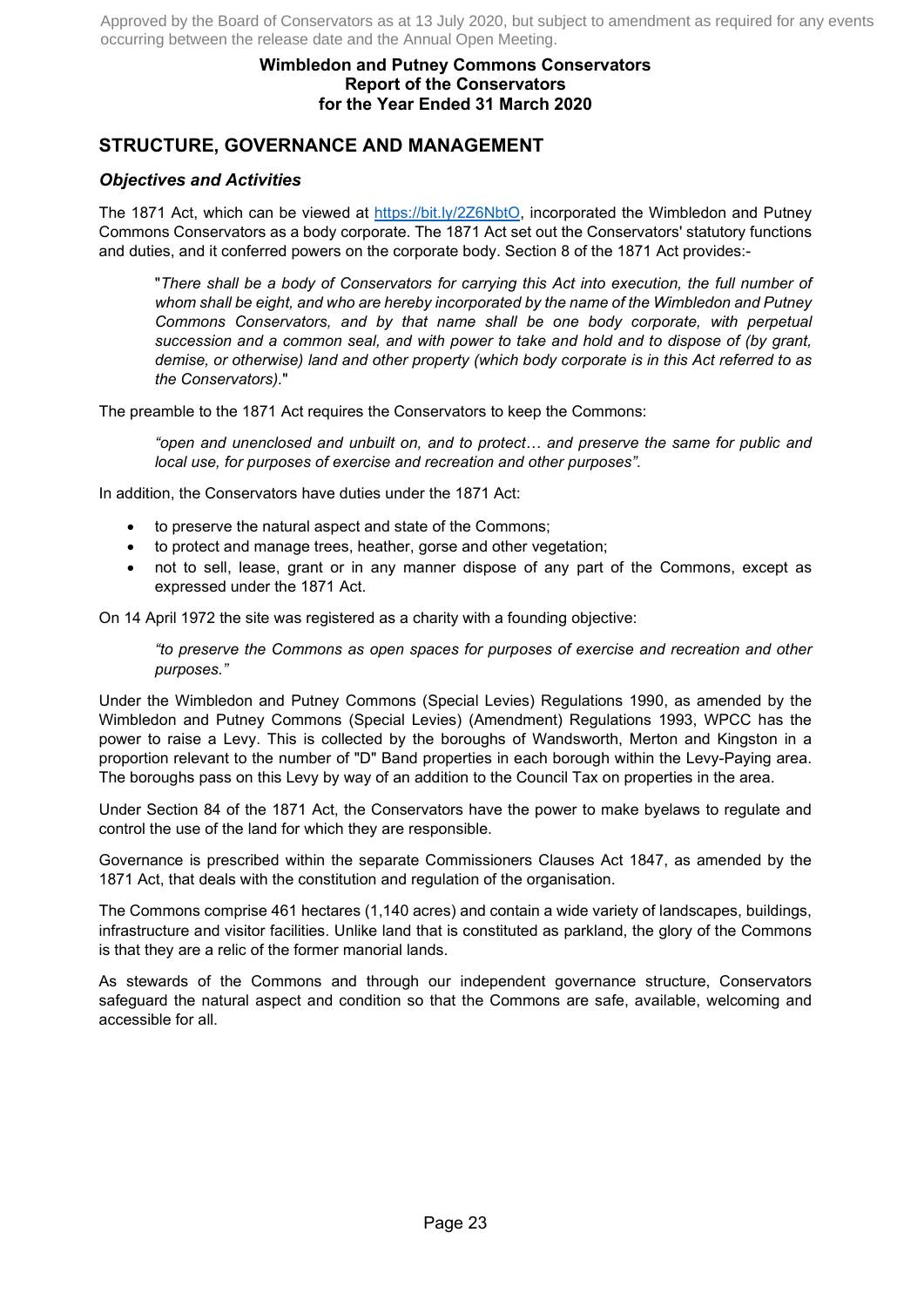# **Wimbledon and Putney Commons Conservators Report of the Conservators for the Year Ended 31 March 2020**

This requires WPCC to:

- conserve, enhance and protect the Commons' natural aspect and wildlife for present and future generations to enjoy;
- demonstrate sound governance and financial discipline by constantly reviewing operational procedures and all aspects of management;
- seek to balance the enjoyment of the majority of users who visit the Commons for informal activity and appreciation of the Commons' quiet natural aspect with the needs of groups who undertake formal and/or more rigorous recreational activities;
- improve the understanding and identity of the Commons and interpret their rich and varied heritage;
- work in partnership with stakeholders to promote and achieve the Vision;
- improve facilities used for organised recreation, sport and events;
- encourage volunteering as a rewarding activity engaging people of all ages and abilities;
- work in an environmentally sustainable manner.

The Commons are a part of the UK series of Sites of Special Scientific Interest (SSSI) reflecting the importance of their grassland and heathland habitats. Under European Conservation Law they are also a Special Area of Conservation (SAC) with importance for beetles and insect diversity. The Commons are also designated as Metropolitan Open Land, which affords the land the same level of protection as the Green Belt, and this designation, together with the defining provisions of the 1871 Act, provide the Commons with a very high level of protection.

Volunteering is increasingly important in the delivery of the charity's activities and there are various opportunities for people to become involved. These range from supporting practical activities, such as heathland and woodland management, estate maintenance as well as litter management. Through the Wildlife and Conservation Forum, there is a group of expert volunteers who undertake monitoring of flora and fauna contributing towards the annual Ecological and Environmental Monitoring Report.

In planning and delivering its activities, the Conservators have referred to the Charity Commission's guidance on public benefit. We confirm that we have complied with our duty in Section 17 of the Charities Act 2011 to have due regard to public benefit guidance published by the Charity Commission.

### *Structure*

Governance is provided by a board of eight Conservators, five of whom are directly elected every three years by those living within the Levy-area and the remaining three appointed by three government departments. The Levy-area is defined as the area within three-quarters of a mile of Wimbledon Common in addition to the area within the old Parish of Putney. Both the right to vote and to stand as a candidate in the triennial elections is granted to all those living within the Levy-area who meet the relevant criteria. The 1990 Election Byelaws supplement the requirements under the 1871 Act prescribing the timescales and procedures for undertaking the triennial elections.

Responsibility for appointing the three Conservators resides with three central government departments – currently the Department of Environment, Farming and Rural Affairs (DEFRA), the Home Office and the Ministry of Defence. The term of office for the appointed Conservators is also three years.

Conservators also serve as trustees of the charity and are its only members.

### *Governance*

The work of the charity is overseen by the Board, more commonly today referred to as trustees in this context. The Board sets policy and is responsible for the conduct of WPCC's affairs and for ensuring that the charity operates in accordance with its founding legislation, charity law and other statutory requirements and byelaws. The role of the Board is to develop and agree the charity's vision, mission,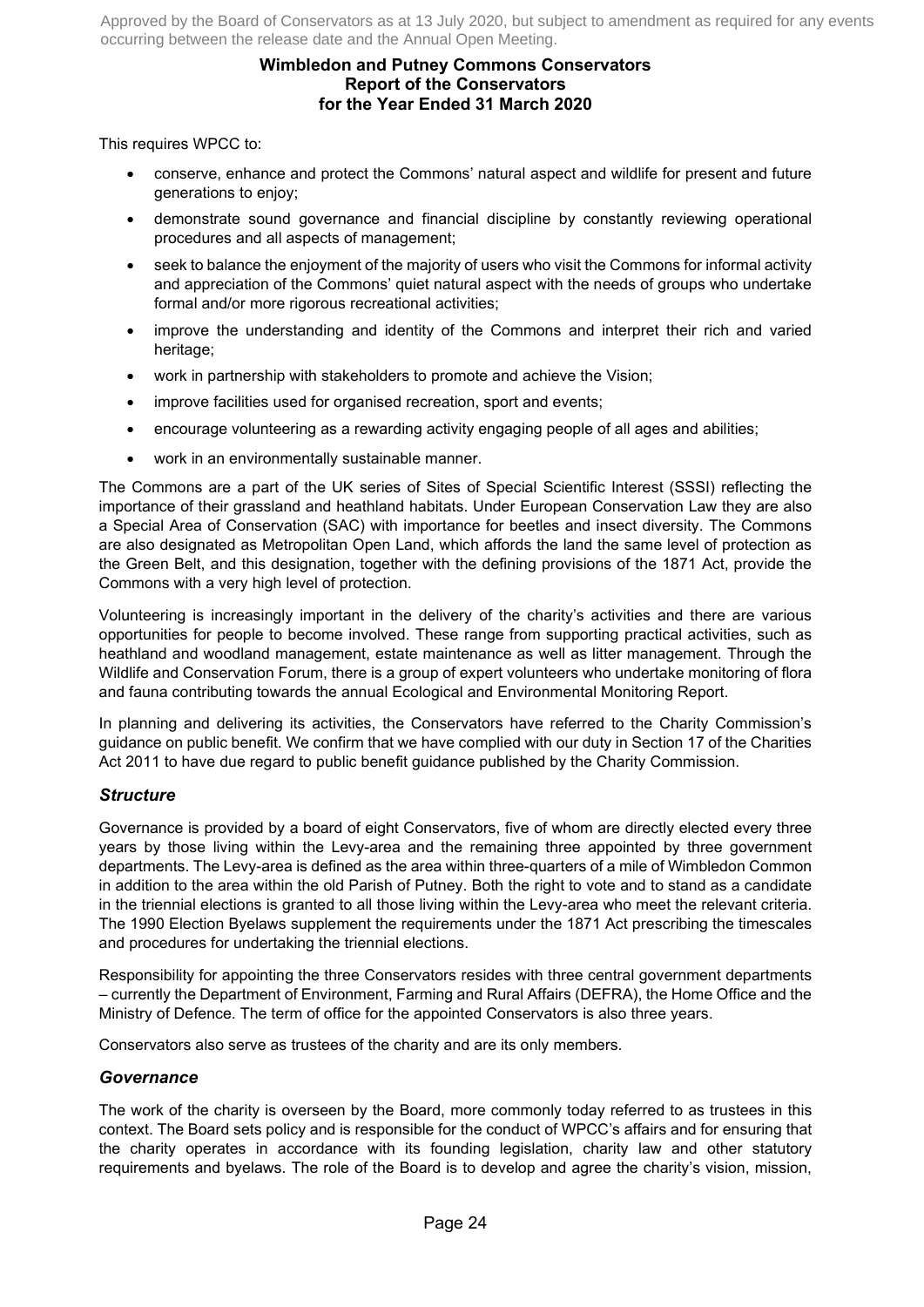# **Wimbledon and Putney Commons Conservators Report of the Conservators for the Year Ended 31 March 2020**

values and strategy. The Board is responsible for implementing and monitoring the Strategy through a three-year rolling Business Plan, which includes a financial plan.

The Chairman is elected from within the Board on an annual basis. The Board meets on a bi-monthly basis or more frequently as required. The Board receives regular reports at its meetings on the financial status of the charity and how progress is being made against approved budgets, the status of its investments, together with reviewing the Top Ten risks. Reports are also brought to the Board on operational and property matters as required.

The Board has established two committees:

### • **Audit and Risk Committee**

On behalf of the Board, it is the responsibility of the Audit and Risk Committee (ARC) independently to:

- $\circ$  monitor the integrity of the annual financial statements of WPCC, reviewing significant financial reporting issues and judgements contained in them;
- o ensure effective policies and procedures and compliance systems for managing risk are in place and to review their effectiveness;
- $\circ$  make recommendations to the Board in all matters in relation to the external auditor:
- $\circ$  ensure effective procedures and safeguards are in place to monitor the prevention of fraud and corruption;
- o prepare and publish an annual report of the work of the ARC; and
- $\circ$  report back to the Board on all matters where decisions are required unless, exceptionally, authority has been delegated to the ARC by the Board in respect of a particular matter.

### • **Finance and Investment Committee**

On behalf of the Board it is the responsibility of the Finance and Investment Committee (FIC) to be responsible for:

- o Scrutinising and overseeing all financial and investment aspects of WPCC so as to ensure short and long term viability of WPCC;
- $\circ$  Reporting back to the Board on all matters where decisions are required unless specifically delegated by the Board**.**

Terms of Reference for both the ARC and the FIC have been approved by the Board and placed on the WPCC website.

The Constitution Working Group with Terms of Reference placed on the WPCC website has progressed the process of considering amendments necessary to WPCC's constitutional framework.

The Board has established a Stakeholder Group which is a body of people with knowledge and interest in the Commons, providing views and suggestions to the Board. There are currently 14 members of the Stakeholder Group, representing local organisations. In addition, there is a Conservation and Wildlife Forum with volunteer experts supporting the Commons' staff in their role of protecting the natural environment of the Commons.

Following their election or appointment to the Board, each Conservator receives a briefing pack outlining their role, together with information on WPCC, its founding legislation, its policies, structures and work.

Each new Conservator completes a register of interests which is updated annually and whenever any changes occur. Each Conservator also completes a related party transaction form.

A formal induction process is provided for each new Conservator. All Conservators are offered opportunities to learn more about WPCC's work, through individual meetings with staff and site visits.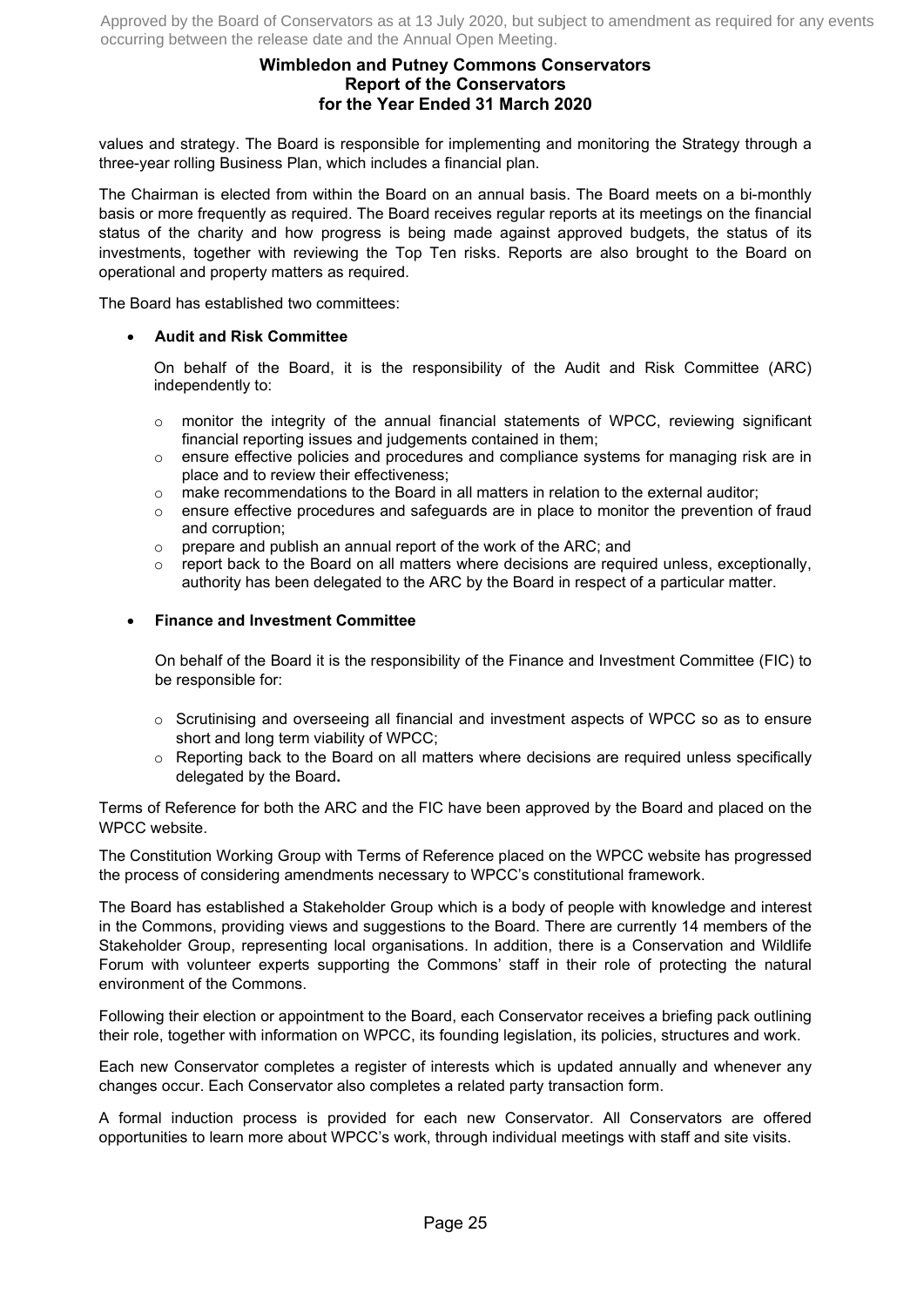# **Wimbledon and Putney Commons Conservators Report of the Conservators for the Year Ended 31 March 2020**

In recognition of the Charity Commission guidance of 20 March 2020 and for the purposes of maintaining good governance during the COVID-19 restrictions, the Board resolved at its April 2020 meeting to convene meetings in accordance with the provisions of the 1871 Act and to conduct such meetings through electronic conference facilities and to be bound by the Resolutions and Recommendations made, so long as every Conservator participating can hear and be heard by all other Conservators.

# **Summary of the Audit and Risk Committee Annual Report 2019/20**

The Audit and Risk Committee (ARC) is a committee of the Board and its Terms of Reference were approved by the Board in May 2018 and re-confirmed in May 2019. The role of the ARC is to review and scrutinise WPCC's corporate governance, financial reporting, internal controls and risk management ensuring that they support the achievement of the charity's objectives. The full ARC report for 2019/20 can be found on the WPCC website (https://bit.ly/ARC201920).

During 2019/20 ARC met on three occasions. The members of the Committee are Mr Michael Rappolt, Appointed Conservator (Chair), Mrs Shirley Gillbe, Elected Conservator, Mr Peter Hirsch, Elected Conservator and Mrs Sarah Wilton, co-opted member. A risk based integrated work plan was established covering ARC's business for 2019/20 and beyond and was approved by the Board on 2 December 2019. The work plan is ambitious and it is recognised by the Committee that the plan might not all be achieved in one calendar year particularly in the light of the current COVID-19 emergency.

ARC believes it has fulfilled its main duties as set out in its terms of reference as follows:

**Financial.** For the year ended 31 March 2020 ARC reviewed and where necessary approved the Audit Plan, compliance with accounting standards and practices, the draft WPCC financial statements, the external Auditor's Annual Letter and the WPCC Annual Report. They recommended the financial statements to the Board subject to a number of amendments. ARC members are satisfied that the external auditors have received the necessary assistance from WPCC when carrying out their audit and no limitations have been placed on the scope of their work.

**Internal Control, Risk Management and Compliance.** At each meeting ARC reviews tender waivers and write offs, debt write offs, the top ten risks, the full Risk Register (annually) and the actions arising from previous meetings and the progress with them. In addition ARC reviewed expense procedures, compliance with Charity Commission regulations (The Charities Annual Return Regulations 2015 & 2017 and The Charities (Failed Appeal) Regulations 2018), enforcement of WPCC Bye-Laws, GDPR compliance (WPCC's Privacy Policy and WPCC's Data Protection Policy and how they are applied in practice), the role, membership and terms of reference of the Stakeholder Group, authority and approval systems and processes, fraud and corruption controls, consistency of application and resilience to fraud, compliance with Natural England requirements re. Sites of Special Scientific Interest (SSSI), contingency and disaster planning, fire security compliance, the Friends' scheme, the fixed assets register, insurance risk, progress on IT strategy and security and the complaints procedures and actual complaints.

**Whistleblowing.** At each meeting ARC reviews any whistleblowing reports.

**Other.** ARC initiated an annual review of Board performance**,** reviewed the Communication Strategy of WPCC**,** commenced an assessment of WPCC's governance using the Charity Governance Code and undertook a review of tree hazard management.

Minutes of ARC meetings are received by the Board. At Board meetings the ARC Chair provides a written or an oral report to the Board on significant conclusions, concerns and recommendations arising from the Committee's work. The issues highlighted to the Board this year included that legal services and insurance brokerage service should be re-tendered at an appropriate time, that enforcement of byelaws should be reviewed, that a document archiving policy was required, that contingency and disaster planning is good but needs some detailing and that fire security, whilst good, needs some enhancement.

The ARC believes that it has, to the best of its ability, met its terms of reference. It gratefully acknowledges the excellent support it has received from WPCC staff without which it could not have fulfilled its remit.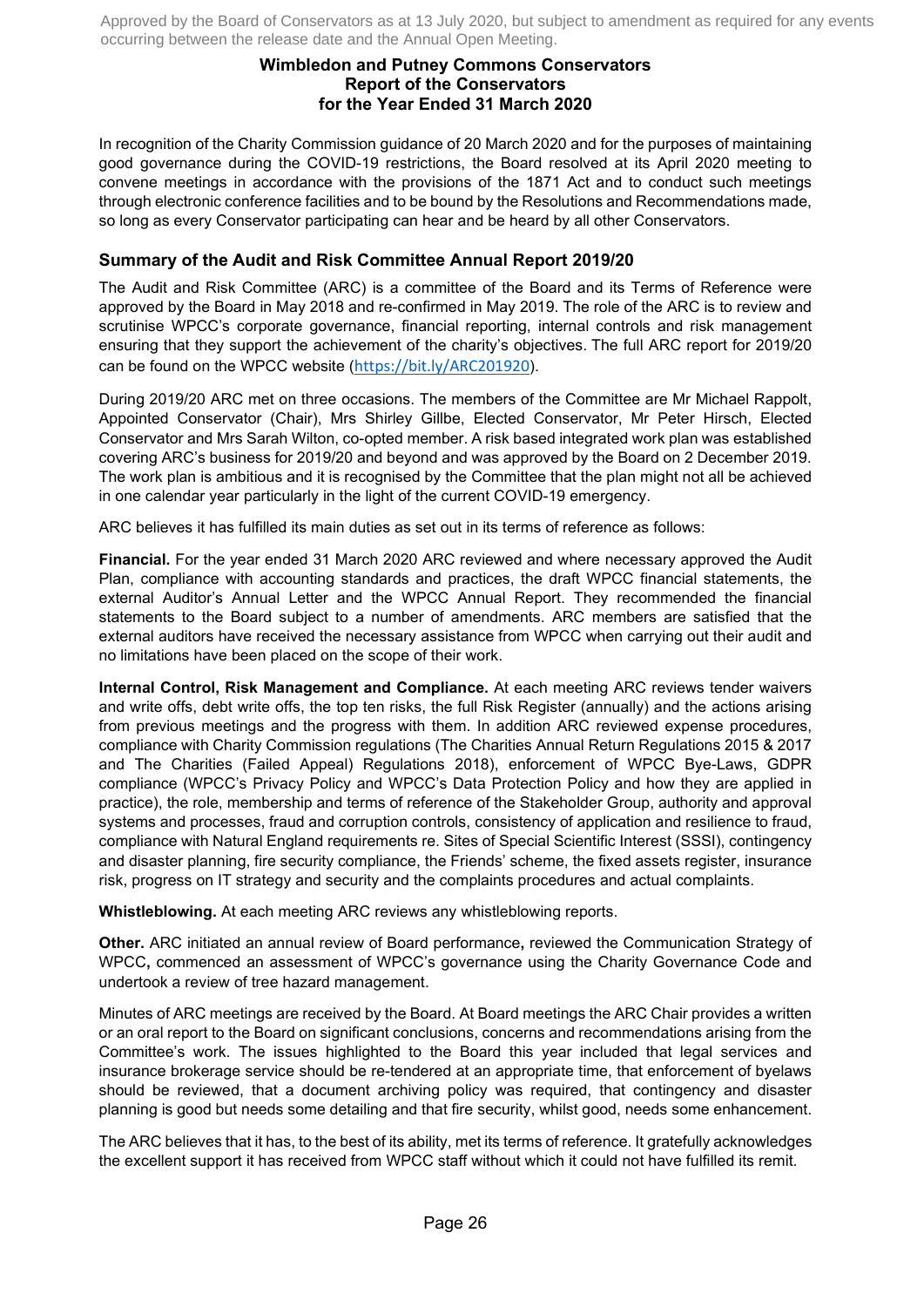# **Wimbledon and Putney Commons Conservators Report of the Conservators for the Year Ended 31 March 2020**

# **Management**

The day-to-day management of the charity is delegated by the Board to the Chief Executive who has overall responsibility to the Board for the effective planning, performance, management, direction and leadership of Wimbledon and Putney Commons in accordance with policies and budgets set by the Board. The Chief Executive is supported by the Senior Leadership Team consisting of the:

*Chief Operations Manager* - responsible for direction of all operational staff and day-to-day operations;

*Deputy Clerk and Ranger* - responsible for finance, administration, HR and election/ appointment of Conservators;

*Executive Assistant/Communication Officer* – responsible as executive assistant to the Chief Executive, secretariat to the Board, communications (including reception) and filming/events;

*Conservation and Engagement Officer* – responsible for conservation/ecology and public engagement.

# **Pay Policy for Senior Staff**

The Board considers that the Conservators and Senior Leadership Team comprise the key management personnel of the charity in charge of directing, controlling, running and operating the charity on a day to day basis. All Conservators give of their time freely and the founding 1871 Act prohibits any Conservator receiving remuneration or holding any office of profit.

The pay of staff is reviewed annually by the Board as part of its budget preparation process. The Finance and Investment Committee has a responsibility to consider staff remuneration within their Terms of Reference for the Chief Executive and members of the Senior Leadership Team.

# **CONSERVATORS' RESPONSIBILITY STATEMENT**

The Conservators acknowledge their responsibility for the preparation of the financial statements for each financial year in accordance with Section 2 of the 1871 Act, which are required to give a true and fair view of the state of affairs of the charity and of the incoming resources and application of resources, including the income and expenditure, surplus or deficit of the charity for that period.

The Conservators are also responsible for preparing the Report of the Conservators and the financial statements in accordance with applicable charity law and United Kingdom Accounting Standards under FRS 102.

The law applicable to charities in England and Wales requires the Conservators to prepare financial statements for each financial year that give a true and fair view of the state of affairs of the charity and of the incoming resources and application of resources of the charity for that period.

In preparing these financial statements, the Conservators are required to:

- select suitable accounting policies and then apply them consistently;
- observe the methods and principles in the Charity Statement of Recommended Practice (SORP);
- make judgements and estimates that are reasonable and prudent;
- state whether applicable UK Accounting Standards have been followed, subject to any material departures, which should be disclosed and explained in the financial statements; and
- prepare the financial statements on a going concern basis unless it is inappropriate to presume that the charity will continue in operation.

The Board is responsible for keeping proper accounting records which disclose with reasonable accuracy at any time the financial position of the charity and to enable them to ensure that the financial statements comply with the Charities Act 2011, the Charity (Accounts and Reports) Regulations 2008 and the provisions of the 1871 Act. The Board is also responsible for safeguarding the assets of the charity and hence for taking reasonable steps for the prevention and detection of fraud and other irregularities.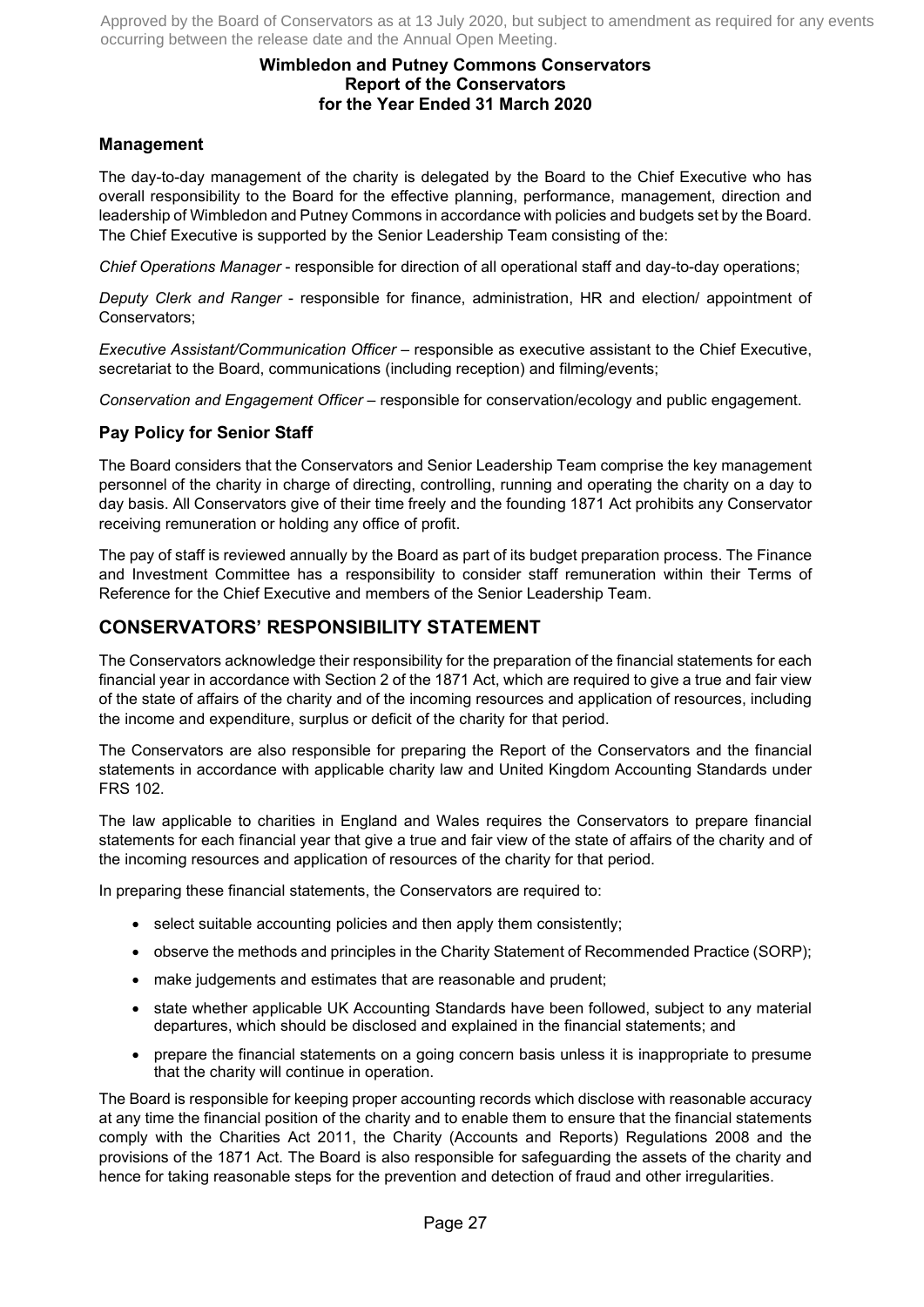# **Wimbledon and Putney Commons Conservators Report of the Conservators for the Year Ended 31 March 2020**

# **Statement as to disclosure to auditors**

In so far as the trustees are aware at the time of approving the Conservators' annual report:

- There is no relevant information, being information needed by the auditor in connection with preparing their report, of which the charity's auditor is unaware; and
- The Conservators, having made enquiries of fellow Conservators and the charity's auditor that they ought to have individually taken, have each taken steps that she/he is obliged to take as a Conservator in order to make themselves aware of any relevant audit information and to establish that the auditor is aware of that information.

Approved by order of the Board of Conservators on and signed on its behalf by:

Mrs D Neil Mills (Chairman) Elected Conservator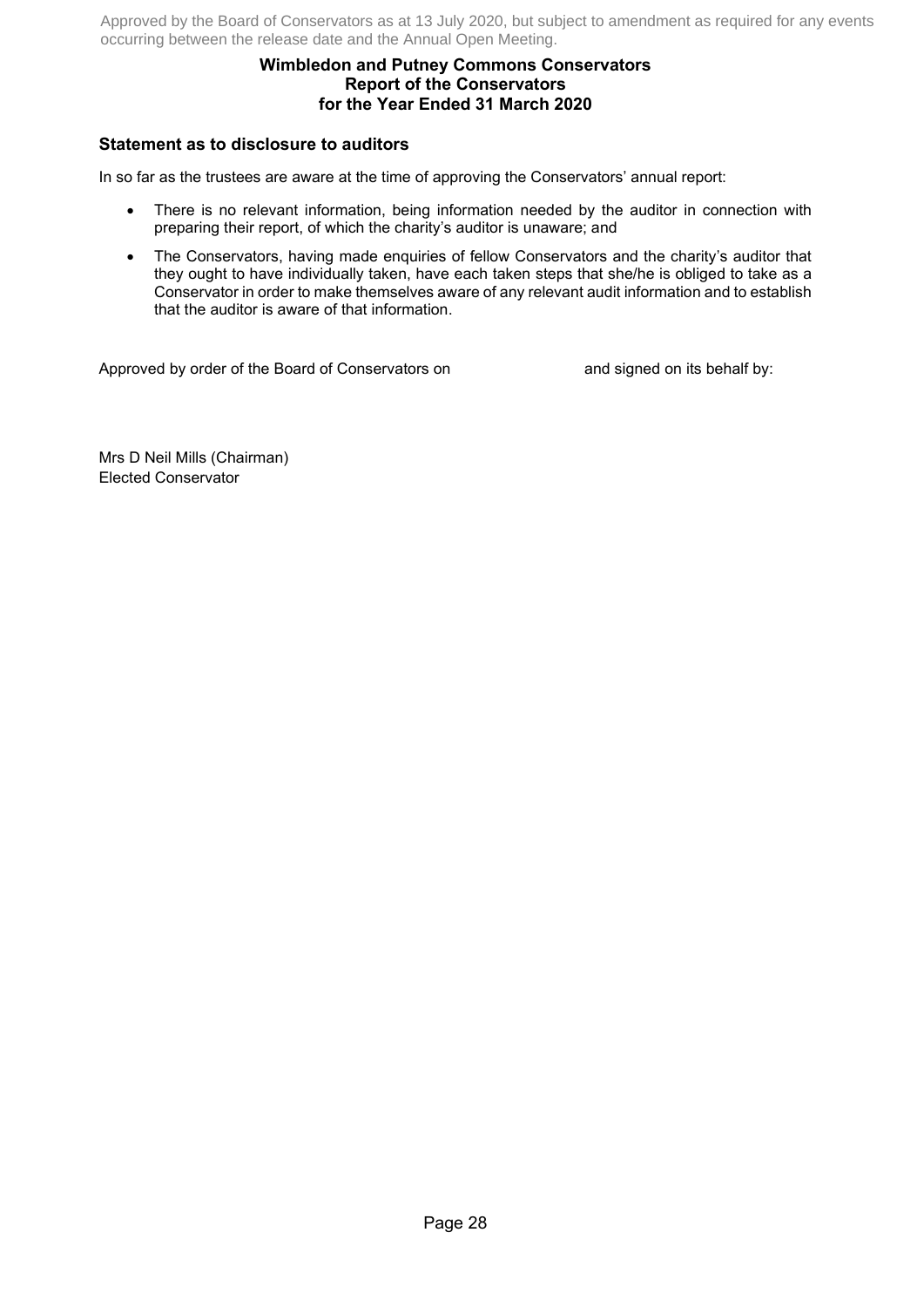### **Wimbledon and Putney Commons Conservators**

#### **Independent Auditors' Report to the Members of Wimbledon and Putney Commons Conservators**

### **Opinion**

We have audited the financial statements of Wimbledon and Putney Commons Conservators (the 'charity') for the year ended 31 March 2020 which comprise the Statement of Financial Activities, the Balance Sheet, the Statement of Cash Flows and the related notes, including a summary of significant accounting policies. The financial reporting framework that has been applied in their preparation is applicable law and United Kingdom Accounting Standards, including Financial Reporting Standard 102 'The Financial Reporting Standard applicable in the UK and Republic of Ireland' (United Kingdom Generally Accepted Accounting Practice).

In our opinion the financial statements:

- give a true and fair view of the state of the charity's affairs as at 31 March 2020 and of its incoming resources and application of resources for the year then ended;
- have been properly prepared in accordance with United Kingdom Generally Accepted Accounting Practice; and
- have been prepared in accordance with the requirements of the Charities Act 2011.

#### **Basis for opinion**

We conducted our audit in accordance with International Standards on Auditing (UK) (ISAs (UK)) and applicable law. Our responsibilities under those standards are further described in the Auditors' responsibilities for the audit of the financial statements section of our report. We are independent of the charity in accordance with the ethical requirements that are relevant to our audit of the financial statements in the United Kingdom, including the Financial Reporting Council's Ethical Standard, and we have fulfilled our other ethical responsibilities in accordance with these requirements. We believe that the audit evidence we have obtained is sufficient and appropriate to provide a basis for our opinion.

#### **Conclusions relating to going concern**

We have nothing to report in respect of the following matters in relation to which the ISAs (UK) require us to report to you where:

- the Conservators use of the going concern basis of accounting in the preparation of the financial statements is not appropriate; or
- the Conservators have not disclosed in the financial statements any identified material uncertainties that may cast significant doubt about the charity's ability to continue to adopt the going concern basis of accounting for a period of at least twelve months from the date when the financial statements are authorised for issue.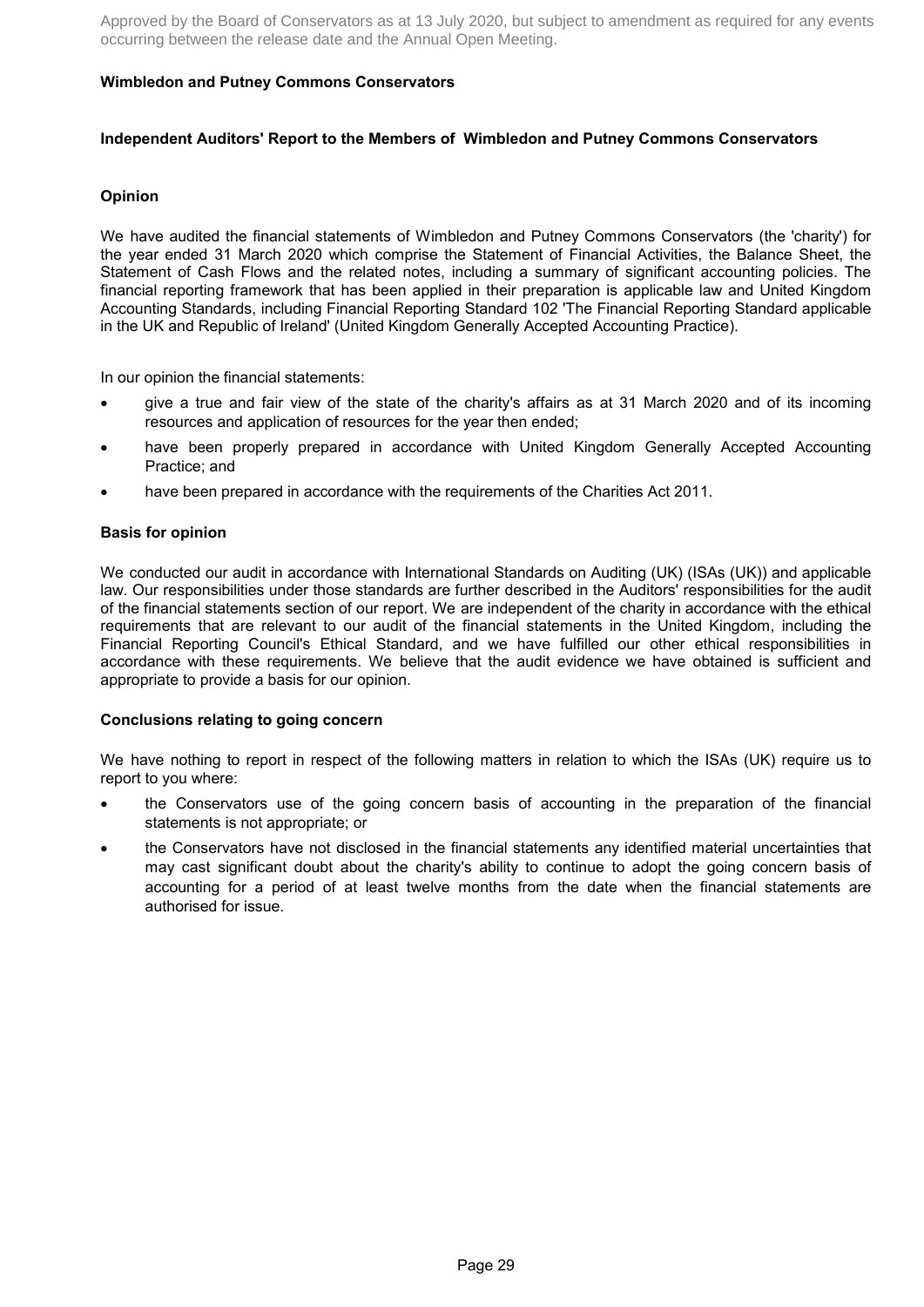### **Wimbledon and Putney Commons Conservators**

#### **Independent Auditors' Report to the Members of Wimbledon and Putney Commons Conservators (continued)**

#### **Other information**

The Conservators are responsible for the other information. The other information comprises the information included in the Annual Report, other than the financial statements and our Auditors' Report thereon. Our opinion on the financial statements does not cover the other information and we do not express any form of assurance conclusion thereon.

In connection with our audit of the financial statements, our responsibility is to read the other information and, in doing so, consider whether the other information is materially inconsistent with the financial statements or our knowledge obtained in the audit or otherwise appears to be materially misstated. If we identify such material inconsistencies or apparent material misstatements, we are required to determine whether there is a material misstatement in the financial statements or a material misstatement of the other information. If, based on the work we have performed, we conclude that there is a material misstatement of this other information, we are required to report that fact.

We have nothing to report in this regard.

#### **Matters on which we are required to report by exception**

We have nothing to report in respect of the following matters where the Charities (Accounts and Reports) Regulations 2008 requires us to report to you if, in our opinion:

- the information given in the Conservators Report is inconsistent in any material respect with the financial statements; or
- sufficient accounting records have not been kept; or
- the financial statements are not in agreement with the accounting records and returns; or
- we have not received all the information and explanations we require for our audit.

#### **Responsibilities of trustees**

As explained more fully in the Conservators Responsibilities Statement, the Conservators are responsible for the preparation of the financial statements which give a true and fair view, and for such internal control as the Conservators determine is necessary to enable the preparation of financial statements that are free from material misstatement, whether due to fraud or error.

In preparing the financial statements, the Conservators are responsible for assessing the charity's ability to continue as a going concern, disclosing, as applicable, matters related to going concern and using the going concern basis of accounting unless the Conservators either intend to liquidate the charity or to cease operations, or have no realistic alternative but to do so.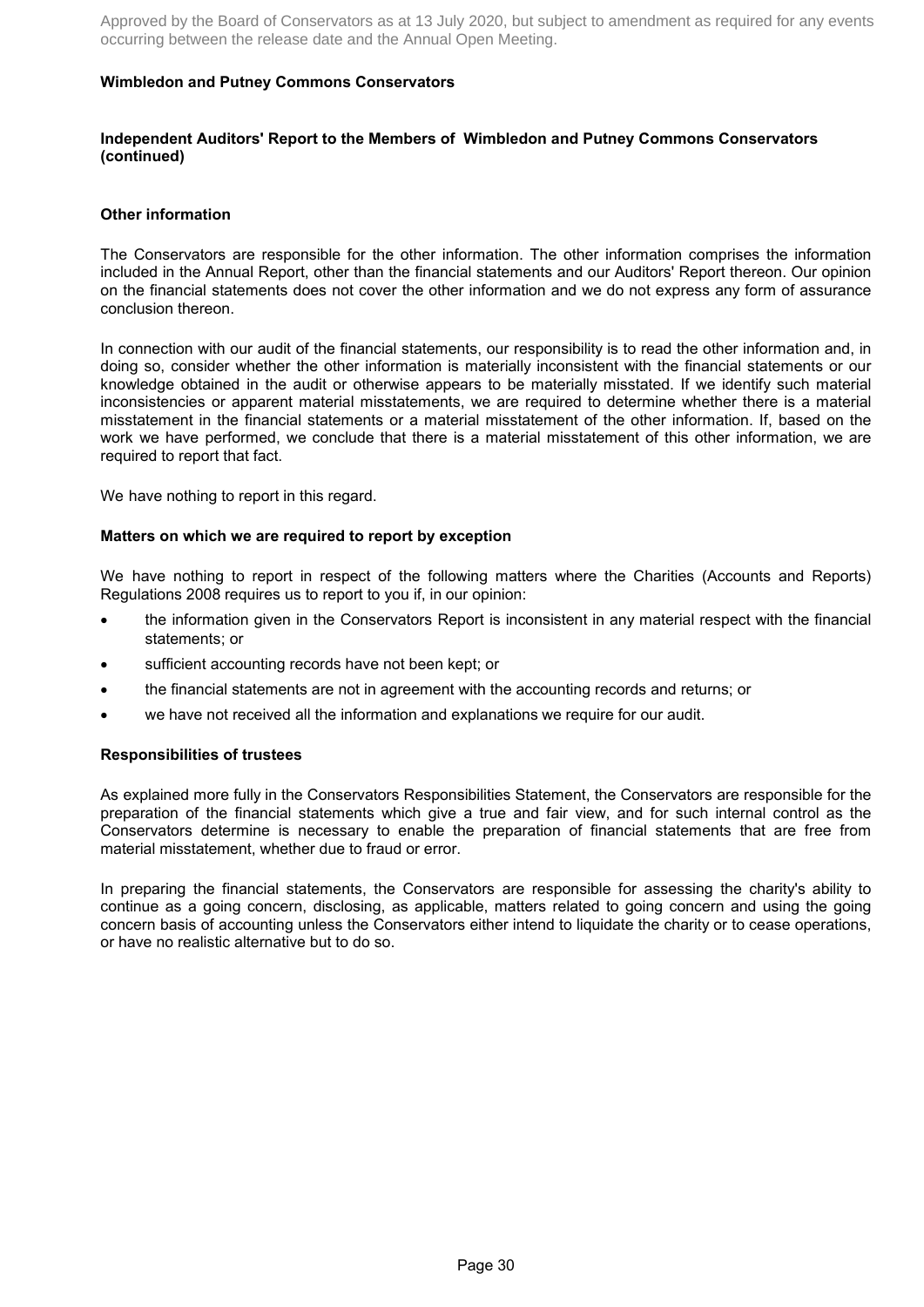### **Wimbledon and Putney Commons Conservators**

#### **Independent Auditors' Report to the Members of Wimbledon and Putney Commons Conservators (continued)**

#### **Auditors' responsibilities for the audit of the financial statements**

We have been appointed as auditor under section 144 of the Charities Act 2011 and report in accordance with the Act and relevant regulations made or having effect thereunder.

Our objectives are to obtain reasonable assurance about whether the financial statements as a whole are free from material misstatement, whether due to fraud or error, and to issue an Auditors' Report that includes our opinion. Reasonable assurance is a high level of assurance, but is not a guarantee that an audit conducted in accordance with ISAs (UK) will always detect a material misstatement when it exists. Misstatements can arise from fraud or error and are considered material if, individually or in the aggregate, they could reasonably be expected to influence the economic decisions of users taken on the basis of these financial statements.

A further description of our responsibilities for the audit of the financial statements is located on the Financial Reporting Council's website at: www.frc.org.uk/auditorsresponsibilities. This description forms part of our Auditors' Report.

#### **Use of our report**

This report is made solely to the charity's trustees, as a body, in accordance with Part 4 of the Charities (Accounts and Reports) Regulations 2008. Our audit work has been undertaken so that we might state to the charity's trustees those matters we are required to state to them in an Auditors' Report and for no other purpose. To the fullest extent permitted by law, we do not accept or assume responsibility to anyone other than the charity and its trustees, as a body, for our audit work, for this report, or for the opinions we have formed.

### **Kreston Reeves LLP**

Chartered Accountants Statutory Auditor **Chichester** 

Date:

Kreston Reeves LLP are eligible to act as auditors in terms of section 1212 of the Companies Act 2006.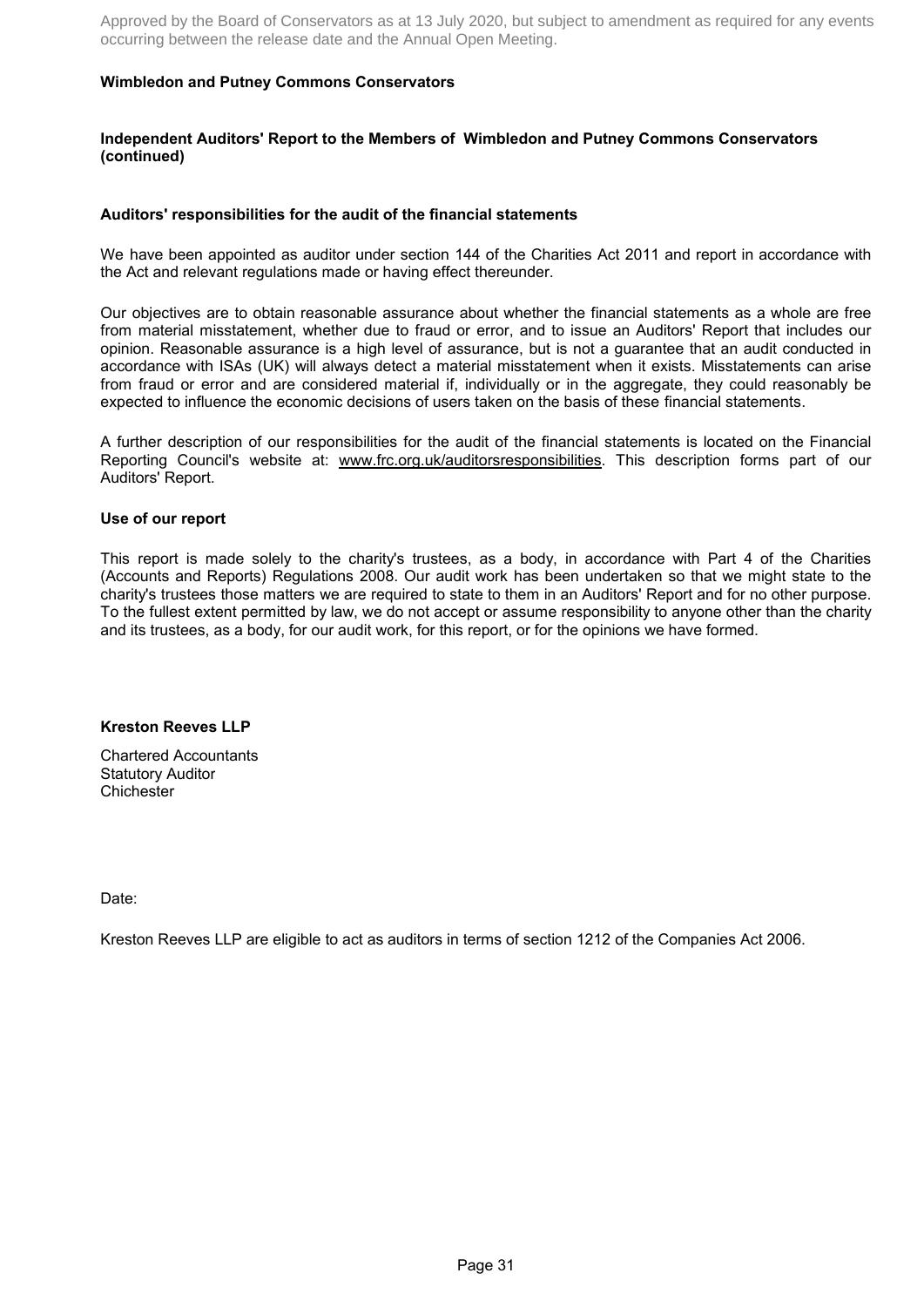### **Wimbledon and Putney Commons Conservators**

#### **Statement of financial activities For the Year Ended 31 March 2020**

|                                                        |             |                     |                   |               | As restated   |
|--------------------------------------------------------|-------------|---------------------|-------------------|---------------|---------------|
|                                                        |             | <b>Unrestricted</b> | <b>Restricted</b> | <b>Total</b>  | Total         |
|                                                        |             | funds<br>2020       | funds<br>2020     | funds<br>2020 | funds<br>2019 |
|                                                        | <b>Note</b> | £                   | £                 | £             | £             |
| Income from:                                           |             |                     |                   |               |               |
| Donations and legacies                                 | 3           | 71,257              | 26,882            | 98,139        | 90,940        |
| Charitable activities                                  | 4           | 1,653,124           | 73,233            | 1,726,357     | 1,616,525     |
| Investments                                            | 5           | 49,538              |                   | 49,538        | 36,989        |
| <b>Total income</b>                                    |             | 1,773,919           | 100,115           | 1,874,034     | 1,744,454     |
| <b>Expenditure on:</b>                                 |             |                     |                   |               |               |
| Charitable activities                                  | 6           | 2,086,101           | 76,364            | 2,162,465     | 1,986,936     |
| <b>Total expenditure</b>                               |             | 2,086,101           | 76,364            | 2,162,465     | 1,986,936     |
| Net gains/(losses) on investments                      |             | (88, 706)           |                   | (88, 706)     | 13,075        |
| Net movement in funds before other<br>recognised gains |             | (400, 888)          | 23,751            | (377, 137)    | (229, 407)    |
| Other recognised gains:                                |             |                     |                   |               |               |
| Actuarial gains on defined benefit<br>pension scheme   |             | 528,000             |                   | 528,000       | 471,000       |
| Net movement in funds                                  |             | 127,112             | 23,751            | 150,863       | 241,593       |
| <b>Reconciliation of funds:</b>                        |             |                     |                   |               |               |
| Total funds brought forward                            |             | 357,071             | 37,818            | 394,889       | 153,296       |
| Net movement in funds                                  |             | 127,112             | 23,751            | 150,863       | 241,593       |
| <b>Total funds carried forward</b>                     |             | 484,183             | 61,569            | 545,752       | 394,889       |

The Statement of Financial Activities includes all gains and losses recognised in the year.

The notes on pages 35 to 57 form part of these financial statements.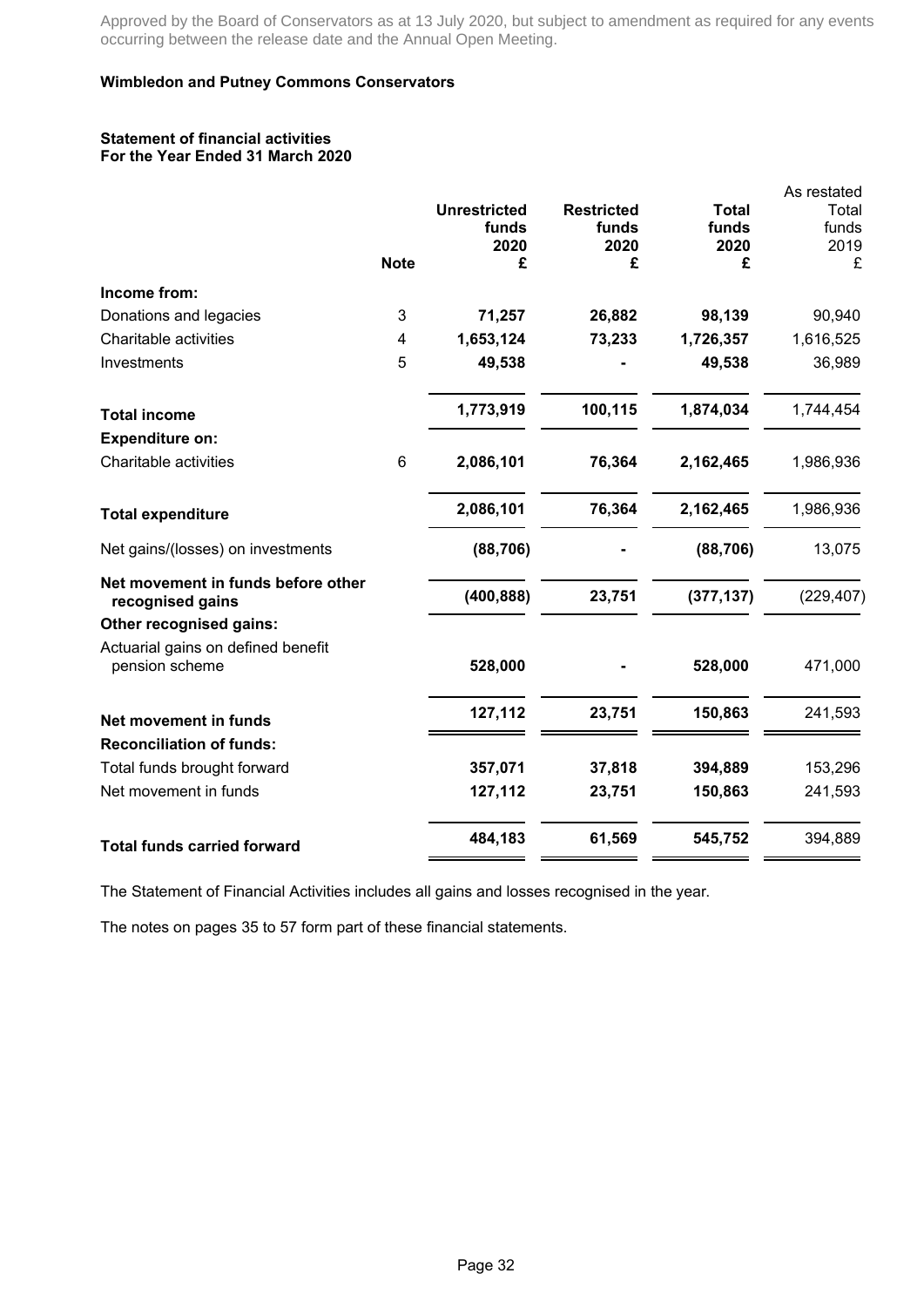### **Wimbledon and Putney Commons Conservators**

#### **Balance Sheet As at 31 March 2020**

|                                                   |             |            | 2020        |            | As restated<br>2019 |
|---------------------------------------------------|-------------|------------|-------------|------------|---------------------|
|                                                   | <b>Note</b> |            | £           |            | £                   |
| <b>Fixed assets</b>                               |             |            |             |            |                     |
| Tangible assets                                   | 10          |            | 1,347,703   |            | 1,253,239           |
| Heritage assets                                   | 11          |            | 151,800     |            | 151,800             |
| Investments                                       | 12          |            | 1,350,740   |            | 1,539,446           |
|                                                   |             |            | 2,850,243   |            | 2,944,485           |
| <b>Current assets</b>                             |             |            |             |            |                     |
| <b>Stocks</b>                                     | 13          | 85         |             | 85         |                     |
| <b>Debtors</b>                                    | 14          | 148,967    |             | 87,694     |                     |
| Cash at bank and in hand                          |             | 332,129    |             | 292,773    |                     |
|                                                   |             | 481,181    |             | 380,552    |                     |
| Creditors: amounts falling due within one<br>year | 15          | (154, 011) |             | (121, 432) |                     |
| <b>Net current assets</b>                         |             |            | 327,170     |            | 259,120             |
| <b>Total assets less current liabilities</b>      |             |            | 3,177,413   |            | 3,203,605           |
| Creditors: amounts falling due after more         |             |            |             |            |                     |
| than one year                                     | 16          |            | (22, 973)   |            | (29, 755)           |
| Provisions for liabilities                        | 18          |            | (75, 688)   |            | (65, 961)           |
| Net assets excluding pension liability            |             |            | 3,078,752   |            | 3,107,889           |
| Defined benefit pension scheme liability          | 25          |            | (2,533,000) |            | (2,713,000)         |
| <b>Total net assets</b>                           |             |            | 545,752     |            | 394,889             |
| <b>Charity funds</b>                              |             |            |             |            |                     |
| <b>Restricted funds</b>                           | 20          |            | 61,569      |            | 37,818              |
| Unrestricted funds                                | 20          |            | 484,183     |            | 357,071             |
| <b>Total funds</b>                                |             |            | 545,752     |            | 394,889             |

The financial statements were approved and authorised for issue by the Conservators on and signed on their behalf by:

**Mrs D Neil Mills** (Chair of Trustees) Elected Conservator

The notes on pages 35 to 57 form part of these financial statements.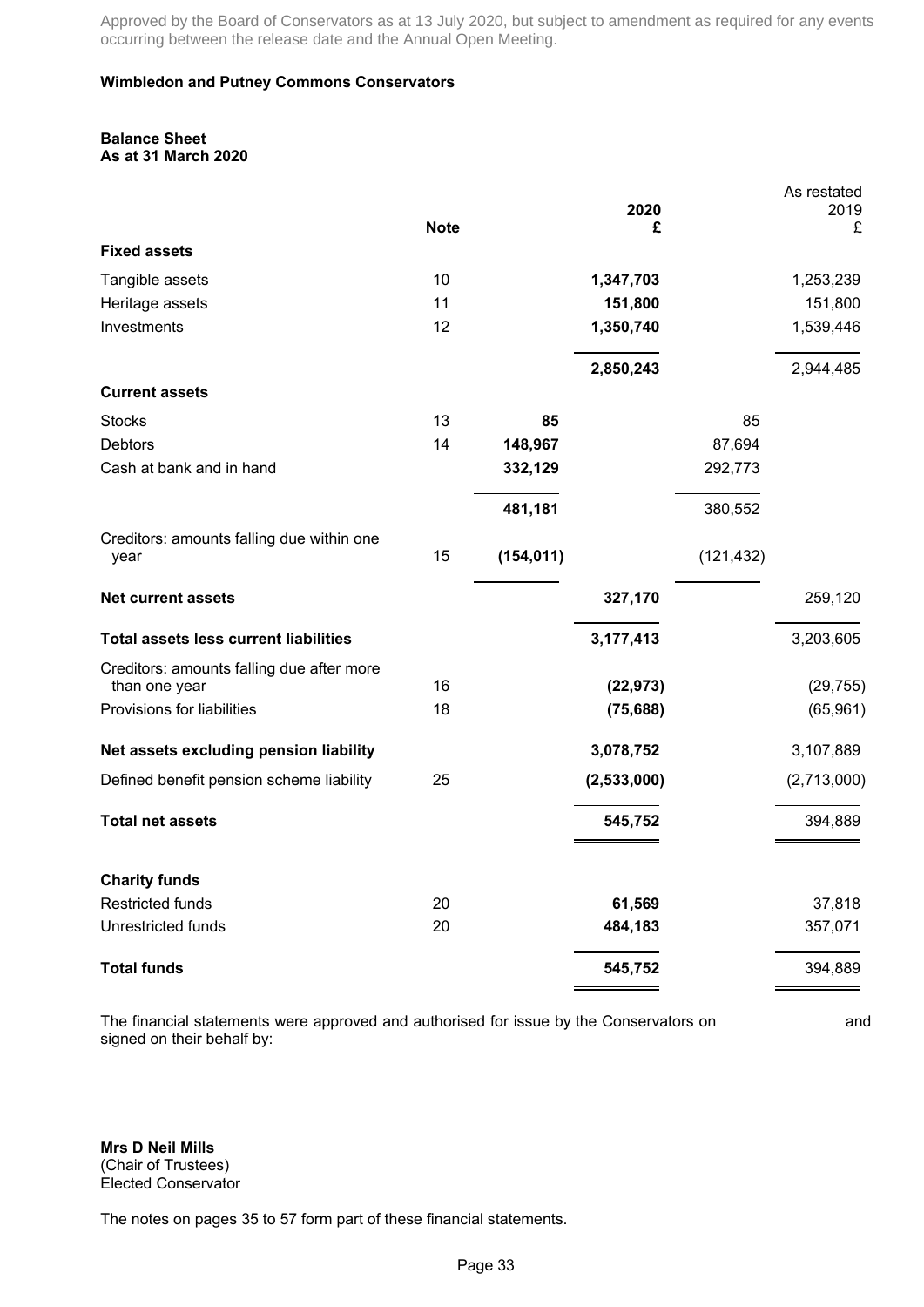### **Wimbledon and Putney Commons Conservators**

#### **Statement of Cash Flows For the Year Ended 31 March 2020**

|                                                        |             |               | As restated |
|--------------------------------------------------------|-------------|---------------|-------------|
|                                                        | <b>Note</b> | 2020<br>£     | 2019<br>£   |
| Cash flows from operating activities                   |             |               |             |
| Net cash provided by operating activities              | 22          | 48,670        | 11,767      |
| Cash flows from investing activities                   |             |               |             |
| Dividends, interests and rents from investments        |             | 49,538        | 36,989      |
| Proceeds from the sale of tangible fixed assets        |             | 8,882         | 3,250       |
| Purchase of tangible fixed assets                      |             | (162, 249)    | (52, 275)   |
| Proceeds from sale of investments                      |             | 1,663,689     |             |
| Purchase of investments                                |             | (1, 563, 689) |             |
| Net cash used in investing activities                  |             | (3,829)       | (12, 036)   |
| <b>Cash flows from financing activities</b>            |             |               |             |
| Repayments of borrowing                                |             | (5, 485)      | (4, 915)    |
| Net cash used in financing activities                  |             | (5, 485)      | (4, 915)    |
| Change in cash and cash equivalents in the year        |             | 39,356        | (5, 184)    |
| Cash and cash equivalents at the beginning of the year |             | 292,773       | 297,957     |
| Cash and cash equivalents at the end of the year       | 23          | 332,129       | 292,773     |

The notes on pages 35 to 57 form part of these financial statements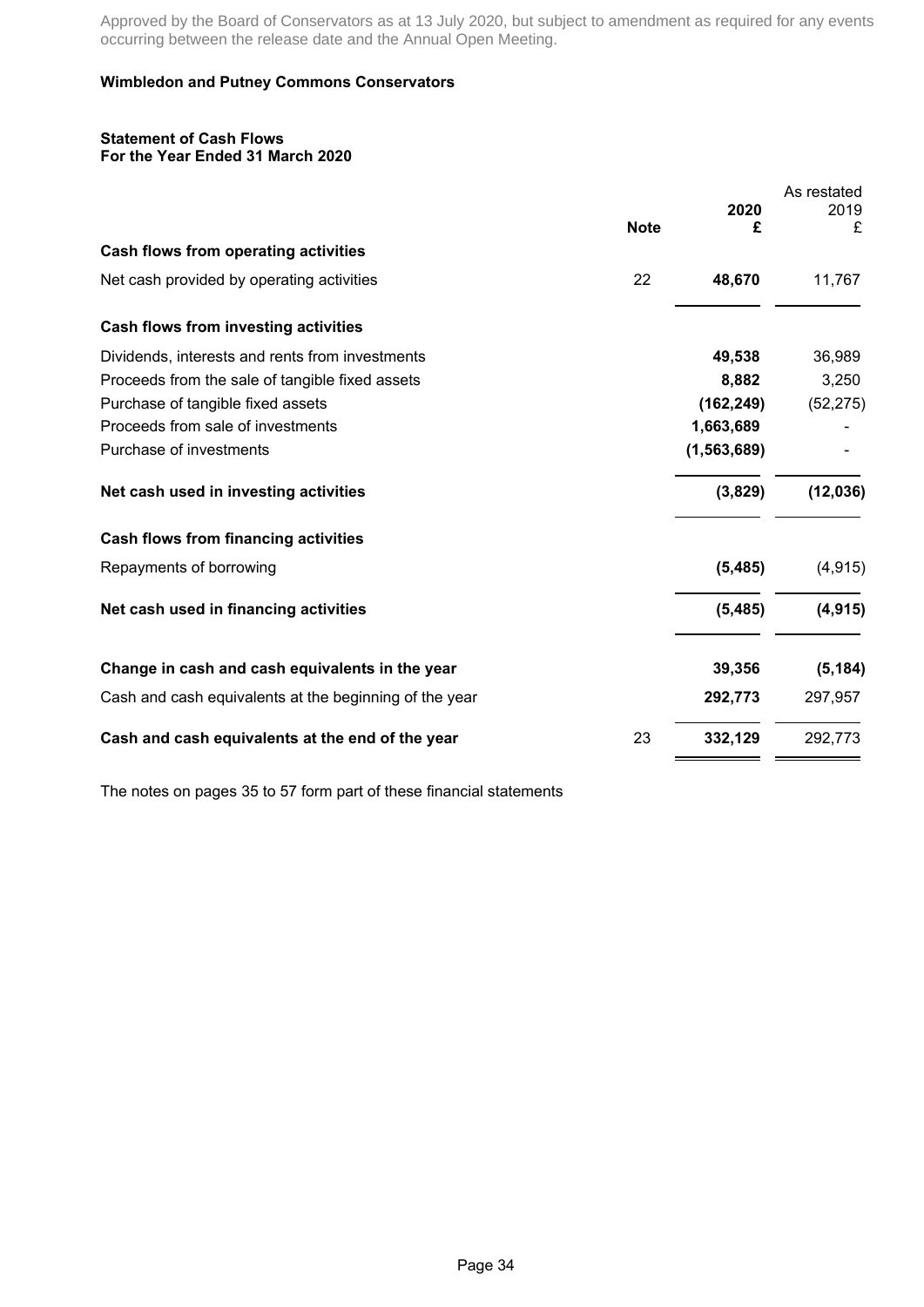### **Wimbledon and Putney Commons Conservators**

#### **Notes to the Financial Statements For the Year Ended 31 March 2020**

#### **1. Accounting policies**

#### **1.1 General information and basis of preparation of financial statements**

WPCC is a body corporate incorporated under the 1871 Act; it is also a charity registered in England. The address of the registered office is given in the charity information on page 1 of these financial statements. The nature of the charity's operations and principal activities are included within the Conservators' report.

The financial statements have been prepared to give a 'true and fair' view and have departed from the Charities (Accounts and Reports) Regulations 2008 only to the extent required to provide a 'true and fair view'. This departure has involved following the Accounting and Reporting by Charities: Statement of Recommended Practice applicable to charities preparing their accounts in accordance with the Financial Reporting Standard applicable in the UK and Republic of Ireland issued in October 2019 rather than the Accounting and Reporting by Charities: Statement of Recommended Practice effective from 1 April 2005 which has since been withdrawn.

The financial statements have been prepared under the historical cost convention with items recognised at cost or transaction value unless otherwise stated in the relevant notes to these financial statements. The financial statements have been prepared in accordance with the Statement of Recommended Practice: Accounting and Reporting by Charities preparing their accounts in accordance with the Financial Reporting Standard applicable in the UK and Republic of Ireland (FRS 102) issued in October 2019 and Financial Reporting Standard applicable in the United Kingdom and Republic of Ireland (FRS 102) and the Charities Act 2011.

WPCC constitutes a public benefit entity as defined by FRS 102.

#### **1.2 Going concern**

The financial statements have been prepared on a going-concern basis. The Conservators have prepared detailed cash flow forecasts to ensure the Charity can continue to operate for at least twelve months following the signing date of these financial statements. The majority of the Charity's income is secure, any shortfalls that may be caused by the Covid-19 pandemic will be covered by reserves and cost savings.

#### **1.3 Income**

All income is recognised once the Charity has entitlement to the income, it is probable that the income will be received and the amount of income receivable can be measured reliably.

Donated services or facilities are recognised when the charity has control over the item, any conditions associated with the donated item have been met, the receipt of economic benefit from the use of the charity of the item is probable and that economic benefit can be measured reliably. In accordance with the Charities SORP (FRS 102), general volunteer time is not recognised but see pages 4 & 13 of the Conservators' report for more information about their contribution.

On receipt, donated professional services and facilities are recognised on the basis of the value of the gift to the Charity which is the amount it would have been willing to pay to obtain services or facilities of equivalent economic benefit on the open market; a corresponding amount is then recognised in expenditure in the period of receipt.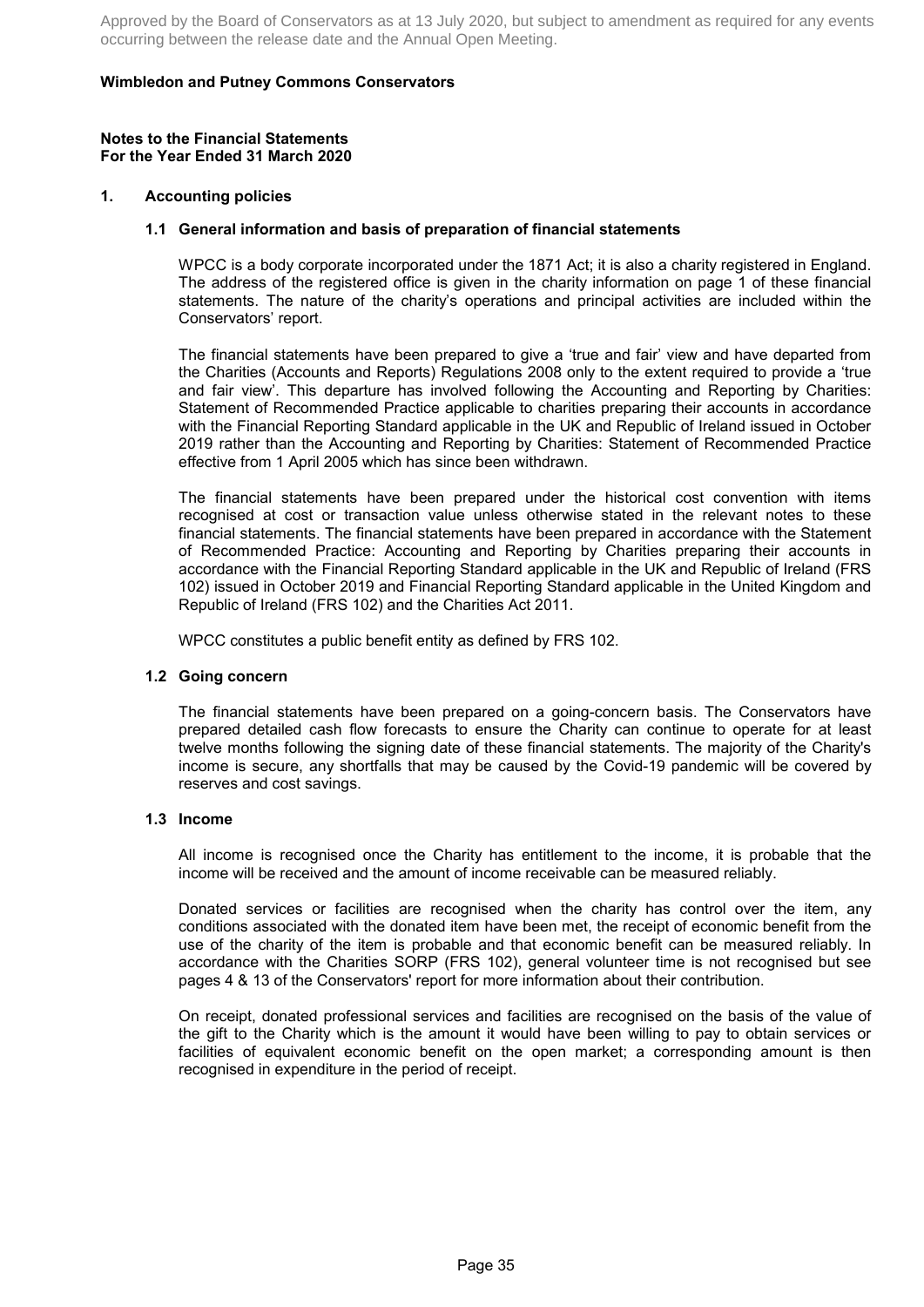### **Wimbledon and Putney Commons Conservators**

#### **Notes to the Financial Statements For the Year Ended 31 March 2020**

### **1. Accounting policies (continued)**

#### **1.4 Expenditure**

Expenditure is recognised once there is a legal or constructive obligation to transfer economic benefit to a third party, it is probable that a transfer of economic benefits will be required in settlement and the amount of the obligation can be measured reliably. Expenditure is classified by activity. The costs of each activity are made up of the total of direct costs and shared costs, including support costs involved in undertaking each activity. Direct costs attributable to a single activity are allocated directly to that activity. Shared costs which contribute to more than one activity and support costs which are not attributable to a single activity are apportioned between those activities on a basis consistent with the use of resources. Central staff costs are allocated on the basis of time spent, and depreciation charges allocated on the portion of the asset's use.

Support costs are those costs incurred directly in support of expenditure on the objects of the charity.

#### **1.5 Grants**

Grants received in respect of fixed assets are classified as deferred income and recognised in income over the expected useful life of the asset to which they relate.

#### **1.6 Interest receivable**

Interest on funds held on deposit is included when receivable and the amount can be measured reliably by the charity; this is normally upon notification of the interest paid or payable by the Bank.

#### **1.7 Taxation**

The charity is exempt from taxation on its income and gains falling within part 11 of the Corporation Tax Act 2010 or section 256 of the Taxation of Chargeable Gains Act 1992 to the extent that they are applied to its charitable activities.

#### **1.8 Tangible fixed assets and depreciation**

Tangible fixed assets are carried at cost, net of depreciation and any provision for impairment. Depreciation is provided at rates calculated to write off the cost of fixed assets, less their estimated residual value, over their expected useful lives on the following bases: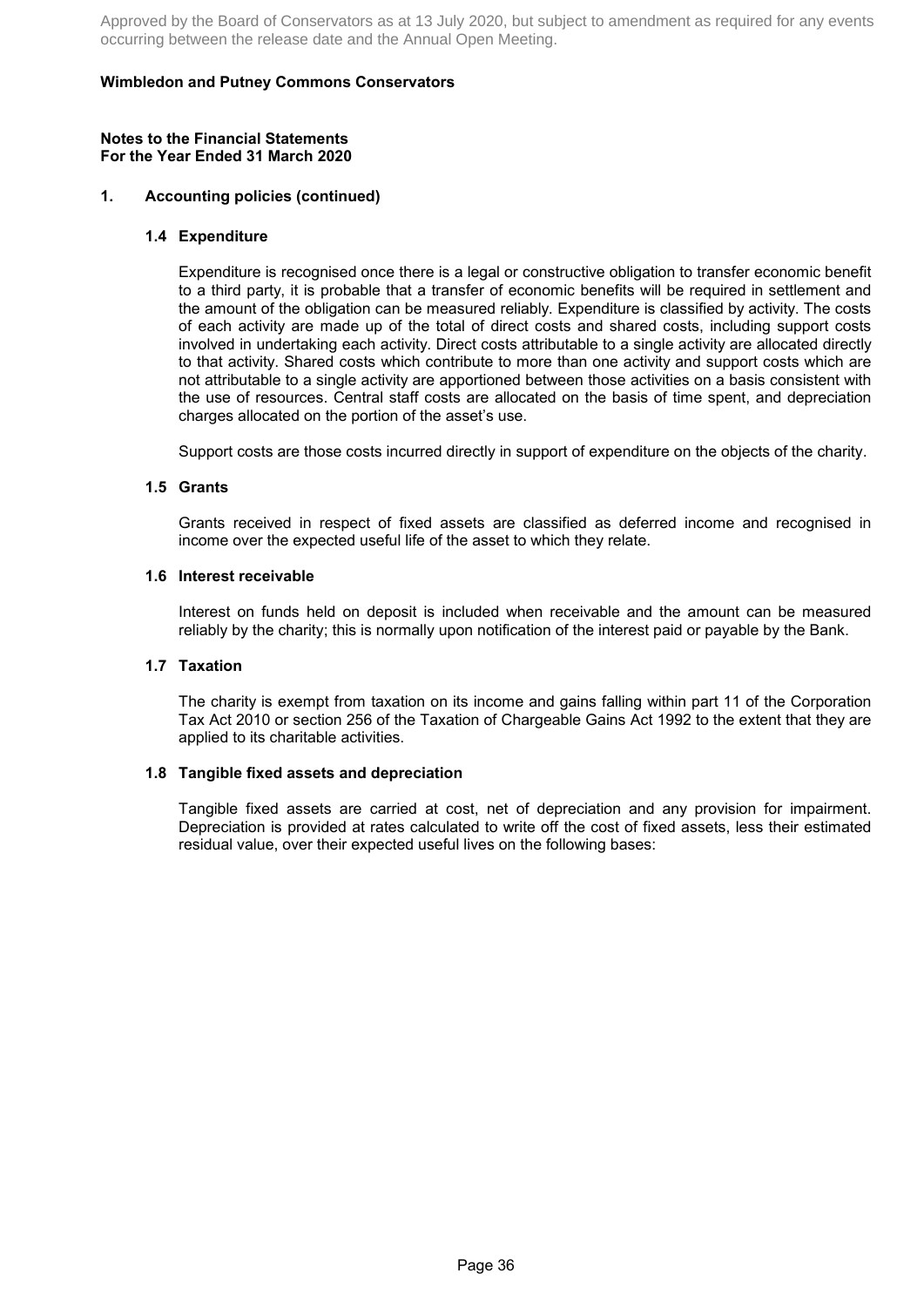### **Wimbledon and Putney Commons Conservators**

#### **Notes to the Financial Statements For the Year Ended 31 March 2020**

### **1. Accounting policies (continued)**

### **1.8 Tangible fixed assets and depreciation (continued)**

| Freehold buildings                            | - 25 - 50 years |
|-----------------------------------------------|-----------------|
| Long-term leasehold property                  | - Life of lease |
| Plant, machinery and equipment - 3 - 10 years |                 |
| <b>Fixtures and fittings</b>                  | - 15 years      |
| Computer equipment                            | - 4 years       |

During the year ended 31 March 2020 the charity has reconsidered the expected useful lives of its assets and has decided that the lives set out above reflect more accurately the periods of time over which the charity will obtain benefit from the assets. The depreciation charge for the year has been computed so as to write off the remaining un-depreciated cost of each asset evenly over its expected remaining useful life. Note 10 gives an estimate of the impact of the revised asset lives on the annual depreciation charge.

Attention is drawn to note 19 which gives details of prior year adjustments which have resulted in the recognition of certain fixed assets acquired in past years together with associated balances.

A review for impairment of a fixed asset is carried out if events or changes in circumstances indicate that the carrying value of any fixed asset may not be recoverable. Shortfalls between the carrying value of fixed assets and their recoverable amounts are recognised as impairments. Impairment losses are recognised in the Statement of Financial Activities.

#### **1.9 Heritage assets**

During the year the charity has reconsidered the definition of heritage assets in FRS102 and has reached the conclusion that while the lands comprising the commons are heritage assets, the buildings, other than the windmill on Wimbledon Common, are not. This represents a change from prior years when both the land and buildings were considered as heritage assets. As more fully explained in note 19, the heritage assets have been recognised in the balance sheet at cost, where it has been possible to determine cost.

Heritage assets are depreciated over their useful economic life. However, because the majority of such assets are land with an indefinite useful economic life, the element of depreciation that would apply to the remainder of the heritage assets is considered immaterial to these financial statements. Heritage assets are reviewed annually at the reporting date for indications of impairment.

### **1.10 Investments**

Investments are recognised initially at fair value which is normally the transaction price excluding transaction costs. Subsequently, they are measured at fair value with changes recognised in 'net gains / (losses) on investments' in the Statement of Financial Activities if the shares are publicly traded or their fair value can otherwise be measured reliably. Other investments are measured at cost less impairment.

### **1.11 Stocks**

This represents the stock of publications, maps, postcards, and Christmas cards at the lower figure of either cost or net realisable value at the balance sheet date. No value has been attributed to the stock held of the book 'Wimbledon Common and Putney Heath - A Natural History' as the cost of publication has already been covered by donations and sales. Future sales will be included in income as and when they occur.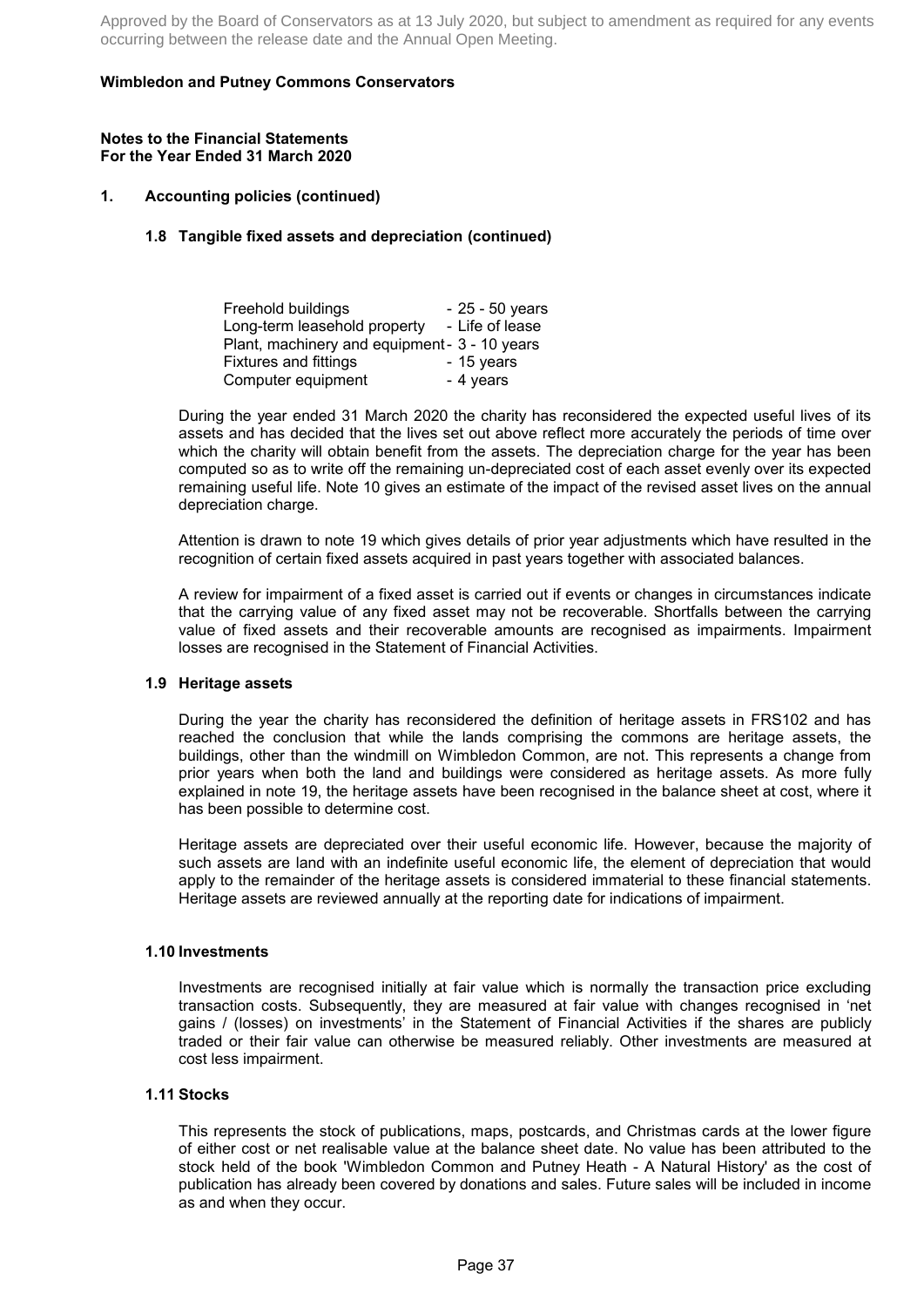### **Wimbledon and Putney Commons Conservators**

#### **Notes to the Financial Statements For the Year Ended 31 March 2020**

#### **1. Accounting policies (continued)**

#### **1.12 Debtors**

Trade and other debtors are recognised at the settlement amount after any trade discount offered. Prepayments are valued at the amount prepaid net of any trade discounts due.

#### **1.13 Cash at bank and in hand**

Cash at bank and in hand includes cash and short-term highly liquid investments with a short maturity of three months or less from the date of acquisition or opening of the deposit or similar account.

### **1.14 Liabilities**

Liabilities are recognised when there is an obligation at the Balance sheet date as a result of a past event, it is probable that a transfer of economic benefit will be required in settlement, and the amount of the settlement can be estimated reliably. Liabilities are recognised at the amount that the charity anticipates it will pay to settle the debt or the amount it has received as advanced payments for the goods or services it must provide.

#### **1.15 Provisions**

Provisions are measured at the best estimate of the amounts required to settle the obligation. Where the effect of the time value of money is material, the provision is based on the present value of those amounts, discounted at the pre-tax discount rate that reflects the risks specific to the liability. The unwinding of the discount is recognised within interest payable and similar charges.

#### **1.16 Financial instruments**

The Charity only has financial assets and financial liabilities of a kind that qualify as basic financial instruments. Basic financial instruments are initially recognised at transaction value and subsequently measured at their settlement value with the exception of bank loans which are subsequently measured at amortised cost using the effective interest method.

#### **1.17 Finance leases and hire purchase**

Assets obtained under hire purchase contracts and finance leases are capitalised as tangible fixed assets. Assets acquired by finance lease are depreciated over the shorter of the lease term and their useful lives. Assets acquired by hire purchase are depreciated over their useful lives. Finance leases are those where substantially all of the benefits and risks of ownership are assumed by the Charity. Obligations under such agreements are included in creditors, net of the finance charge allocated to future periods. The finance element of the rental payment is charged to the Statement of Financial Activities so as to produce a constant periodic rate of charge on the net obligation outstanding in each period.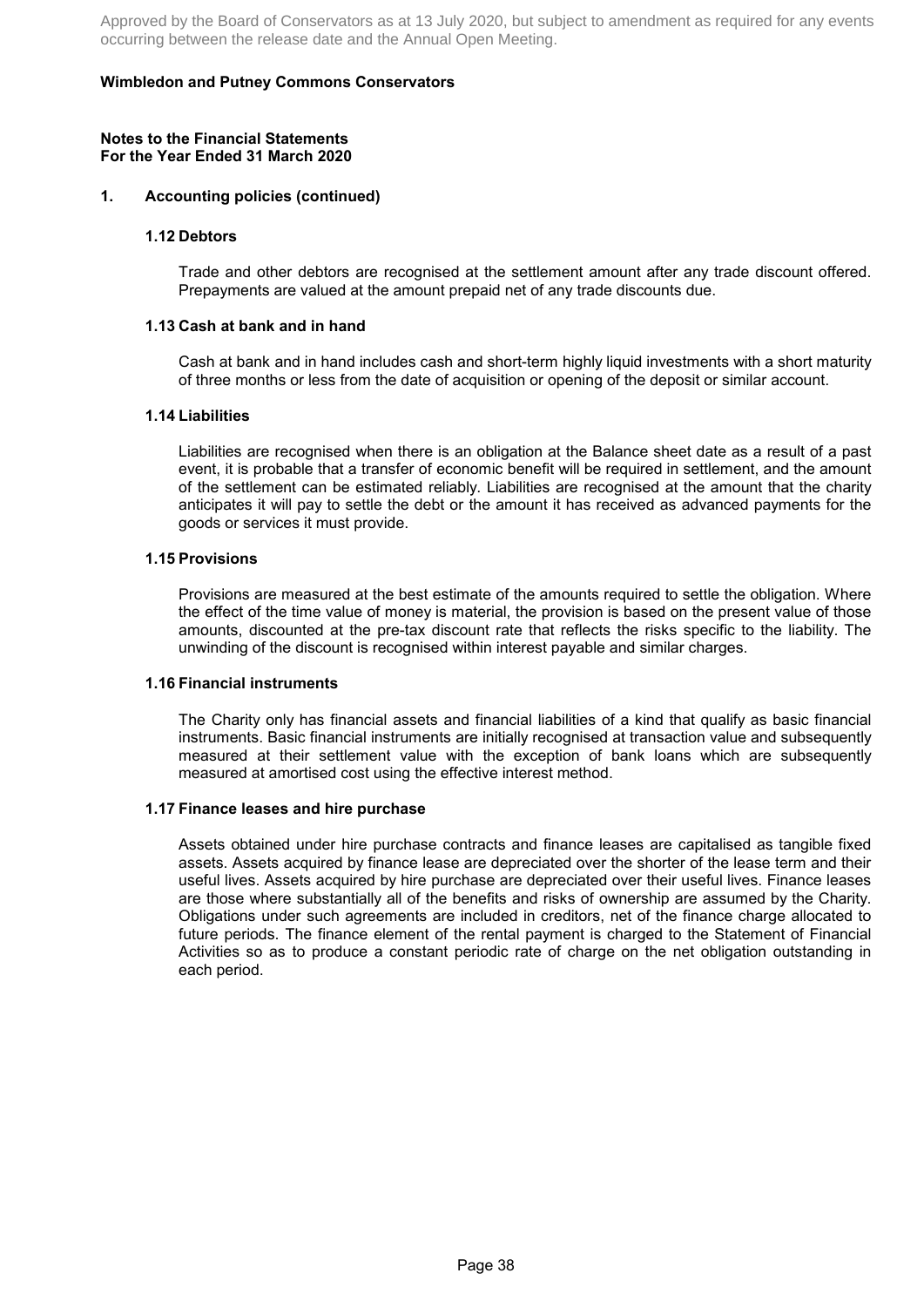### **Wimbledon and Putney Commons Conservators**

#### **Notes to the Financial Statements For the Year Ended 31 March 2020**

### **1. Accounting policies (continued)**

#### **1.18 Pensions**

The charity operates a defined benefits pension scheme and the pension charge is based on a full actuarial valuation. The latest full actuarial valuation was as at 31 March 2019.

Pension scheme assets are measured at fair value and liabilities are measured on an actuarial basis using the projected unit credit method and discounted at a rate equivalent to the current rate of return on a high quality corporate bond of equivalent term and currency to the liabilities. The actuarial valuations are obtained at least triennially and are updated at each balance sheet date. The amounts charged to operating surplus are the current service costs and the costs of scheme introductions, benefit changes, settlements and curtailments. They are included as part of staff costs as incurred. Net interest on the net defined benefit liability/asset is also recognised in the Statement of financial activities and comprises the interest cost on the defined benefit obligation and interest income on the scheme assets, calculated by multiplying the fair value of the scheme assets at the beginning of the period by the rate used to discount the benefit obligations. The difference between the interest income on the scheme assets and the actual return on the scheme assets is recognised in other recognised gains and losses.

### **1.19 Fund accounting**

General funds are unrestricted funds which are available for use at the discretion of the Conservator in furtherance of the general objectives of the Charity and which have not been designated for other purposes.

Designated funds comprise unrestricted funds that have been set aside by the Conservator for particular purposes. The aim and use of each designated fund is set out in the notes to the financial statements.

Restricted funds are funds which are to be used in accordance with specific restrictions imposed by donors or which have been raised by the Charity for particular purposes. The costs of raising and administering such funds are charged against the specific fund. The aim and use of each restricted fund is set out in the notes to the financial statements.

### **2. Critical accounting estimates and areas of judgment**

As detailed in note 26 the company operates a defined benefit pension scheme for the benefit of employees. The cost of operating the scheme is determined using actuarial valuations undertaken by the scheme actuary. Their valuation involves making assumptions about discount rates, future salary increases, mortality rates and future pension increases. Due to the complexity of the valuation, the underlying assumptions and the long term nature of the scheme, such estimates are subject to significant uncertainty.

The annual depreciation charge for fixed assets is sensitive to changes in estimated useful lives and residual values. The useful economic lives and residual values are re-assessed annually and amended as necessary.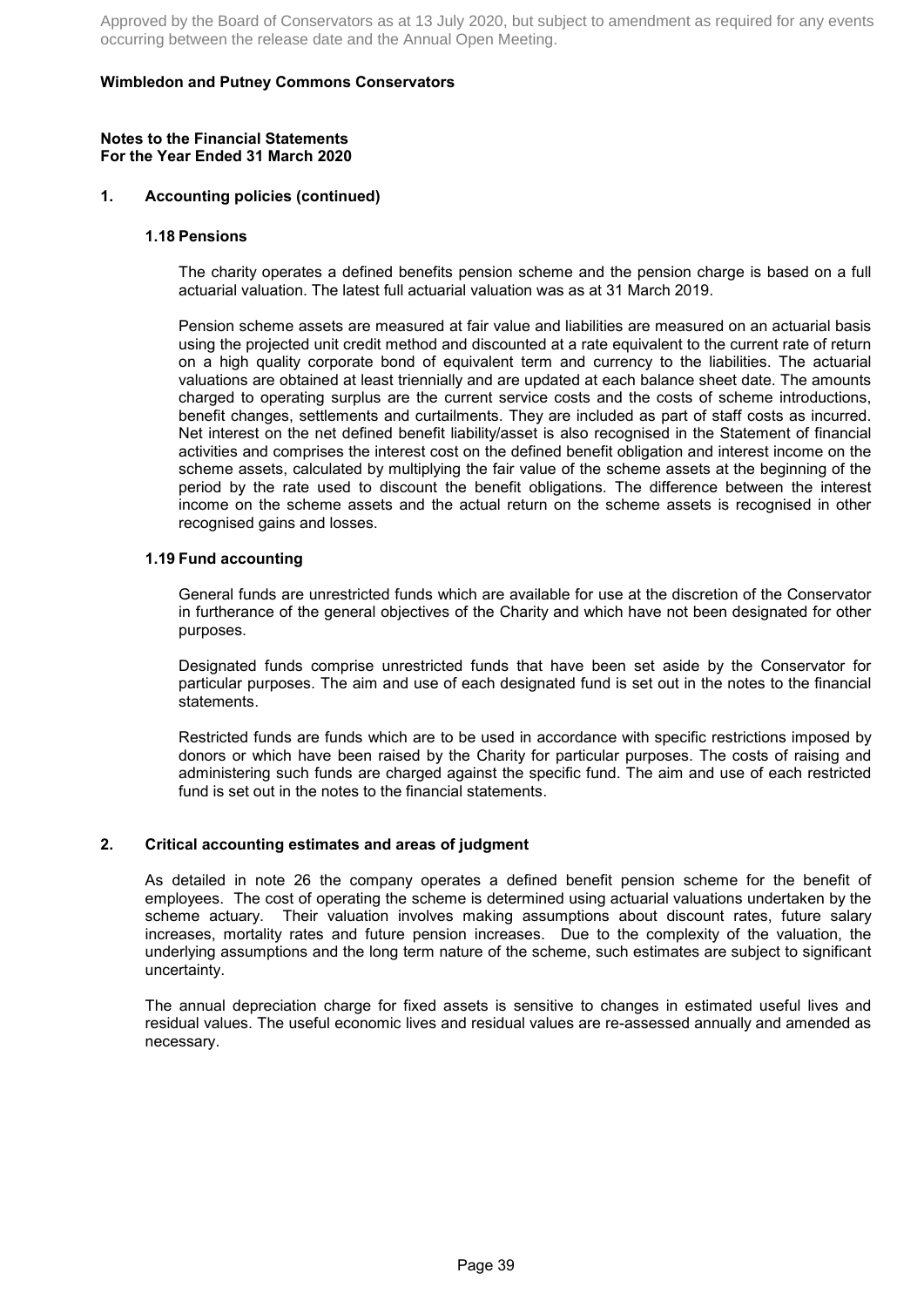### **Wimbledon and Putney Commons Conservators**

#### **Notes to the Financial Statements For the Year Ended 31 March 2020**

# **3. Income from donations and legacies**

|                                     | <b>Unrestricted</b><br>funds<br>2020<br>£ | <b>Restricted</b><br>funds<br>2020<br>£ | <b>Total</b><br>funds<br>2020<br>£ | Total<br>funds<br>2019<br>£ |
|-------------------------------------|-------------------------------------------|-----------------------------------------|------------------------------------|-----------------------------|
| <b>Donations</b>                    |                                           |                                         |                                    |                             |
| Golf club contributions             | 17,569                                    |                                         | 17,569                             | 17,140                      |
| Horseride appeal                    |                                           | 20,408                                  | 20,408                             | 14,034                      |
| Wildlife memorial garden appeal     |                                           | 6,474                                   | 6,474                              | 12,634                      |
| Other donations                     | 53,688                                    |                                         | 53,688                             | 47,132                      |
| <b>Subtotal detailed disclosure</b> | 71,257                                    | 26,882                                  | 98,139                             | 90,940                      |
|                                     | 71,257                                    | 26,882                                  | 98,139                             | 90,940                      |
| <b>Total 2019</b>                   | 64,272                                    | 26,668                                  | 90,940                             |                             |

# **4. Income from charitable activities**

|                               | <b>Unrestricted</b><br>funds<br>2020<br>£ | <b>Restricted</b><br>funds<br>2020<br>£ | <b>Total</b><br>funds<br>2020<br>£ | Total<br>funds<br>2019<br>£ |
|-------------------------------|-------------------------------------------|-----------------------------------------|------------------------------------|-----------------------------|
| Levy received from councils   | 1,218,268                                 |                                         | 1,218,268                          | 1,179,675                   |
| Countryside stewardship grant | 13,283                                    |                                         | 13,283                             | 13,000                      |
| Sports facilities             | 242,573                                   |                                         | 242,573                            | 255,164                     |
| Property rent and wayleaves   | 132,665                                   |                                         | 132,665                            | 120,919                     |
| Rent from filming and fairs   | 32,075                                    |                                         | 32,075                             | 24,987                      |
| Logs and timber sales         | 13,766                                    |                                         | 13,766                             | 20,719                      |
| <b>Publication sales</b>      | 494                                       |                                         | 494                                | 2,061                       |
| <b>NLHF</b> grant             |                                           | 73,233                                  | 73,233                             |                             |
| <b>Total 2020</b>             | 1,653,124                                 | 73,233                                  | 1,726,357                          | 1,616,525                   |
| Total 2019                    | 1,616,525                                 |                                         | 1,616,525                          |                             |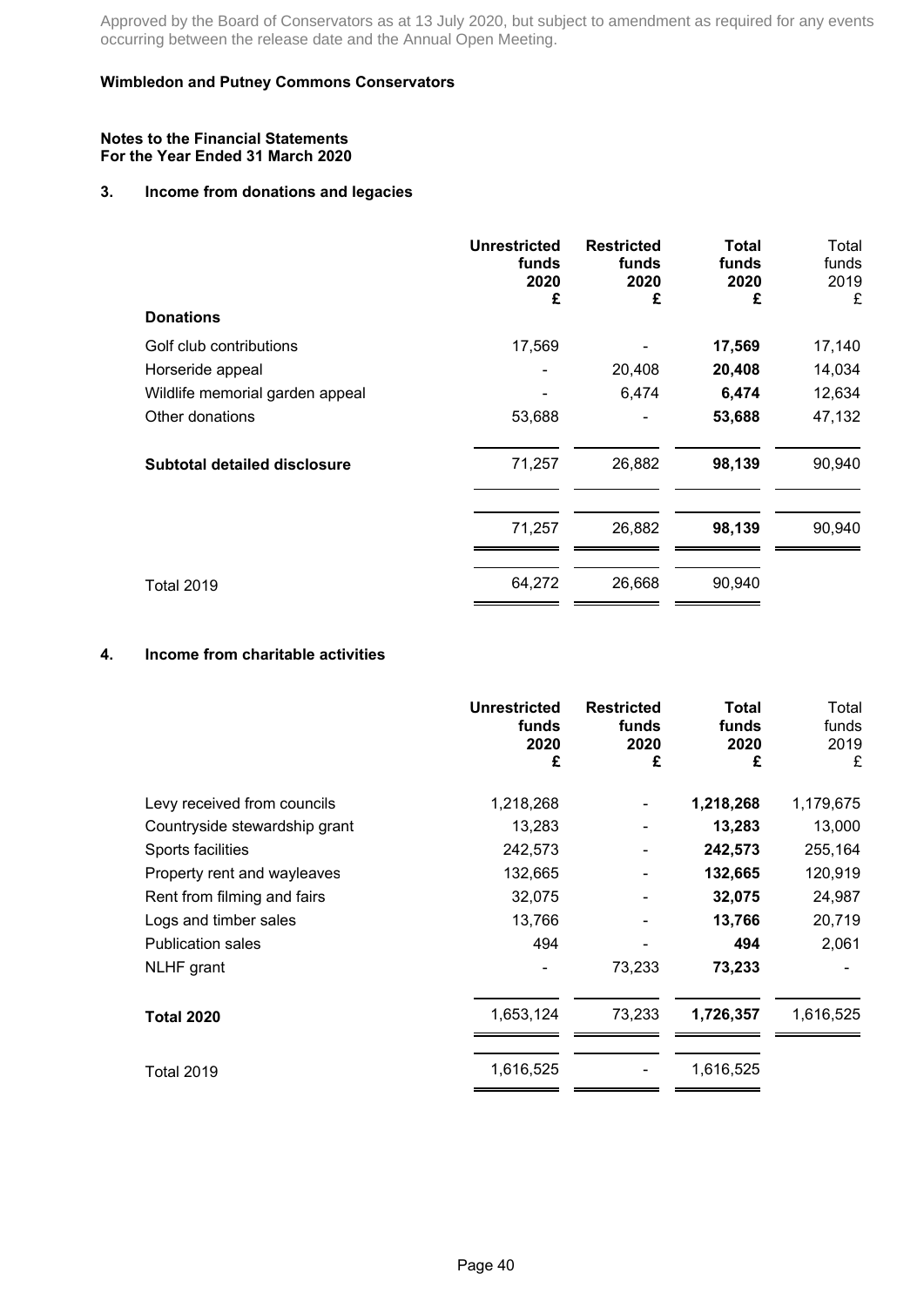### **Wimbledon and Putney Commons Conservators**

#### **Notes to the Financial Statements For the Year Ended 31 March 2020**

#### **5. Investment income**

| <b>Unrestricted</b><br>funds<br>2020<br>£ | <b>Total</b><br>funds<br>2020<br>£ | Total<br>funds<br>2019<br>£ |
|-------------------------------------------|------------------------------------|-----------------------------|
| 49,538                                    | 49,538                             | 36,989                      |
|                                           |                                    |                             |

# **6. Analysis of expenditure by activities**

|                        | <b>Activities</b><br>undertaken<br>directly<br>2020<br>£ | <b>Support</b><br>costs<br>2020<br>£ | Total<br>funds<br>2020<br>£ | As restated<br>Total<br>funds<br>2019<br>£ |  |
|------------------------|----------------------------------------------------------|--------------------------------------|-----------------------------|--------------------------------------------|--|
| Charitable activity    | 1,357,949                                                | 804.516                              | 2,162,465                   | 1,986,936                                  |  |
| Total 2019 as restated | 1,404,361                                                | 582.575                              | 1,986,936                   |                                            |  |

### **Analysis of direct costs**

|                                       | <b>Charitable</b><br><b>Activities</b><br>2020<br>£ | Total<br>funds<br>2020<br>£ | As restated<br>Total<br>funds<br>2019<br>£ |
|---------------------------------------|-----------------------------------------------------|-----------------------------|--------------------------------------------|
| Windmill                              | 9,225                                               | 9,225                       | 7,927                                      |
| Keepers and Commons security          | 490,629                                             | 490,629                     | 542,059                                    |
| Commons maintenance                   | 424,805                                             | 424,805                     | 483,314                                    |
| Playing fields maintenance            | 254,076                                             | 254,076                     | 187,842                                    |
| Property maintenance and improvements | 179,214                                             | 179,214                     | 183,219                                    |
|                                       | 1,357,949                                           | 1,357,949                   | 1,404,361                                  |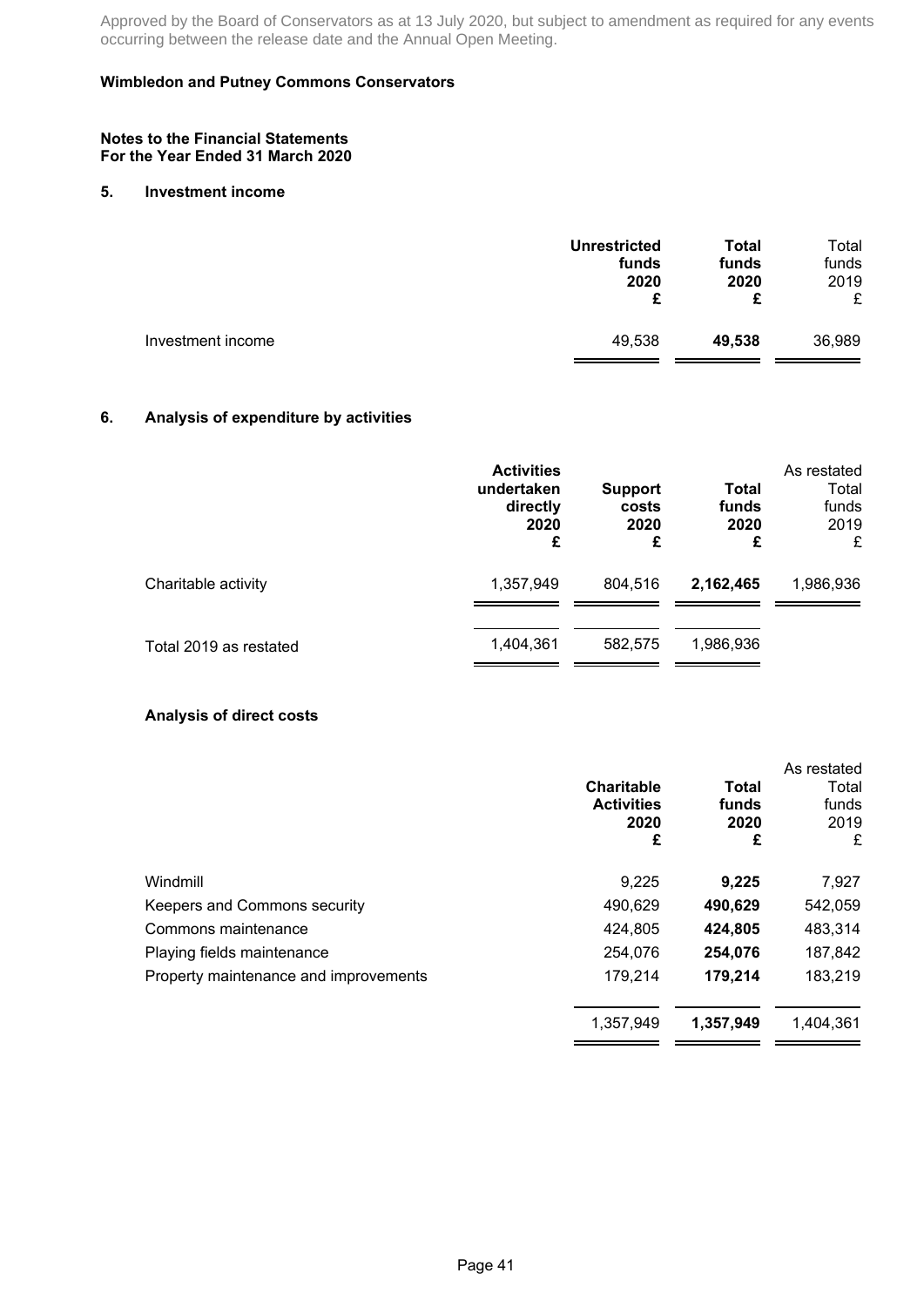### **Wimbledon and Putney Commons Conservators**

#### **Notes to the Financial Statements For the Year Ended 31 March 2020**

### **6. Analysis of expenditure by activities (continued)**

### **Analysis of support costs**

|                                                                   | <b>Charitable</b><br><b>Activities</b><br>2020<br>£ | <b>Total</b><br>funds<br>2020<br>£ | As restated<br>Total<br>funds<br>2019<br>£ |
|-------------------------------------------------------------------|-----------------------------------------------------|------------------------------------|--------------------------------------------|
| <b>NLHF</b> expenses                                              | 73,233                                              | 73,233                             |                                            |
| Administration staff salaries                                     | 109,951                                             | 109,951                            | 109,494                                    |
| Audit and accountancy                                             | 19,247                                              | 19,247                             | 13,500                                     |
| Office expenses                                                   | 23,552                                              | 23,552                             | 13,514                                     |
| Insurance                                                         | 33,783                                              | 33,783                             | 21,917                                     |
| Utilities and services                                            | 19,188                                              | 19,188                             | 18,339                                     |
| Advertising and printing                                          | 16,213                                              | 16,213                             | 16,075                                     |
| Computer and IT support                                           | 29,126                                              | 29,126                             | 17,271                                     |
| Events                                                            | 17,473                                              | 17,473                             | 13,494                                     |
| Council tax                                                       | 24,466                                              | 24,466                             | 22,751                                     |
| Defined benefit pension cost in excess of contributions paid      | 285,000                                             | 285,000                            | 177,000                                    |
| Profit on sale of fixed assets                                    | (7, 430)                                            | (7, 430)                           | (2, 390)                                   |
| Interest cost on pension liability                                | 63,000                                              | 63,000                             | 73,000                                     |
| Legal fees                                                        | 22,691                                              | 22,691                             | 34,889                                     |
| Professional fees                                                 | 53,023                                              | 53,023                             | 27,181                                     |
| Deficit funding contribution to defined benefit pension<br>scheme | 22,000                                              | 22,000                             | 21,000                                     |
| Interim manager cost                                              |                                                     |                                    | 5,540                                      |
|                                                                   | 804,516                                             | 804,516                            | 582,575                                    |

Included in support costs above are governance costs totalling £41,938 (2019: £53,929). These costs include audit and accountancy, legal fees and interim manager costs.

### **7. Auditors' remuneration**

The auditors' remuneration amounts to an auditor fee of £9,825 (2019: £9,675) and amounts relating to non audit services of £9,422 (2019: £3,825).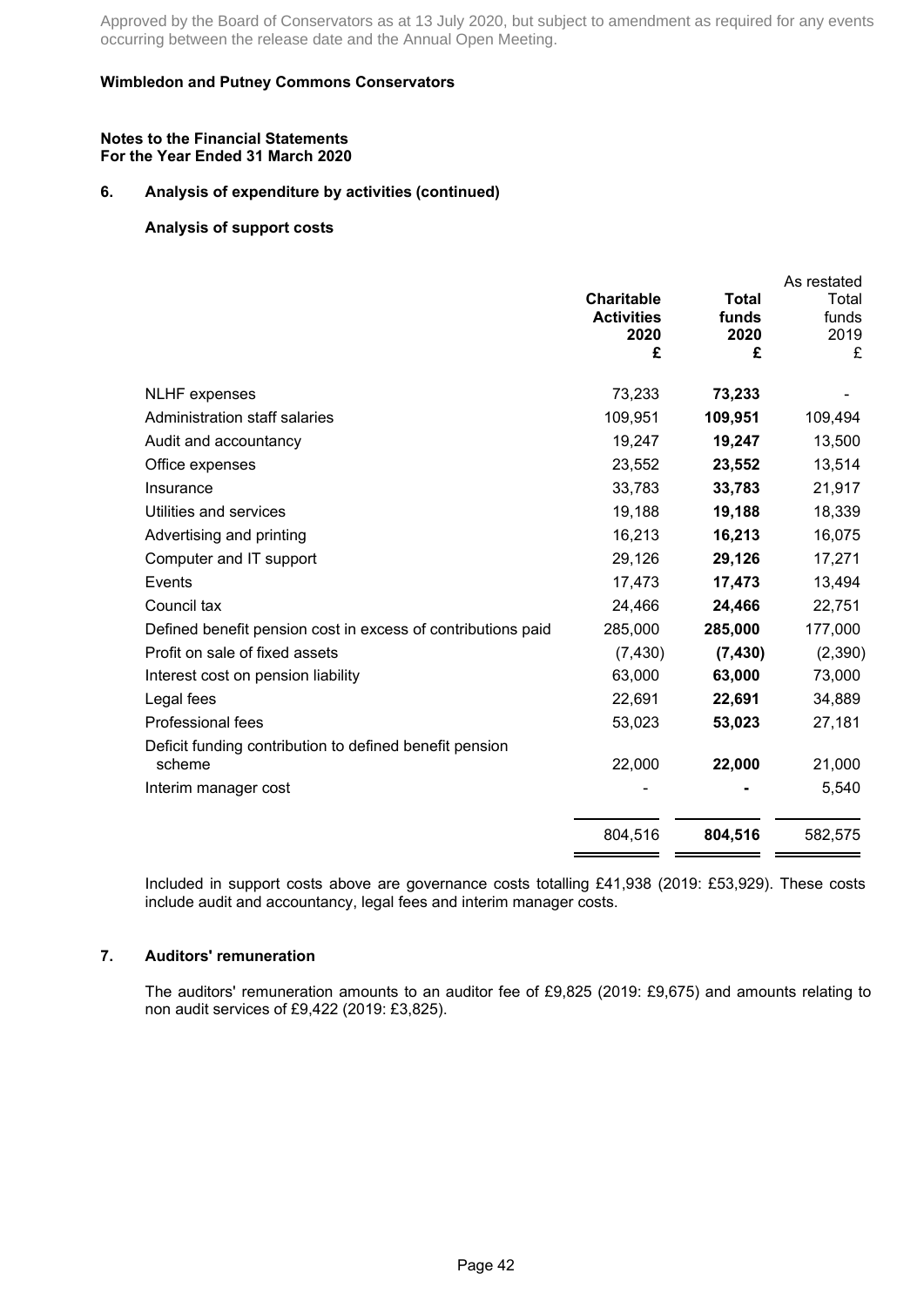### **Wimbledon and Putney Commons Conservators**

#### **Notes to the Financial Statements For the Year Ended 31 March 2020**

#### **8. Staff costs**

|                       | 2020<br>£ | 2019<br>£ |
|-----------------------|-----------|-----------|
| <b>Staff Salaries</b> |           |           |
| Wages and salaries    | 863,508   | 845,573   |
| Social security costs | 86,520    | 89,556    |
| Other pension costs   | 444,549   | 330,403   |
|                       | 1,394,577 | 1,265,532 |
|                       |           |           |

The average number of persons employed by the Charity during the year was as follows:

|                                   | 2020<br>No. | 2019<br>No. |
|-----------------------------------|-------------|-------------|
| <b>Chief Executive</b>            |             |             |
| <b>Chief Operations Manager</b>   |             |             |
| Deputy Clerk and Ranger           |             |             |
| Administration                    |             |             |
| Wildlife and Conservation Officer |             |             |
| Security                          |             | 7           |
| Maintenance                       |             |             |
| <b>Playing Fields</b>             | 3           | 3           |
| Property                          |             | 1           |
|                                   | 23          | 23          |

The number of employees whose employee benefits (excluding employer pension costs) exceeded £60,000 was:

|                               | 2020<br>No. | 2019<br>No.  |
|-------------------------------|-------------|--------------|
| In the band £80,001 - £90,000 | 1           | $\mathbf{1}$ |

The Board considers that the Conservators and Senior Leadership Team comprise the key management personnel of the charity in charge of directing, controlling, running and operating the Charity on a day to day basis. The Senior Leadership team consists of the Chief Executive Officer, Chief Operations Manager, Deputy Clerk and Ranger, Conservation & Engagement Officer and PA to Chief Executive Officer and Communications Officer.

Total key management personnel remuneration for the year was £336,281 (2019: £328,909).

### **9. Conservator's remuneration and expenses**

During the year, no Conservators received any remuneration or other benefits *(2019 - £NIL)*.

During the year ended 31 March 2020, no Conservator expenses have been incurred *(2019 - £NIL)*.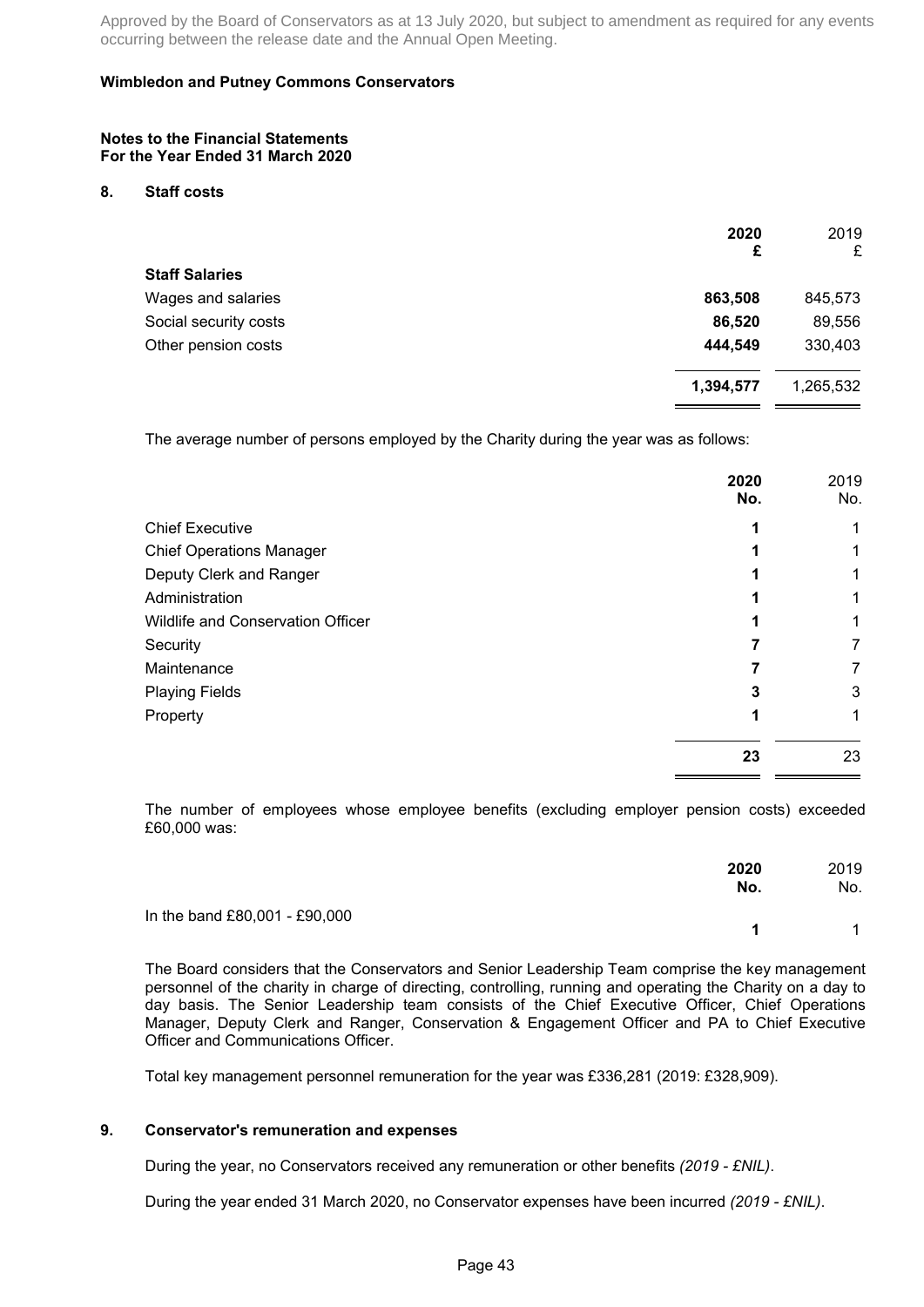### **Wimbledon and Putney Commons Conservators**

#### **Notes to the Financial StatementsFor the Year Ended 31 March 2020**

### **10. Tangible fixed assets**

|                                | Freehold<br>buildings<br>£ | Long-term<br>leasehold<br>property<br>£ | <b>Commons</b><br>plant and<br>machinery<br>£ | <b>Playing</b><br>equipment<br>£ | fields Fixtures and<br>fittings<br>£ | Computer<br>equipment<br>£ | Total<br>£ |
|--------------------------------|----------------------------|-----------------------------------------|-----------------------------------------------|----------------------------------|--------------------------------------|----------------------------|------------|
| <b>Cost or valuation</b>       |                            |                                         |                                               |                                  |                                      |                            |            |
| At 1 April 2019 (as restated)  | 1,441,463                  | 129,755                                 | 317,010                                       | 101,332                          | 93,730                               |                            | 2,083,290  |
| <b>Additions</b>               | 8,986                      | 98,240                                  | 34,961                                        | 4,034                            |                                      | 16,028                     | 162,249    |
| <b>Disposals</b>               |                            | (3,086)                                 | (6, 299)                                      | (11,750)                         |                                      |                            | (21, 135)  |
| At 31 March 2020               | 1,450,449                  | 224,909                                 | 345,672                                       | 93,616                           | 93,730                               | 16,028                     | 2,224,404  |
| <b>Depreciation</b>            |                            |                                         |                                               |                                  |                                      |                            |            |
| At 1 April 2019 (as restated)  | 385,268                    | 88,140                                  | 220,046                                       | 69,107                           | 67,490                               |                            | 830,051    |
| Charge for the year            | 34,333                     | 4,139                                   | 14,817                                        | 4,640                            | 6,249                                | 2,154                      | 66,332     |
| On disposals                   |                            | (2,971)                                 | (5, 944)                                      | (10, 767)                        |                                      |                            | (19, 682)  |
| At 31 March 2020               | 419,601                    | 89,308                                  | 228,919                                       | 62,980                           | 73,739                               | 2,154                      | 876,701    |
| Net book value                 |                            |                                         |                                               |                                  |                                      |                            |            |
| At 31 March 2020               | 1,030,848                  | 135,601                                 | 116,753                                       | 30,636                           | 19,991                               | 13,874                     | 1,347,703  |
| At 31 March 2019 (as restated) | 1,056,195                  | 41,615                                  | 96,964                                        | 32,225                           | 26,240                               |                            | 1,253,239  |

The impact of the revision of asset lives described in note 1.8 has been to reduce the depreciation charge for the year ended 31 March 2020 by £12,407; it is anticipated that a similar reduction will apply for thefollowing financial year.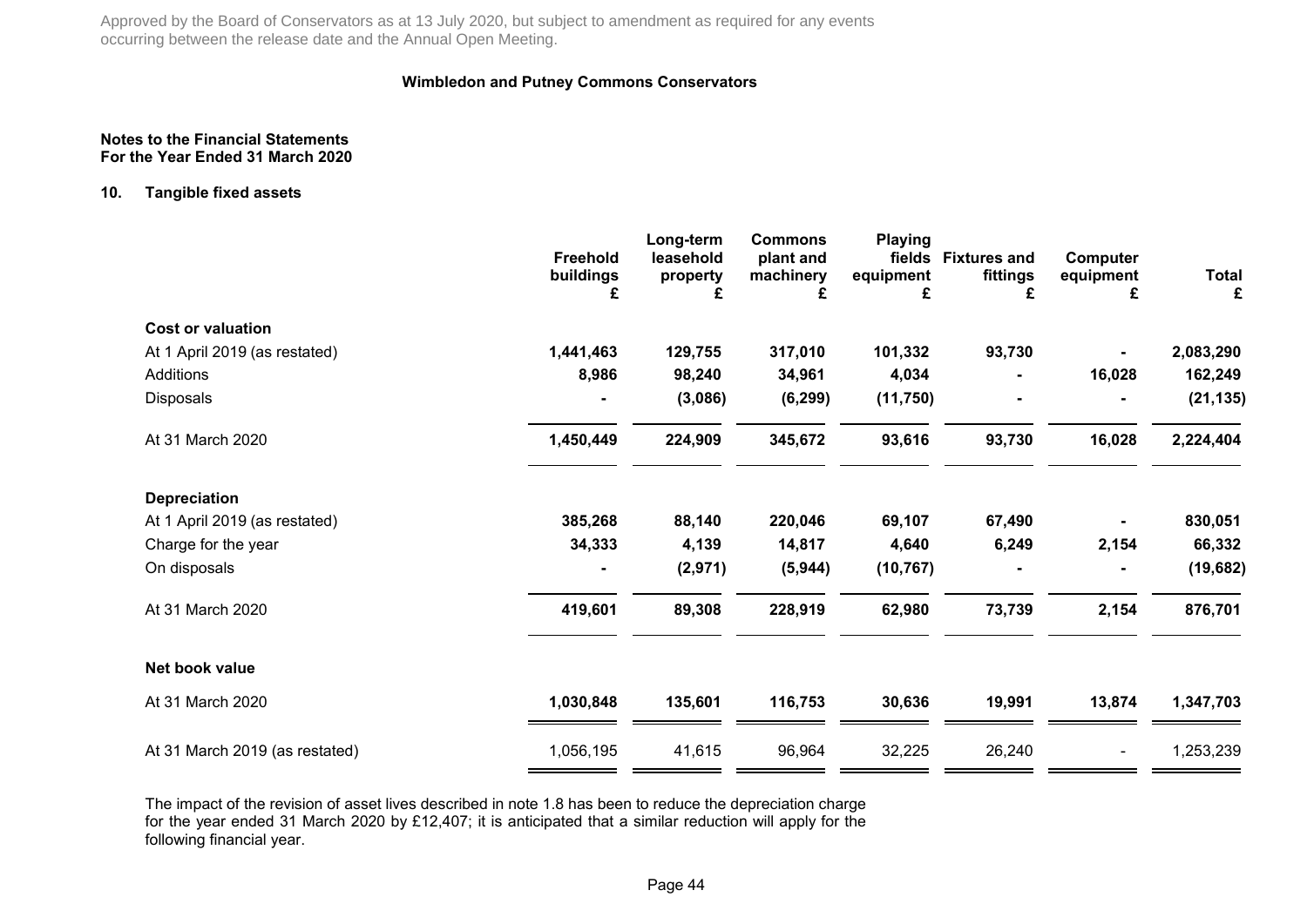### **Wimbledon and Putney Commons Conservators**

#### **Notes to the Financial Statements For the Year Ended 31 March 2020**

#### **11. Heritage assets**

**Assets recognised at cost**

|                                              | Heritage<br>assets<br>2020<br>£ |
|----------------------------------------------|---------------------------------|
| Carrying value at 1 April 2019 (as restated) | 151,800                         |
| Carrying value at 31 March 2020              | 151,800                         |

As explained in note 1.9, the charity considers that its heritage assets are the lands that comprise Wimbledon and Putney Commons within the meaning of the 1871 Act, together with the windmill on Wimbledon Common. The majority of the lands were acquired under the provisions of the 1871 Act together with all the buildings thereon in return for an annuity payment to Earl Spencer which terminated in 1958. The purchase price has been treated as the cost of the heritage assets together with amounts paid to third parties to acquire additional small parcels of land subsequent to 1871. Although part of the purchase price would have been attributable to those buildings which are not heritage assets, it is not possible to determine what the appropriate allocation would have been and therefore the whole purchase price has been allocated to the heritage assets.

The Richardson Evans Memorial Playing Fields were acquired in the 1930s but no detailed records exist of their cost to the charity, consequently no amount is included within heritage assets in respect of the playing fields.

There have been no additions to heritage assets since 1 April 2015.

#### **12. Fixed asset investments**

|                          | <b>Listed</b><br>investments<br>£ |
|--------------------------|-----------------------------------|
| <b>Cost or valuation</b> |                                   |
| At 1 April 2019          | 1,539,446                         |
| Additions                | 1,563,689                         |
| Disposals                | (1,663,689)                       |
| <b>Revaluations</b>      | (88, 706)                         |
| At 31 March 2020         | 1,350,740                         |
| Net book value           |                                   |
| At 31 March 2020         | 1,350,740                         |
| At 31 March 2019         | 1,539,446                         |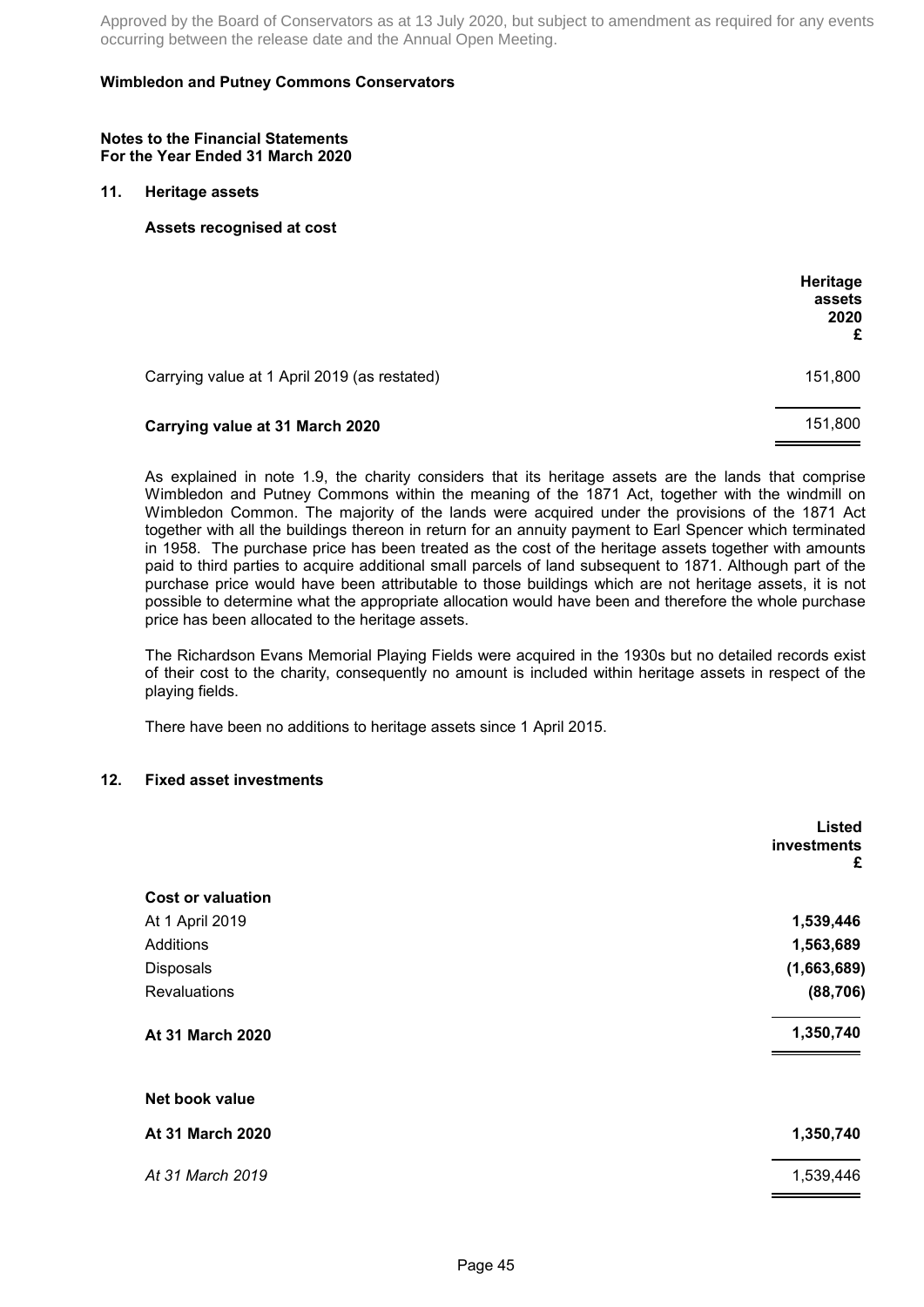### **Wimbledon and Putney Commons Conservators**

#### **Notes to the Financial Statements For the Year Ended 31 March 2020**

#### **13. Stocks**

**14. Debtors**

| 2020<br>£                                 | 2019<br>£ |
|-------------------------------------------|-----------|
| Finished goods and goods for resale<br>85 | 85        |
|                                           |           |
| <b>Debtors</b>                            |           |
| 2020                                      | 2019      |
| £                                         | £         |
| Due within one year                       |           |
| 86,866<br>Trade debtors                   | 39,131    |
| Other debtors<br>47,033                   | 25,613    |
| 15,068<br>Prepayments and accrued income  | 22,950    |
| 148,967                                   | 87,694    |

### **15. Creditors: Amounts falling due within one year**

|                                                             | 2020<br>£ | 2019 (as<br>restated)<br>£ |
|-------------------------------------------------------------|-----------|----------------------------|
| Trade creditors                                             | 72,397    | 38,683                     |
| Obligations under finance lease and hire purchase contracts | 5,470     | 5,470                      |
| Other creditors                                             | 49,063    | 46,076                     |
| Accruals and deferred income                                | 27,081    | 31,203                     |
|                                                             | 154,011   | 121,432                    |

### **16. Creditors: Amounts falling due after more than one year**

|                                                                 | 2020<br>£ | 2019   |
|-----------------------------------------------------------------|-----------|--------|
| Net obligations under finance lease and hire purchase contracts | 2.216     | 7.701  |
| Accruals and deferred income                                    | 20.757    | 22.054 |
|                                                                 | 22.973    | 29.755 |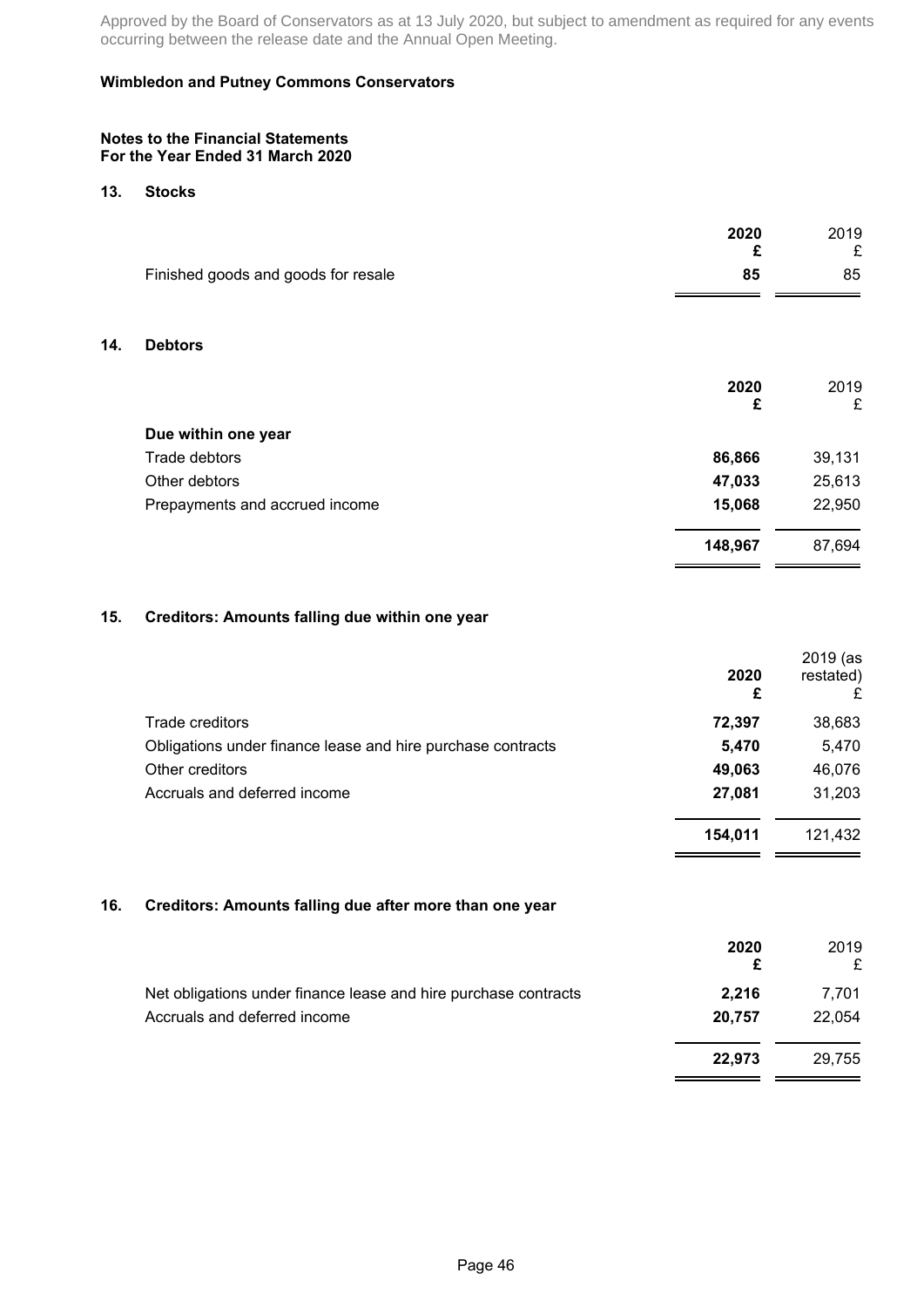### **Wimbledon and Putney Commons Conservators**

#### **Notes to the Financial Statements For the Year Ended 31 March 2020**

#### **17. Deferred income**

|                | restated) |
|----------------|-----------|
| 33,351         | 24,648    |
| $\blacksquare$ | 10,000    |
| (11, 297)      | (1, 297)  |
| 22.054         | 33.351    |
|                | 2020      |

Deferred income at the year end related to the Heritage Lottery Fund grant for the information centre of £22,054. Deferred income at the previous year end related to license fee income received in advance of £10,000 and the Heritage Lottery Fund grant of £23,351.

### **18. Provisions**

The charity occupies a building which it built on land leased from a third party. Under the terms of the lease it has an obligation at the end of the lease to reinstate the land to its original state. A provision is made for this liability and the movements in the provision were as follows:

|                                      | <b>Provision</b><br>for liabilities<br>£ |
|--------------------------------------|------------------------------------------|
| At 1 April 2019 (as restated)        | 65,961                                   |
| Change in discount rate              | 8,775                                    |
| Interest cost charged to expenditure | 952                                      |
|                                      | 75,688                                   |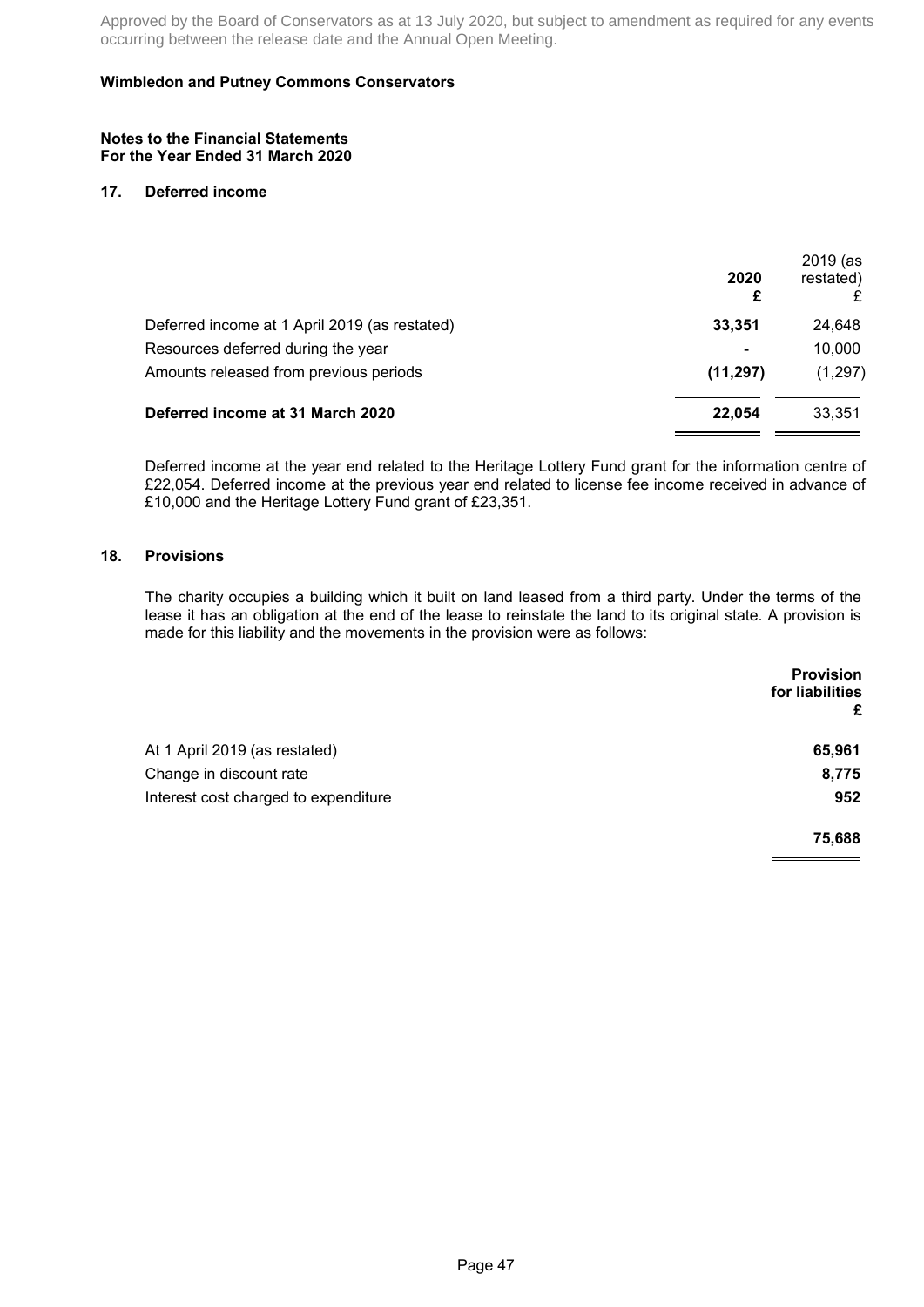### **Wimbledon and Putney Commons Conservators**

#### **Notes to the Financial Statements For the Year Ended 31 March 2020**

#### **19. Prior year adjustments**

During the year ended 31 March 2020 the charity undertook a review of its constitutional arrangements and as part of this review it examined the financial statements of the charity from 1990 onwards. This examination brought to light that the charity had constructed a number of buildings in that 30 year period which had not been capitalised as fixed assets in accordance with UK GAAP but had instead treated them as expenses in the income and expenditure account or charged them directly to unrestricted funds in the balance sheet. As a result of this discovery, the review of financial statements was extended back to 1970.

One of the buildings was constructed on leasehold land and under the terms of the lease the charity is required to reinstate the land to its original unbuilt-on state at the end of the lease. A provision has been made for the estimated costs of reinstatement.

The charity has restated the 31 March 2019 figures, which are included within these financial statements as comparatives, and representing the earliest prior period presented. The amended comparatives now reflect the appropriate treatment of fixed assets and the charity has taken the opportunity to record the cost of heritage assets, where such cost can be determined. The cumulative impact of the revised accounting treatment on years prior to the year ended 31 March 2019 has been reflected in the opening balance sheet position as at 1 April 2018, being the start of the first accounting period covered by these financial statements.

Details of the prior year adjustments made are as follows:

|                                                               | <b>Previously</b><br>reported | Adjustment | <b>Restated</b> |
|---------------------------------------------------------------|-------------------------------|------------|-----------------|
|                                                               |                               |            |                 |
| <b>Balance sheet at 1 April 2018</b><br>Tangible fixed assets | 120,603                       | 1,163,930  | 1,284,533       |
| Heritage assets                                               |                               | 151,800    | 151,800         |
| Creditors: amounts due within one year                        | (206, 128)                    | (1, 297)   | (207, 425)      |
| Provision for liabilities                                     |                               | (62, 300)  | (62, 300)       |
| Creditors: amounts due after more than one year               | (12, 616)                     | (23, 351)  | (35, 967)       |
| Unrestricted funds                                            | (1, 155, 526)                 | 1,228,782  | 73,256          |
| <b>Statement of financial activities</b>                      |                               |            |                 |
| year ended 31 March 2019                                      |                               |            |                 |
| Expenditure on charitable activities                          | 1,944,704                     | 42,232     | 1,986,936       |
| <b>Balance sheet at 31 March 2019</b>                         |                               |            |                 |
| Tangible fixed assets                                         | 129,178                       | 1,124,061  | 1,253,239       |
| Heritage assets                                               |                               | 151,800    | 151,800         |
| Creditors: amounts due within one year                        | (120, 136)                    | (1, 297)   | (121, 433)      |
| Provision for liabilities                                     |                               | (65,960)   | (65,960)        |
| Creditors: amounts due after more than one year               | (7, 701)                      | (22, 054)  | (29, 755)       |
| Unrestricted funds                                            | (829,479)                     | 1,186,550  | 357,071         |
|                                                               |                               |            |                 |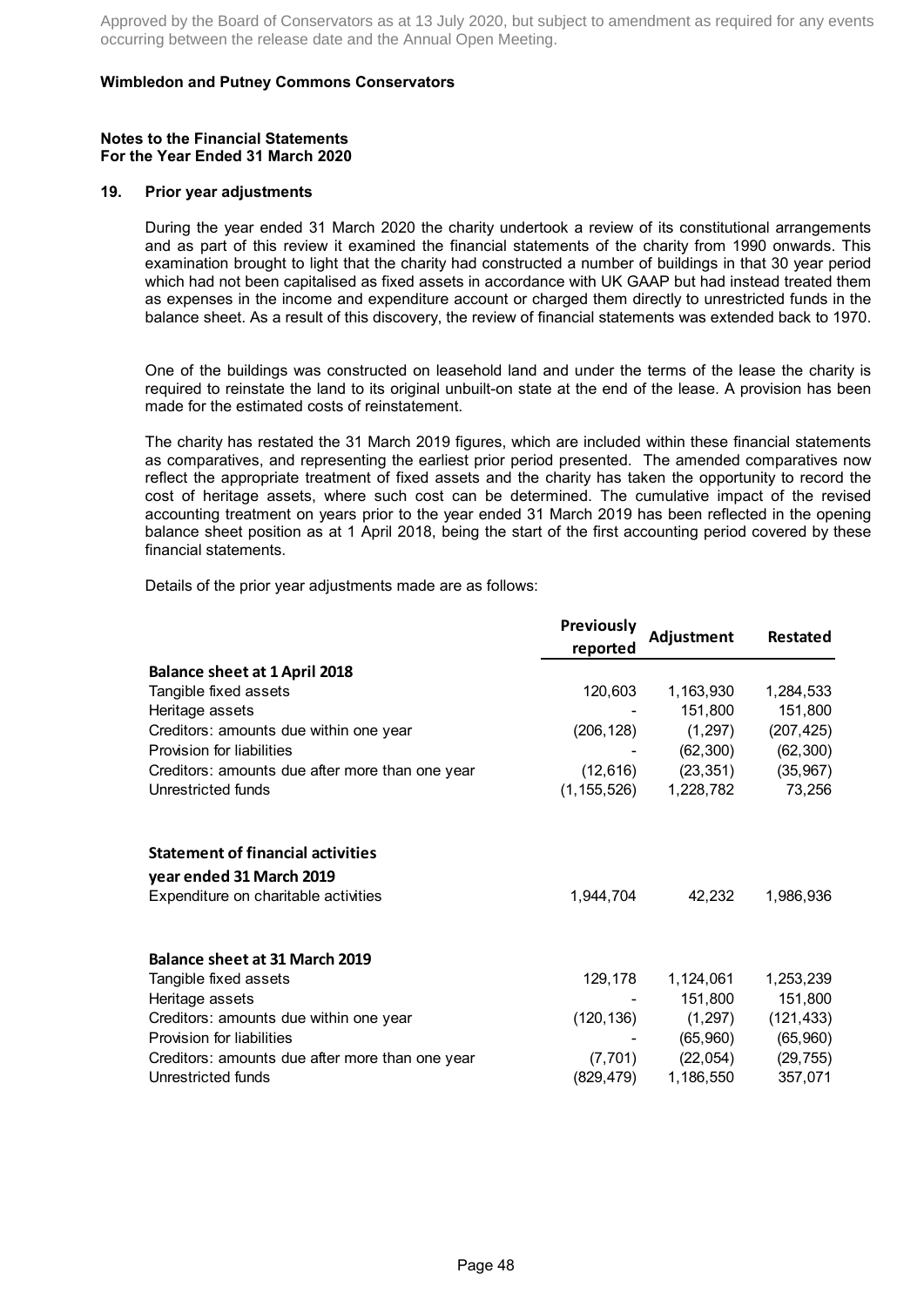### **Wimbledon and Putney Commons Conservators**

#### **Notes to the Financial Statements For the Year Ended 31 March 2020**

#### **20. Statement of funds**

**Statement of funds - current year**

|                                                          | <b>Balance at 1</b><br><b>April 2019</b><br>(as<br>restated)<br>£ | £                        | Income Expenditure<br>£ | <b>Transfers</b><br>in/out<br>£ | Gains/<br>(Losses)<br>£ | <b>Balance at</b><br>31 March<br>2020<br>£ |
|----------------------------------------------------------|-------------------------------------------------------------------|--------------------------|-------------------------|---------------------------------|-------------------------|--------------------------------------------|
| <b>Unrestricted</b><br>funds                             |                                                                   |                          |                         |                                 |                         |                                            |
| <b>Designated</b><br>funds                               |                                                                   |                          |                         |                                 |                         |                                            |
| <b>Election Sinking</b><br>Fund                          | 18,336                                                            |                          |                         | 18,336                          |                         | 36,672                                     |
| <b>General funds</b>                                     |                                                                   |                          |                         |                                 |                         |                                            |
| General<br>Conservancy<br>Fund<br><b>Defined Benefit</b> | 3,051,735                                                         | 1,773,919                | (1,738,101)             | (18, 336)                       | (88, 706)               | 2,980,511                                  |
| Pension                                                  | (2,713,000)                                                       | $\overline{\phantom{a}}$ | (348,000)               |                                 | 528,000                 | (2, 533, 000)                              |
|                                                          | 338,735                                                           | 1,773,919                | (2,086,101)             | (18, 336)                       | 439,294                 | 447,511                                    |
| <b>Total</b><br><b>Unrestricted</b><br>funds             | 357,071                                                           | 1,773,919                | (2,086,101)             |                                 | 439,294                 | 484,183                                    |
| <b>Restricted</b><br>funds                               |                                                                   |                          |                         |                                 |                         |                                            |
| Windmill<br>Restoration                                  |                                                                   |                          |                         |                                 |                         |                                            |
| Fund<br>Footpath Appeal                                  | 20,624<br>1,072                                                   |                          | (1,066)<br>(1,072)      |                                 |                         | 19,558                                     |
| Horseride<br>Appeal                                      | 3,488                                                             | 20,408                   |                         |                                 |                         | 23,896                                     |
| <b>Wildlife Garden</b><br>Appeal                         | 12,634                                                            | 6,474                    | (993)                   |                                 |                         | 18,115                                     |
| NLHF-<br>Masterplan                                      |                                                                   | 73,233                   | (73, 233)               |                                 |                         |                                            |
|                                                          | 37,818                                                            | 100,115                  | (76, 364)               |                                 |                         | 61,569                                     |
| <b>Total of funds</b>                                    | 394,889                                                           | 1,874,034                | (2, 162, 465)           |                                 | 439,294                 | 545,752                                    |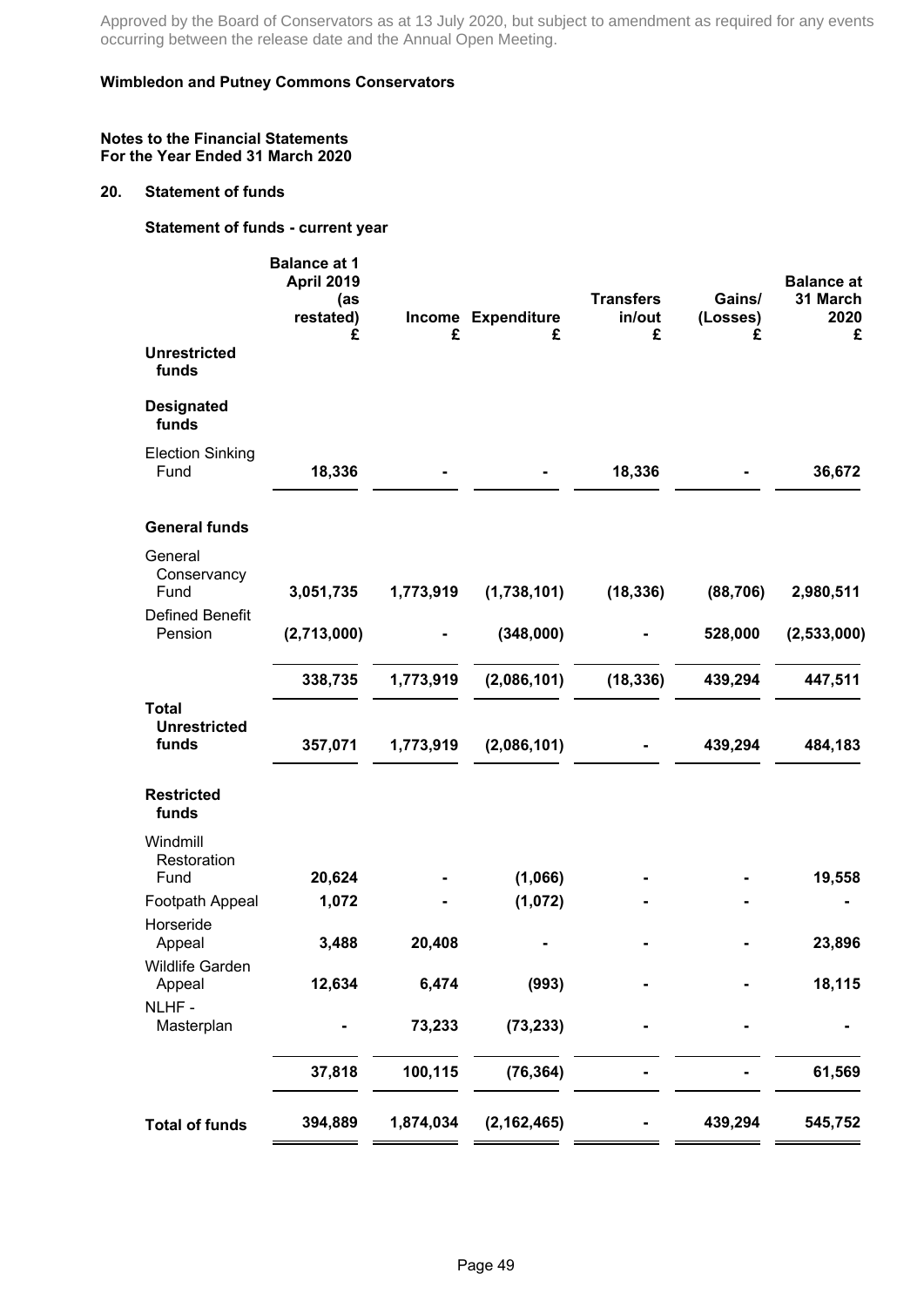### **Wimbledon and Putney Commons Conservators**

### **Notes to the Financial Statements For the Year Ended 31 March 2020**

## **20. Statement of funds (continued)**

# **Statement of funds - prior year (as restated)**

|                                              | <b>Balance</b> at<br>1 April 2018<br>£ | Income<br>£ | Expenditure<br>£ | <b>Transfers</b><br>in/out<br>£ | Gains/<br>(Losses)<br>£ | Balance at<br>31 March<br>2019<br>£ |
|----------------------------------------------|----------------------------------------|-------------|------------------|---------------------------------|-------------------------|-------------------------------------|
| <b>Unrestricted</b><br>funds                 |                                        |             |                  |                                 |                         |                                     |
| <b>Designated</b><br>funds                   |                                        |             |                  |                                 |                         |                                     |
| <b>Election Sinking</b><br>Fund              |                                        |             |                  | 18,336                          |                         | 18,336                              |
| Mill House                                   | 1,196,255                              |             |                  | (1, 196, 255)                   |                         |                                     |
|                                              | 1,196,255                              |             |                  | (1, 177, 919)                   |                         | 18,336                              |
| <b>General funds</b>                         |                                        |             |                  |                                 |                         |                                     |
| General<br>Conservancy<br>Fund               | 1,811,001                              | 1,717,786   | (1,668,046)      | 1,177,919                       | 13,075                  | 3,051,735                           |
| <b>Defined Benefit</b><br>Pension            | (2,934,000)                            |             | (250,000)        |                                 | 471,000                 | (2,713,000)                         |
|                                              | (1, 122, 999)                          | 1,717,786   | (1,918,046)      | 1,177,919                       | 484,075                 | 338,735                             |
| <b>Total</b><br><b>Unrestricted</b><br>funds | 73,256                                 | 1,717,786   | (1,918,046)      |                                 | 484,075                 | 357,071                             |
| <b>Restricted</b><br>funds                   |                                        |             |                  |                                 |                         |                                     |
| Windmill<br>Restoration<br>Fund              | 20,974                                 |             | (350)            |                                 |                         | 20,624                              |
| Footpath Appeal                              | 57,112                                 |             | (56,040)         |                                 |                         | 1,072                               |
| Horseride<br>Appeal                          | 1,954                                  | 14,034      | (12,500)         |                                 |                         | 3,488                               |
| Wildlife Garden<br>Appeal                    |                                        | 12,634      |                  |                                 |                         | 12,634                              |
|                                              | 80,040                                 | 26,668      | (68, 890)        |                                 |                         | 37,818                              |
| <b>Total of funds</b>                        | 153,296                                | 1,744,454   | (1,986,936)      |                                 | 484,075                 | 394,889                             |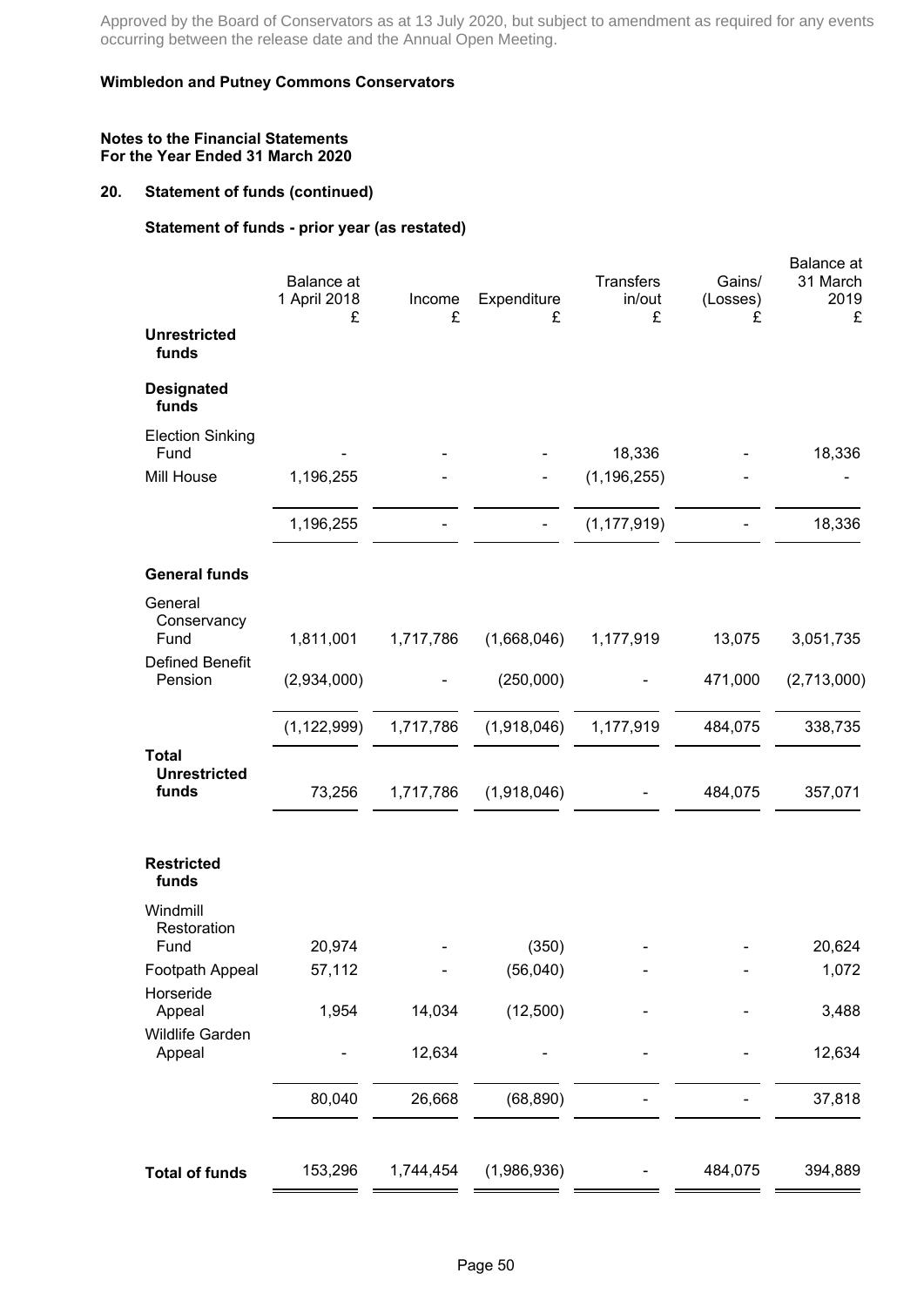### **Wimbledon and Putney Commons Conservators**

#### **Notes to the Financial Statements For the Year Ended 31 March 2020**

The Election Sinking fund is maintained to provide for the fees and costs of conducting the triennial election of five Conservators.

The Mill House fund represented the funds remaining out of the proceeds of the enforced sale of Mill House. This amount had been ring fenced by the Conservators to be expended only on land, buildings and investments. However, during the year ended 31 March 2019 the trustees resolved to un-designate this fund and therefore transfer the value to the General Conservancy Fund.

The Windmill Restoration fund represents the fund remaining from a Heritage Lottery Grant received for use restoring the Windmill, on Windmill Road.

The Defined Benefit Pension fund represents the defined benefit pension scheme liability.

The Footpath Appeal fund includes the donated income and related expenditure on the footpath restoration campaign run during the year ended 31 March 2018.

The Horseride Appeal fund includes donated income and related expenditure on the horse ride route restoration campaign started during the year ended 31 March 2018.

The Wildlife Garden Appeal fund includes donated income on the campaign to create a new wildlife garden at the Ranger's Office.

NLHF - Masterplan fund includes the grant income from the NLHF for the new 'masterplan' and its related expenditure.

### **21. Analysis of net assets between funds**

#### **Analysis of net assets between funds - current period**

|                                        | <b>Unrestricted</b><br>funds<br>2020<br>£ | <b>Restricted</b><br>funds<br>2020<br>£ | <b>Total</b><br>funds<br>2020<br>£ |
|----------------------------------------|-------------------------------------------|-----------------------------------------|------------------------------------|
| Tangible fixed assets                  | 1,347,703                                 | -                                       | 1,347,703                          |
| Fixed asset investments                | 1,350,740                                 |                                         | 1,350,740                          |
| Heritage assets                        | 151,800                                   |                                         | 151,800                            |
| Current assets                         | 419,612                                   | 61,569                                  | 481,181                            |
| Creditors due within one year          | (154, 011)                                |                                         | (154, 011)                         |
| Creditors due in more than one year    | (22, 973)                                 |                                         | (22, 973)                          |
| Provisions for liabilities and charges | (2,608,688)                               |                                         | (2,608,688)                        |
| <b>Total</b>                           | 484,183                                   | 61,569                                  | 545,752                            |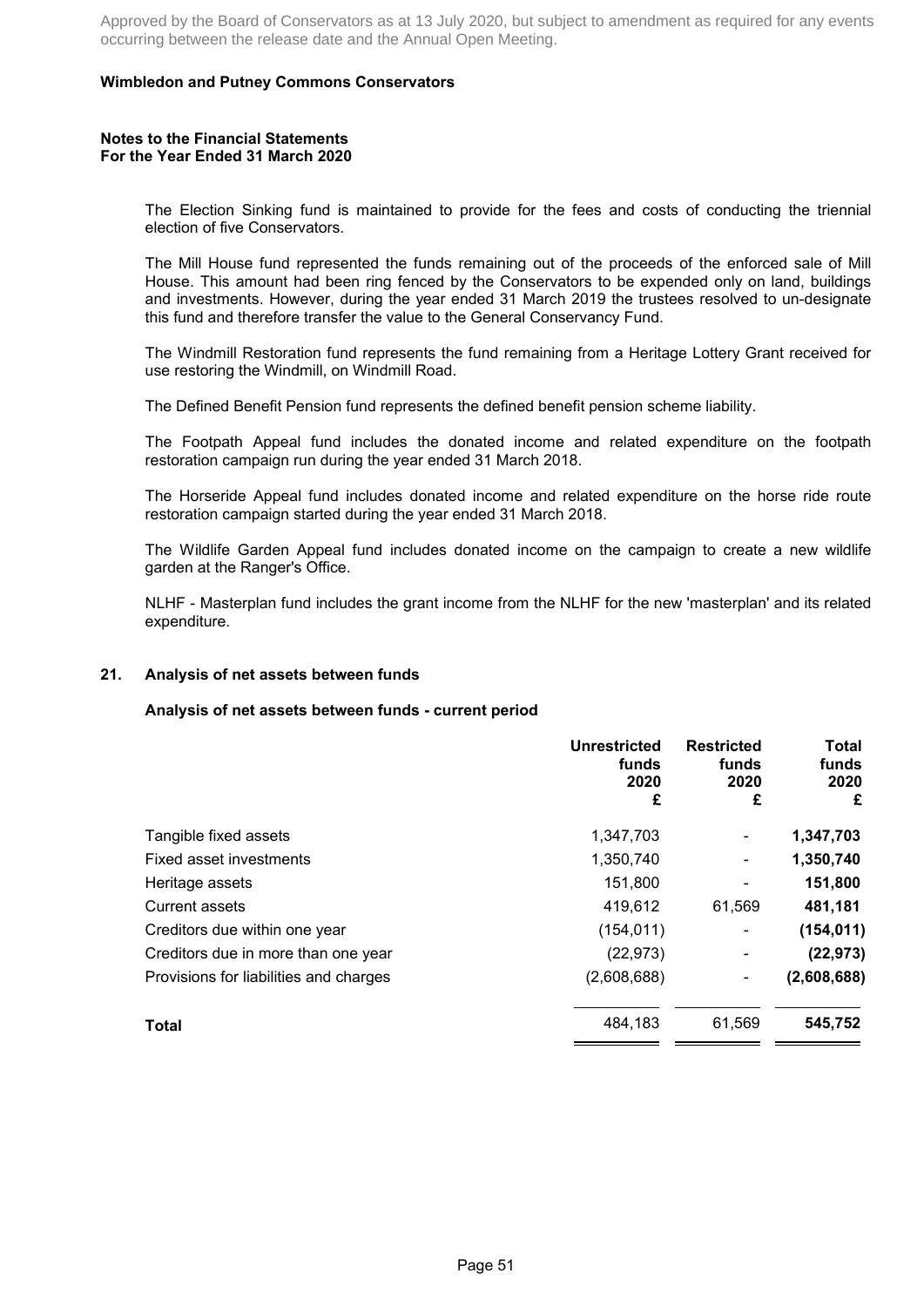### **Wimbledon and Putney Commons Conservators**

#### **Notes to the Financial Statements For the Year Ended 31 March 2020**

# **21. Analysis of net assets between funds (continued)**

# **Analysis of net assets between funds - prior period (as restated)**

|                                        | Unrestricted<br>funds<br>2019<br>£ | Restricted<br>funds<br>2019<br>£ | Total<br>funds<br>2019<br>£ |
|----------------------------------------|------------------------------------|----------------------------------|-----------------------------|
| Tangible fixed assets                  | 1,253,239                          | ۰                                | 1,253,239                   |
| Fixed asset investments                | 1,539,446                          |                                  | 1,539,446                   |
| Heritage assets                        | 151,800                            |                                  | 151,800                     |
| <b>Current assets</b>                  | 342,734                            | 37,818                           | 380,552                     |
| Creditors due within one year          | (121, 432)                         | ۰                                | (121, 432)                  |
| Creditors due in more than one year    | (29, 755)                          | ۰                                | (29, 755)                   |
| Provisions for liabilities and charges | (2,778,961)                        |                                  | (2,778,961)                 |
| <b>Total</b>                           | 357,071                            | 37,818                           | 394,889                     |

### **22. Reconciliation of net movement in funds to net cash flow from operating activities**

|                                                                      | 2020<br>£  | As restated<br>2019<br>£ |
|----------------------------------------------------------------------|------------|--------------------------|
| Net income for the period (as per Statement of Financial Activities) | (377, 137) | (229,407)                |
| <b>Adjustments for:</b>                                              |            |                          |
| Depreciation charges                                                 | 66,332     | 85,328                   |
| (Gains)/losses on investments                                        | 88,706     | (13,075)                 |
| Dividends, interests and rents from investments                      | (49, 538)  | (36, 989)                |
| Profit on the sale of fixed assets                                   | (7, 430)   | (2,390)                  |
| Decrease in stocks                                                   |            | 740                      |
| Decrease/(increase) in debtors                                       | (61, 273)  | 43,808                   |
| Increase/(decrease) in creditors                                     | 31,283     | (89,909)                 |
| Pension fund adjustments                                             | 348,000    | 250,000                  |
| Increase to provision                                                | 9,727      | 3,661                    |
| Net cash provided by operating activities                            | 48,670     | 11,767                   |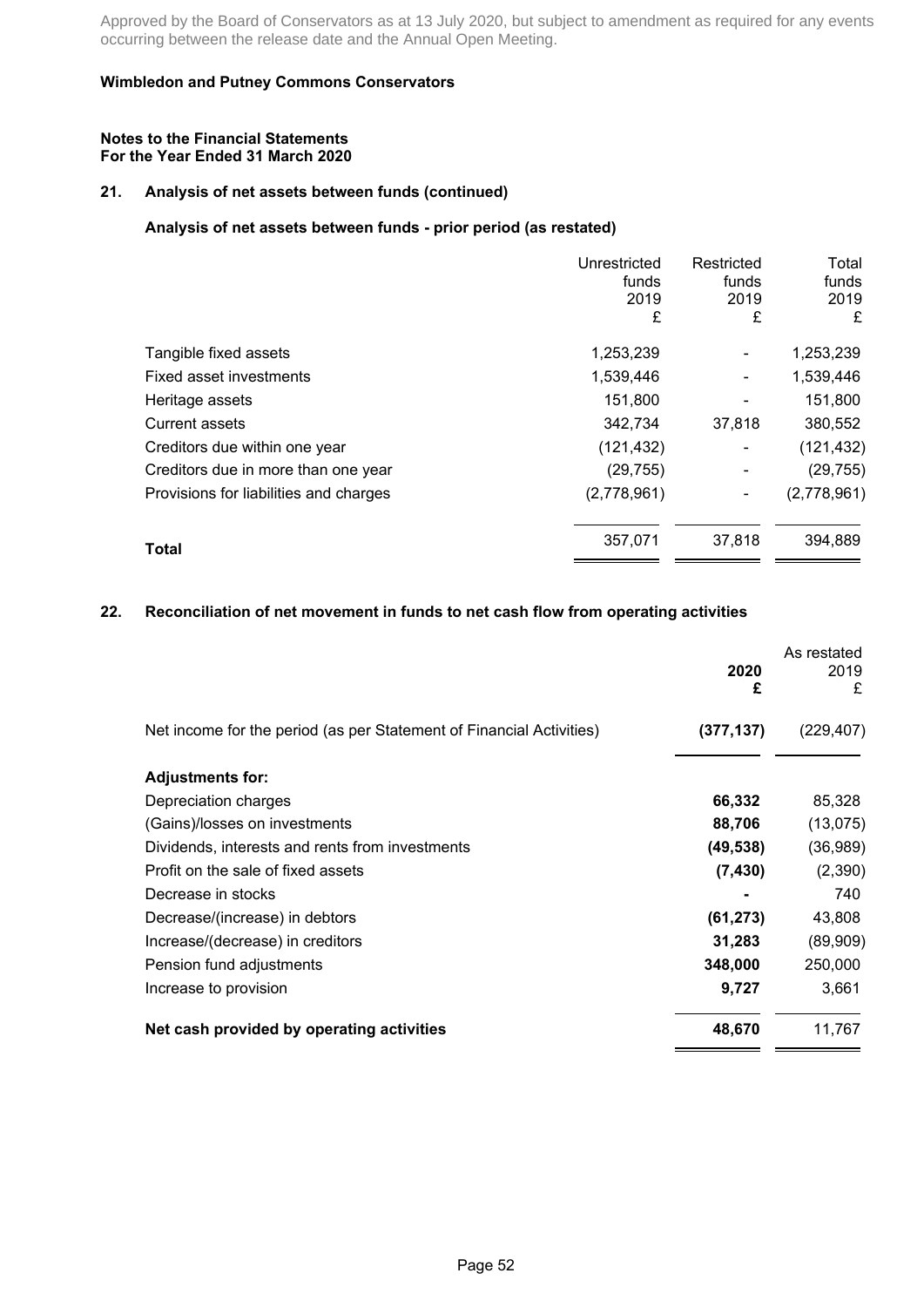### **Wimbledon and Putney Commons Conservators**

#### **Notes to the Financial Statements For the Year Ended 31 March 2020**

## **23. Analysis of cash and cash equivalents**

|                                 | 2020    | 2019<br>£ |
|---------------------------------|---------|-----------|
| Cash in hand                    | 332,129 | 292,773   |
| Total cash and cash equivalents | 332,129 | 292,773   |

### **24. Analysis of Net Funds**

|                                            | At 1 April<br>2019        | <b>Cash flows</b><br>£ | At 31 March<br>2020<br>£ |
|--------------------------------------------|---------------------------|------------------------|--------------------------|
| Cash at bank and in hand<br>Finance leases | £<br>292,773<br>(13, 171) | 39,356<br>5,485        | 332,129<br>(7,686)       |
|                                            | 279,602                   | 44.841                 | 324,443                  |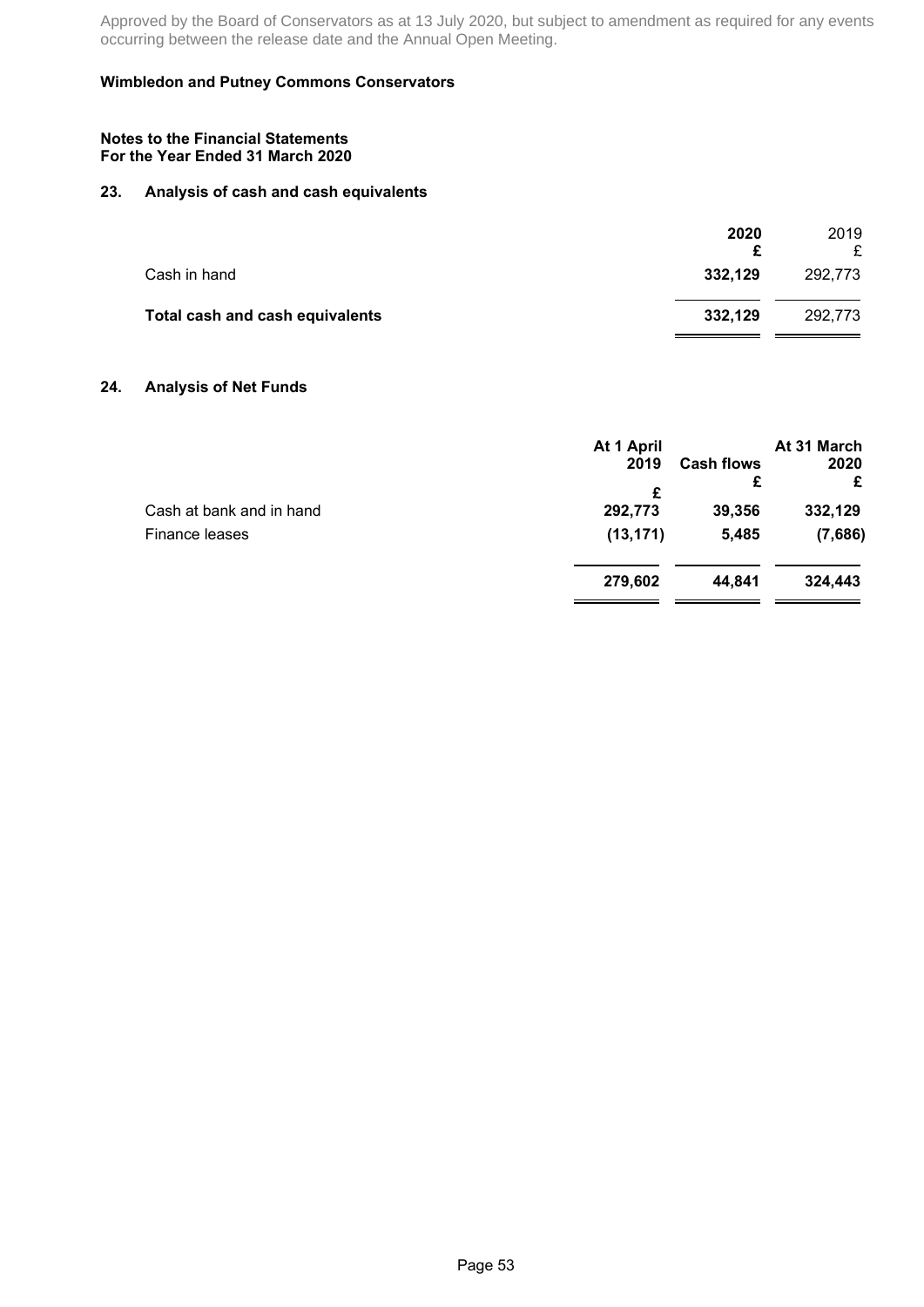### **Wimbledon and Putney Commons Conservators**

#### **Notes to the Financial Statements For the Year Ended 31 March 2020**

#### **25. Pension commitments**

The Charity operates a defined benefit pension scheme.

Retirement benefits to employees of WPCC are provided by the LGPS which is a defined benefit scheme.

The LGPS is a funded scheme, administered by the London Borough of Merton. Contributions are set every three years as a result of an actuarial valuation of the fund. There are no minimum funding requirements but the contributions are generally set to target a funding level of 100%, using actuarial assumptions.

In general, participating defined benefit schemes mean that the employer is exposed to a number of risks:

- Investment risk
- Interest rate risk
- Inflation risk

- Longevity risk (where members live longer than assumed)

In addition many unrelated employers participate in the London Borough of Merton scheme, and there is a potential orphan liability risk where employers who leave the Fund with insufficient resources to cover their pension obligations, will leave a deficit in the scheme that may fall on the remaining employers. There is however no way of ascertaining the potential loss, should such an event take place.

Principal actuarial assumptions at the Balance Sheet date (expressed as weighted averages):

| 2020 | 2019                    |
|------|-------------------------|
| %    | %                       |
| 2.35 | 2.4                     |
| 2.95 | 3.95                    |
| 1.95 | 2.45                    |
|      | At 31 March At 31 March |

|                                  | At 31 March<br>2020 | At 31 March<br>2019 |
|----------------------------------|---------------------|---------------------|
|                                  | Years               | Years               |
| Mortality rates (in years)       |                     |                     |
| - for a male aged 65 now         | 21.4                | 23.4                |
| - at 65 for a male aged 45 now   | 22.8                | 25                  |
| - for a female aged 65 now       | 24                  | 24.8                |
| - at 65 for a female aged 45 now | 25.5                | 26.6                |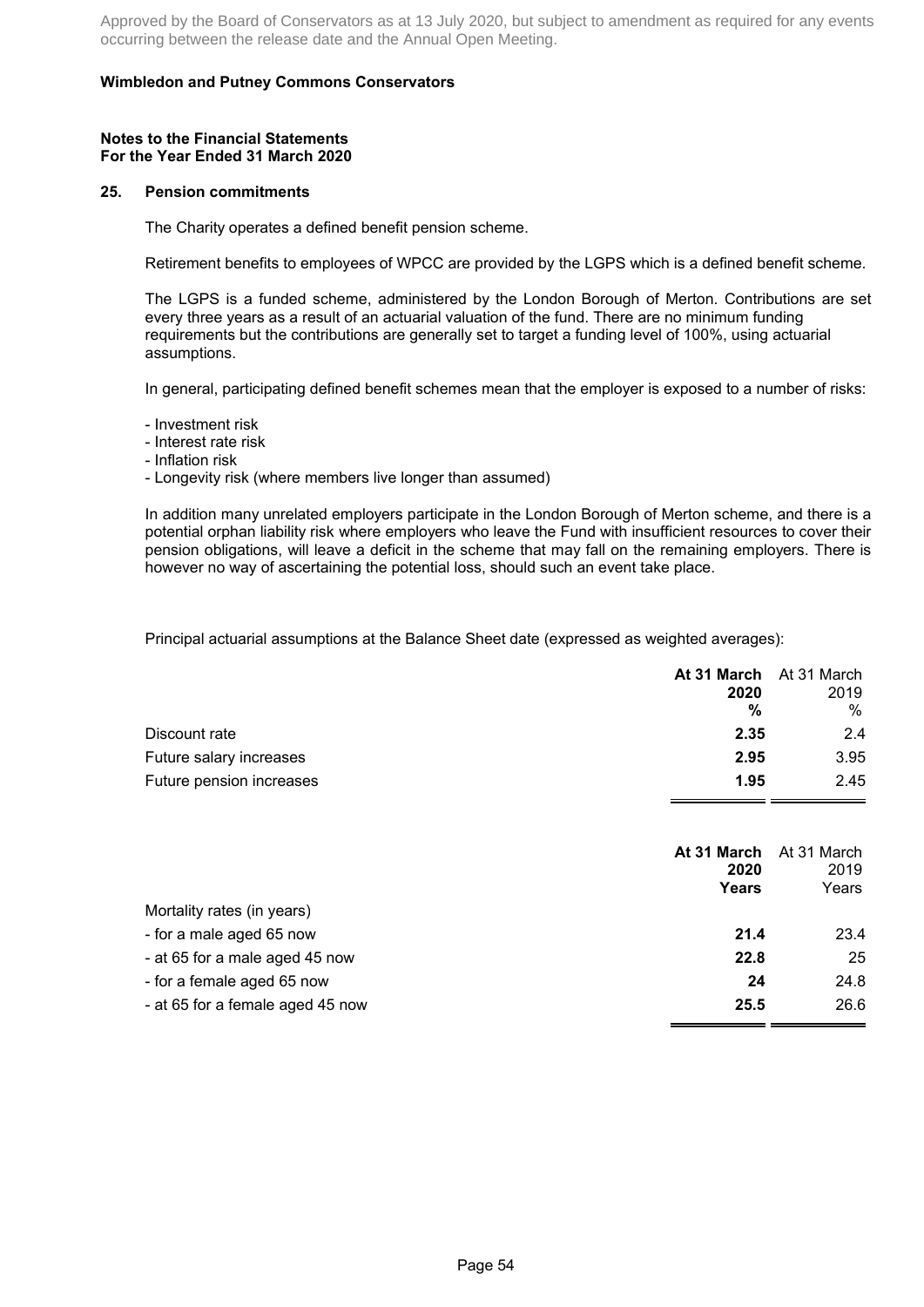### **Wimbledon and Putney Commons Conservators**

#### **Notes to the Financial Statements For the Year Ended 31 March 2020**

### **25. Pension commitments (continued)**

The Charity's share of the assets in the scheme was:

|                                   | At 31 March<br>2020<br>£ | At 31 March<br>2019<br>£ |
|-----------------------------------|--------------------------|--------------------------|
| Equities                          | 4,101,000                | 4,512,000                |
| Gilts                             | 887,000                  | 908,000                  |
| Property                          | 241,000                  | 271,000                  |
| Cash and other liquid assets      | 36,000                   | 66,000                   |
| Diversified growth                | 627,000                  | 692,000                  |
| Multi asset credit                | 596,000                  | 733,000                  |
| Infrastructure                    | 425,000                  |                          |
| <b>Total fair value of assets</b> | 6,913,000                | 7,182,000                |

The actual return on scheme assets was £(310,000) *(2019 - £504,000)*.

The amounts recognised in the Statement of Financial Activities are as follows:

|                                                                  | 2020<br>£ | 2019<br>£ |
|------------------------------------------------------------------|-----------|-----------|
| Current service cost                                             | (340,000) | (326,000) |
| Past service cost                                                | (99,000)  | ٠         |
| Interest cost                                                    | (63,000)  | (73,000)  |
| Administrative expenses                                          | (7,000)   | (4,000)   |
| Total amount recognised in the Statement of Financial Activities | (509,000) | (403,000) |

The past service cost is a provision for the estimated impact of the Court of Appeal judgement in the McCloud and Sargeant cases related to age discrimination which have impacted all local government pension schemes.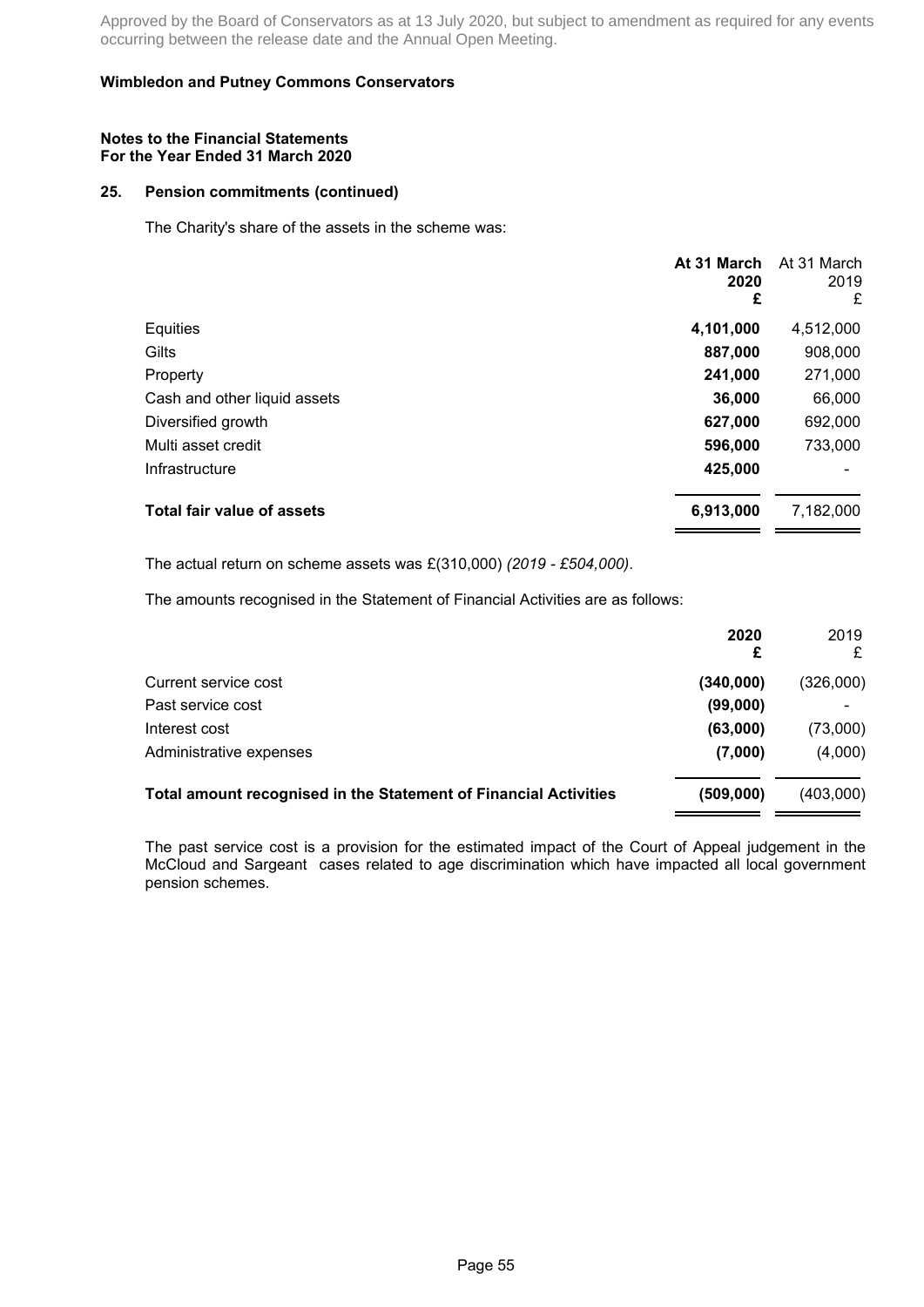### **Wimbledon and Putney Commons Conservators**

#### **Notes to the Financial Statements For the Year Ended 31 March 2020**

### **25. Pension commitments (continued)**

Movements in the present value of the defined benefit obligation were as follows:

|                                      | 2020<br>£ |
|--------------------------------------|-----------|
| Opening defined benefit obligation   | 9,895,000 |
| Contributions by scheme participants | 61,000    |
| Benefits paid                        | (252,000) |
| Service cost                         | 340,000   |
| Past service costs                   | 99,000    |
| Interest expense                     | 235,000   |
| Change in financial assumptions      | (888,000) |
| Change in demographic assumptions    | (554,000) |
| Experience loss on obligation        | 510,000   |
| Closing defined benefit obligation   | 9,446,000 |

Movements in the fair value of the Charity's share of scheme assets were as follows:

| <b>Deficit</b><br>(2,533,000)             | (2,713,000) |
|-------------------------------------------|-------------|
| Scheme assets<br>6,913,000                | 7,182,000   |
| Defined benefit obligation<br>(9,446,000) | (9,895,000) |
| <b>Closing position</b>                   |             |
| 2020<br>£                                 | 2019<br>£   |
| Closing fair value of scheme assets       | 6,913,000   |
| Administration expenses                   | (7,000)     |
| Benefits paid                             | (252,000)   |
| Other actuarial gains                     | 78,000      |
| Return on assets                          | (482,000)   |
| Contributions by scheme participants      | 61,000      |
| Contributions by employer                 | 161,000     |
| Interest income                           | 172,000     |
| Opening fair value of scheme assets       | 7,182,000   |
|                                           | 2020<br>£   |